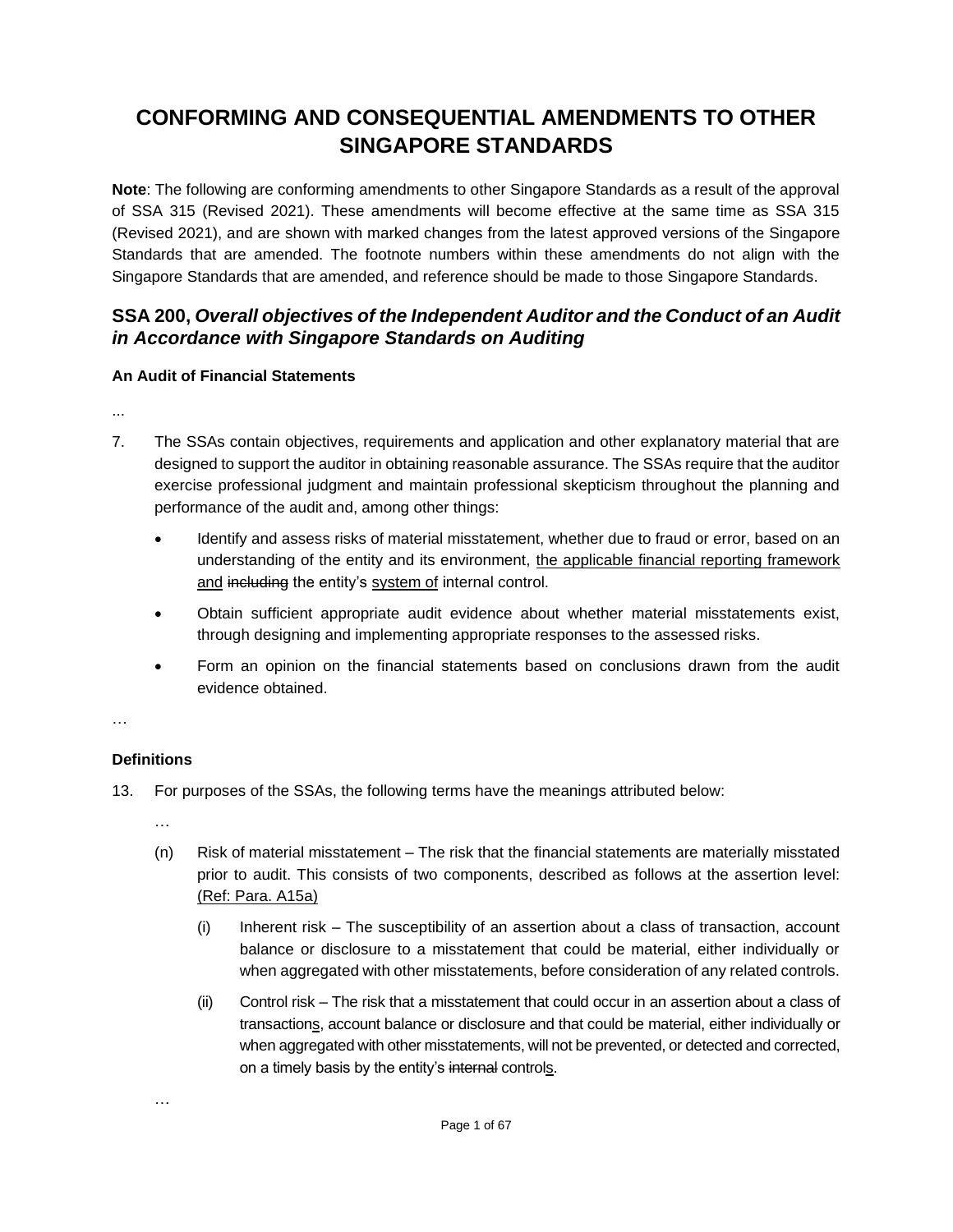#### **Application and Other Explanatory Material**

### **An Audit of Financial Statements**

…

#### *Risk of Material Misstatement* (Ref: Para. 13(n))

A15a.For the purposes of the SSAs, a risk of material misstatement exists when there is a reasonable possibility

- of:
- (a) A misstatement occurring (i.e., its likelihood); and
- (b) Being material if it were to occur (i.e., its magnitude).

…

#### **Sufficient Appropriate Audit Evidence and Audit Risk** (Ref: Para. 5 and 17)

#### *Sufficiency and Appropriateness of Audit Evidence*

A30. Audit evidence is necessary to support the auditor's opinion and report. It is cumulative in nature and is primarily obtained from audit procedures performed during the course of the audit. It may, however, also include information obtained from other sources such as previous audits (provided the auditor has determined whether changes have occurred since the previous audit that may affect its relevance to the current audit<sup>1</sup>) or a firm's quality control procedures for client acceptance and continuance. In addition to other sources inside and outside the entity, the entity's accounting records are an important source of audit evidence. Also, information that may be used as audit evidence may have been prepared by an expert employed or engaged by the entity. Audit evidence comprises both information that supports and corroborates management's assertions, and any information that contradicts such assertions. In addition, in some cases, the absence of information (for example, management's refusal to provide a requested representation) is used by the auditor, and therefore, also constitutes audit evidence. Most of the auditor's work in forming the auditor's opinion consists of obtaining and evaluating audit evidence.

…

#### Risks of Material Misstatement

…

A40. Inherent risk is influenced by inherent risk factors. higher for some assertions and related classes of transactions, account balances, and disclosures than for others. Depending on the degree to which the inherent risk factors affect the susceptibility to misstatement of an assertion, the level of inherent risk varies on a scale that is referred to as the spectrum of inherent risk. The auditor determines significant classes of transactions, account balances and disclosures, and their relevant assertions, as part of the process of identifying and assessing the risks of material misstatement. For example, it may be higher for complex calculations or for accounts balances consisting of amounts derived from accounting estimates that are subject to significant estimation uncertainty may be identified as significant account balances, and the auditor's assessment of inherent risk for the related risks at the assertion level may be higher because of the high estimation uncertainty.

<sup>1</sup> SSA 315 (Revised 2021), *Identifying and Assessing the Risks of Material Misstatement through Understanding the Entity and Its Environment*, paragraph 169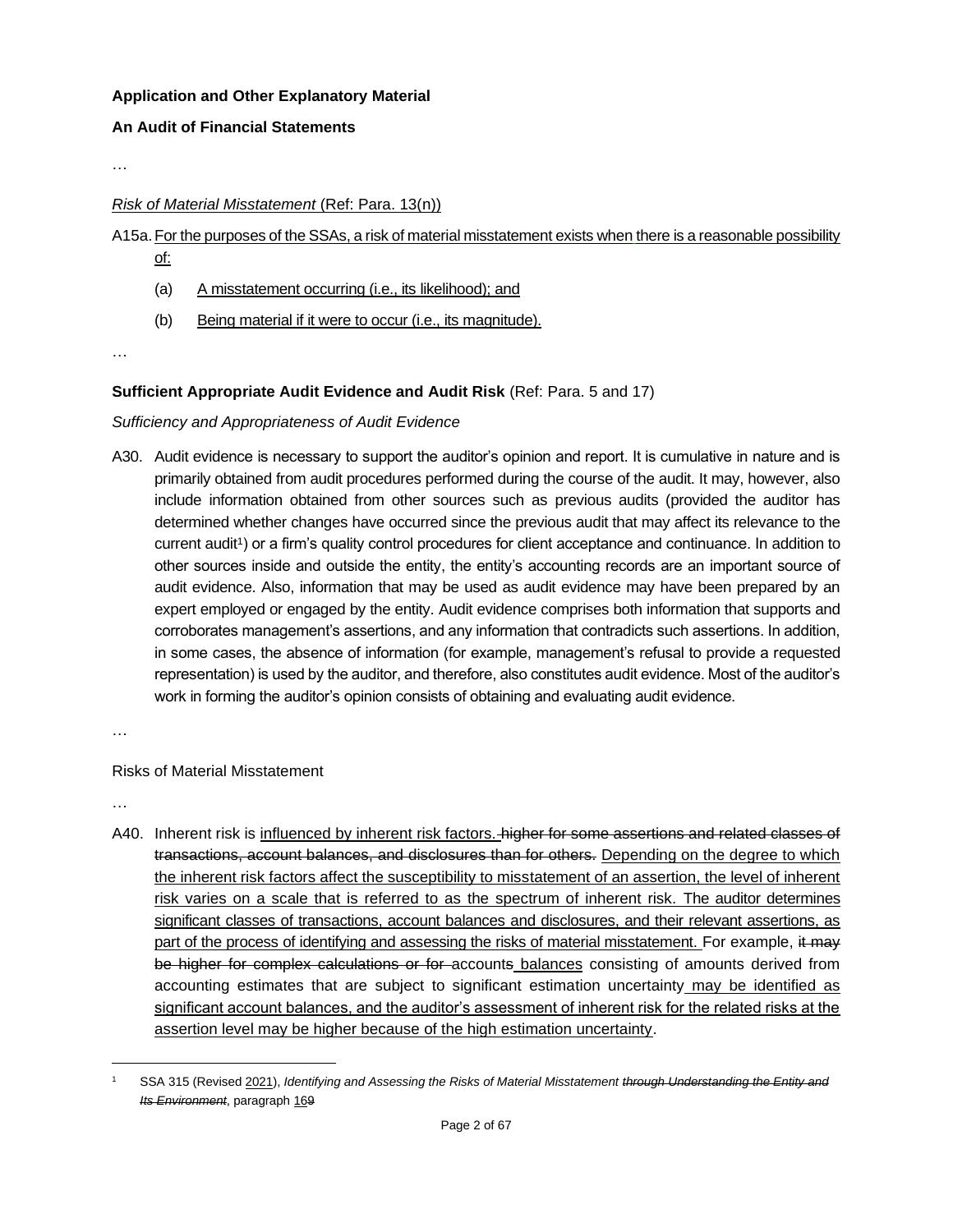- A40a.External circumstances giving rise to business risks may also influence inherent risk. For example, technological developments might make a particular product obsolete, thereby causing inventory to be more susceptible to overstatement. Factors in the entity and its environment that relate to several or all of the classes of transactions, account balances, or disclosures may also influence the inherent risk related to a specific assertion. Such factors may include, for example, a lack of sufficient working capital to continue operations or a declining industry characterized by a large number of business failures.
- A41. Control risk is a function of the effectiveness of the design, implementation and maintenance of internal controls by management to address identified risks that threaten the achievement of the entity's objectives relevant to preparation of the entity's financial statements. However, internal control, no matter how well designed and operated, can only reduce, but not eliminate, risks of material misstatement in the financial statements, because of the inherent limitations of internal controls. These include, for example, the possibility of human errors or mistakes, or of controls being circumvented by collusion or inappropriate management override. Accordingly, some control risk will always exist. The SSAs provide the conditions under which the auditor is required to, or may choose to, test the operating effectiveness of controls in determining the nature, timing and extent of substantive procedures to be performed.<sup>2</sup>
- A42. The assessment of the risks of material misstatement may be expressed in quantitative terms, such as in percentages, or in non-quantitative terms. In any case, the need for the auditor to make appropriate risk assessments is more important than the different approaches by which they may be made. The SSAs typically do not ordinarily refer to inherent risk and control risk separately, but rather to a combined assessment of the "risks of material misstatement." rather than to inherent risk and control risk separately. However, SSA 540315 (Revised 2021)<sup>3</sup> requires a separate assessment of inherent risk to be assessed separately from and control risk to provide a basis for designing and performing further audit procedures to respond to the assessed risks of material misstatement at the assertion level, including significant risks, for accounting estimates at the assertion level in accordance with SSA 330.<sup>4</sup> I<del>n identifying and assessing risks of material misstatement for significant</del> classes of transactions, account balances or disclosures other than accounting estimates, the auditor may make separate or combined assessments of inherent and control risk depending on preferred audit techniques or methodologies and practical considerations.
- A43a. Risks of material misstatement are assessed at the assertion level in order to determine the nature, timing and extent of further audit procedures necessary to obtain sufficient appropriate audit evidence.<sup>5</sup>

…

Timeliness of Financial Reporting and the Balance between Benefit and Cost

…

A52. In light of the approaches described in paragraph A51, the SSAs contain requirements for the planning and performance of the audit and require the auditor, among other things, to:

<sup>2</sup> SSA 330, *The Auditor's Reponses to Assessed Risks*, paragraphs 7–17

<sup>3</sup> SSA 540315 (Revised 2021), *Auditing Accounting Estimates and Disclosures,* paragraph 15*Identifying and Assessing the Risks of Material Misstatement*

SSA 330, paragraph 7(b)

<sup>5</sup> SSA 330, paragraph 6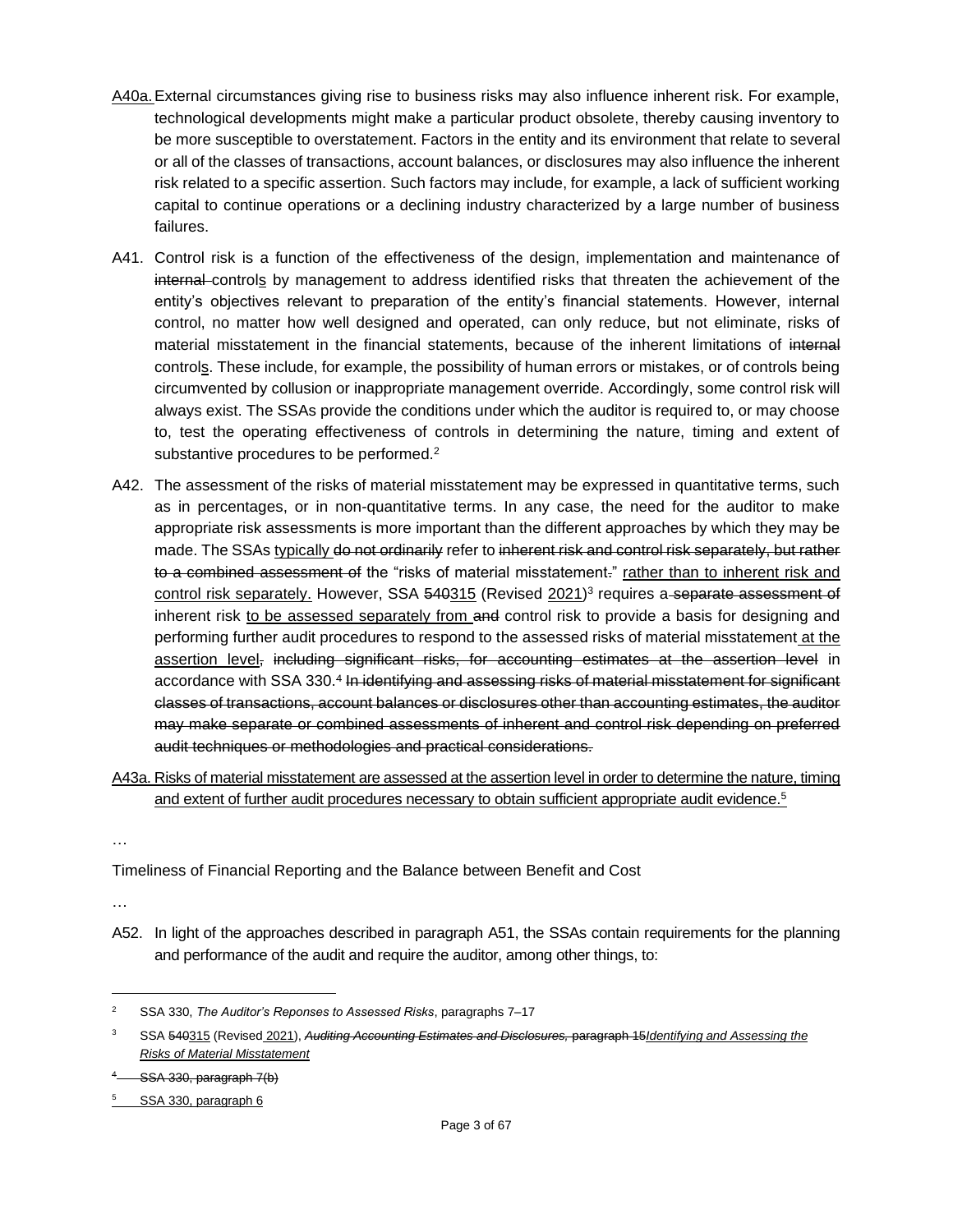• Have a basis for the identification and assessment of risks of material misstatement at the financial statement and assertion levels by performing risk assessment procedures and related activities;<sup>6</sup> and

…

#### **Conduct of an Audit in Accordance with SSAs**

…

*Contents of the SSAs* (Ref: Para. 19)

…

- A61. Where necessary, the application and other explanatory material provides further explanation of the requirements of an SSA and guidance for carrying them out. In particular, it may:
	- Explain more precisely what a requirement means or is intended to cover, including in some SSAs such as SSA 315 (Revised 2021), why a procedure is required.
	- Include examples of procedures that may be appropriate in the circumstances. In some SSAs, such as SSA 315 (Revised 2021), examples are presented in boxes.

While such guidance does not in itself impose a requirement, it is relevant to the proper application of the requirements of an SSA. The application and other explanatory material may also provide background information on matters addressed in an SSA.

#### Considerations Specific to Smaller Entities Scalability Considerations

- A65a Scalability considerations have been included in some SSAs (e.g., SSA 315 (Revised 2021)), illustrating the application of the requirements to all entities regardless of whether their nature and circumstances are less complex or more complex. Less complex entities are entities for which the characteristics in paragraph A66 may apply.
- A65b. The "considerations specific to smaller entities" included in some the SSAs have been developed primarily with unlisted entities in mind. Some of the considerations, however, may be helpful in audits of smaller listed entities.
- A66. For purposes of specifying additional considerations to audits of smaller entities, a "smaller entity" refers to an entity which typically possesses qualitative characteristics such as:
	- (a) Concentration of ownership and management in a small number of individuals (often a single individual – either a natural person or another enterprise that owns the entity provided the owner exhibits the relevant qualitative characteristics); and
	- (b) One or more of the following:
		- (i) Straightforward or uncomplicated transactions;
		- (ii) Simple record-keeping;
		- (iii) Few lines of business and few products within business lines;
		- (iv) Simpler systems of Few internal controls;

<sup>6</sup> SSA 315 (Revised 2021), paragraphs 135–1810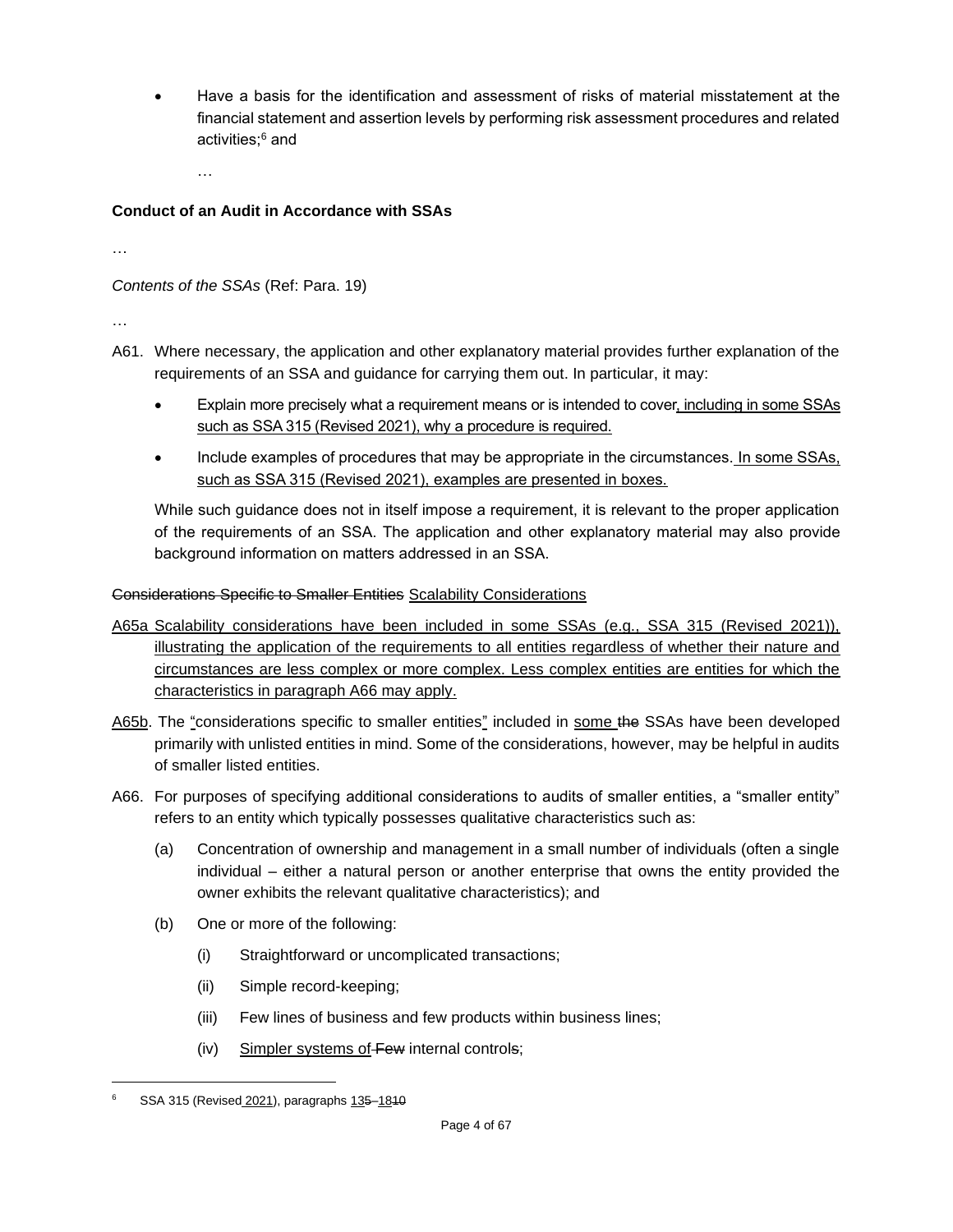- (v) Few levels of management with responsibility for a broad range of controls; or
- (vi) Few personnel, many having a wide range of duties.

These qualitative characteristics are not exhaustive, they are not exclusive to smaller entities, and smaller entities do not necessarily display all of these characteristics.

A67 [*Moved – now A65b*]

#### Considerations Specific to Automated Tools and Techniques

A67a. The considerations specific to "automated tools and techniques" included in some SSAs (for example, SSA 315 (Revised 2021)) have been developed to explain how the auditor may apply certain requirements when using automated tools and techniques in performing audit procedures.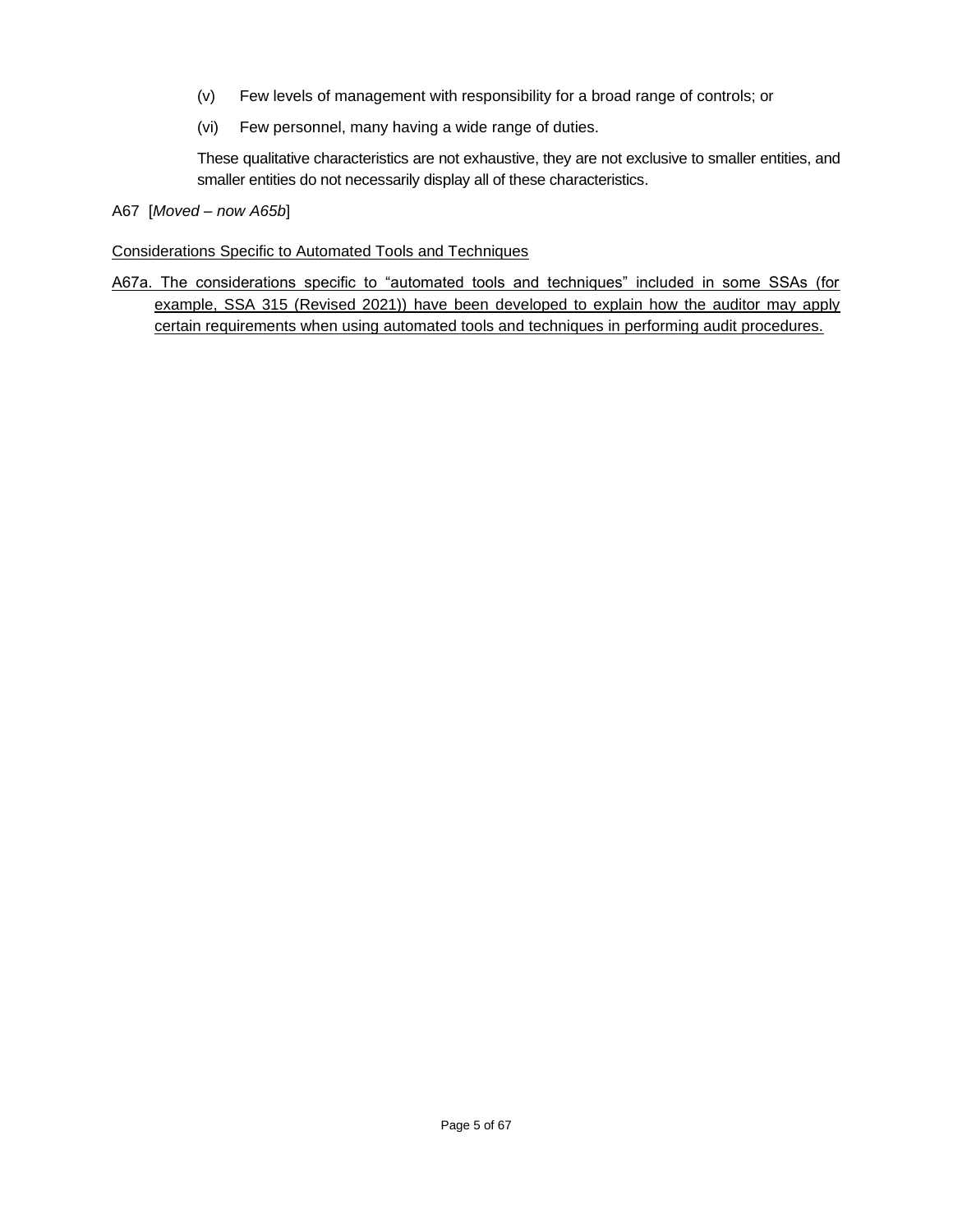# **SSA 210,** *Agreeing the Terms of Audit Engagements*

## **Application and Other Explanatory Material**

…

Internal Control (Ref: Para. 6(b)(ii))

A16. Internal Control Management maintains such internal control as it determines is necessary to enable the preparation of financial statements that are free from material misstatement, whether due to fraud or error. Internal control, no matter how effective, can provide an entity with only reasonable assurance about achieving the entity's financial reporting objectives due to the inherent limitations of internal control.<sup>7</sup>

…

A18. It is for management to determine what internal control is necessary to enable the preparation of the financial statements. The term "internal control" encompasses a wide range of activities within components of the system of internal control that may be described as the control environment; the entity's risk assessment process; the entity's process to monitor the system of internal control, the information system, including the related business processes relevant to financial reporting, and communication; and control activities; and monitoring of controls. This division, however, does not necessarily reflect how a particular entity may design, implement and maintain its internal control, or how it may classify any particular component.<sup>8</sup> An entity's internal control (in particular, its accounting books and records, or accounting systems) will reflect the needs of management, the complexity of the business, the nature of the risks to which the entity is subject, and relevant laws or regulation.

<sup>7</sup> SSA 315 (Revised 2021), *Identifying and Assessing the Risks of Material Misstatement through Understanding the Entity and Its Environment*, Appendix 3 paragraph 22A54.

<sup>8</sup> SSA 315 (Revised 2021), paragraph A9159 and Appendix 34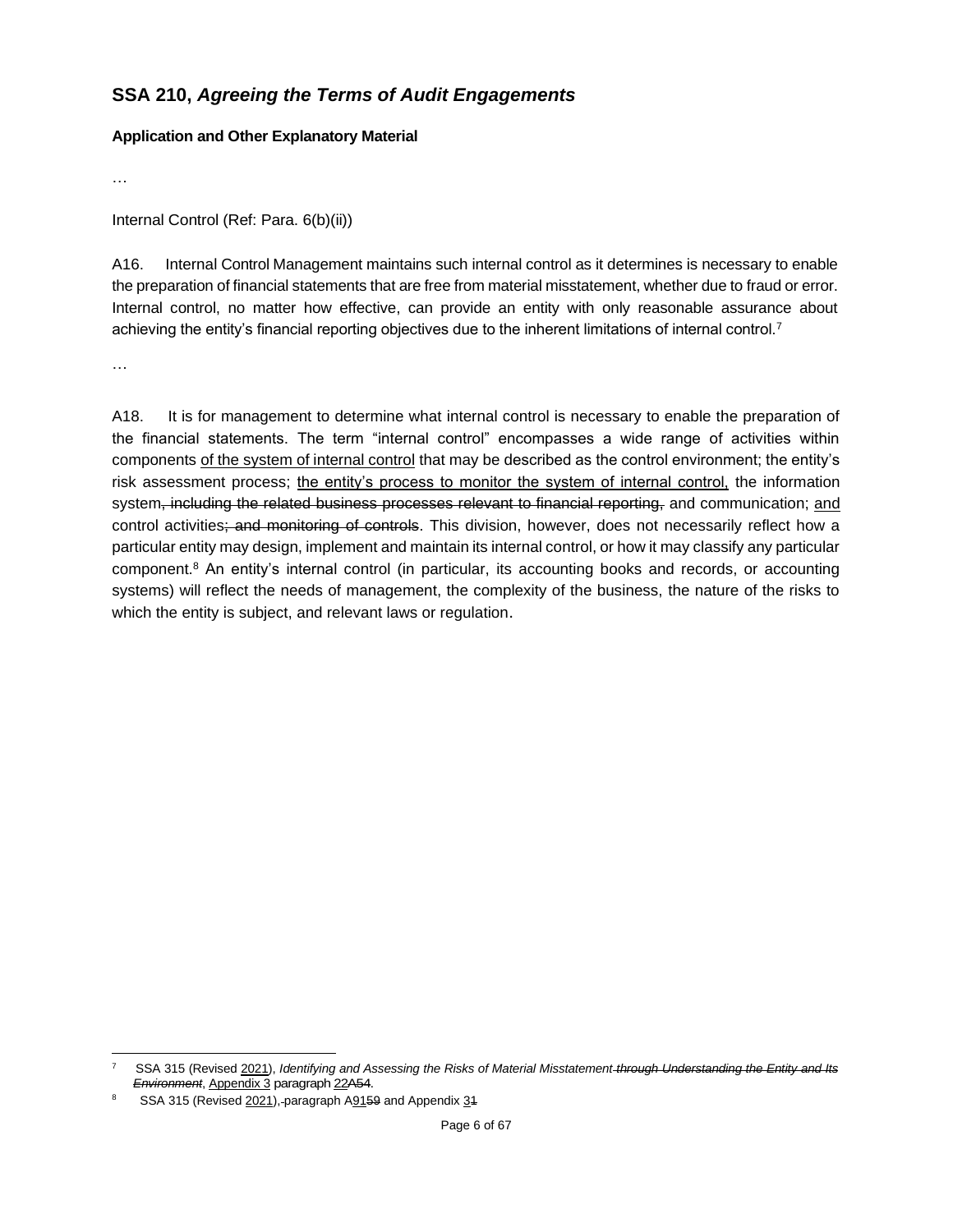## **SSA 230,** *Audit Documentation*

#### **Application and Other Explanatory Material**

…

Documentation of Compliance with SSAs (Ref: Para. 8(a))

- A7. Audit documentation provides evidence that the audit complies with the SSAs. However, it is neither necessary nor practicable for the auditor to document every matter considered, or professional judgment made, in an audit. Further, it is unnecessary for the auditor to document separately (as in a checklist, for example) compliance with matters for which compliance is demonstrated by documents included within the audit file. For example:
- …
- In relation to requirements that apply generally throughout the audit, there may be a number of ways in which compliance with them may be demonstrated within the audit file:
	- …
	- o Similarly, that the engagement partner has taken responsibility for the direction, supervision and performance of the audit in compliance with the SSAs may be evidenced in a number of ways within the audit documentation. This may include documentation of the engagement partner's timely involvement in aspects of the audit, such as participation in the team discussions required by SSA 315 (Revised <u>2021</u>)º.

Documentation of Significant Matters and Related Significant Professional Judgements (Ref: Para. 8(c))

- A8. Judging the significance of a matter requires an objective analysis of the facts and circumstances. Examples of significant matters include:
	- Matters that give rise to significant risks (as defined in SSA 315 (Revised  $2021$ ))<sup>10</sup>.
	- …

Considerations Specific to Smaller Entities (Ref. Para 8)

…

A17. When preparing audit documentation, the auditor of a smaller entity may also find it helpful and efficient to record various aspects of the audit together in a single document, with cross-references to supporting working papers as appropriate. Examples of matters that may be documented together in the audit of a smaller entity include the understanding of the entity and its environment, the applicable financial reporting framework, and the entity's system of internal control, the overall audit strategy and audit plan, materiality determined in accordance with SSA 320,<sup>11</sup> assessed risks, significant matters noted during the audit, and conclusions reached.

<sup>9</sup> SSA 315 (Revised 2021), *Identifying and Assessing the Risks of Material Misstatement Through Understanding the Entity and Its Environment*, paragraph 1710.

<sup>&</sup>lt;sup>10</sup> SSA 315 (Revised 2021), paragraph 12(l)4(e).

<sup>11</sup> SSA 320, *Materiality in Planning and Performing an Audit*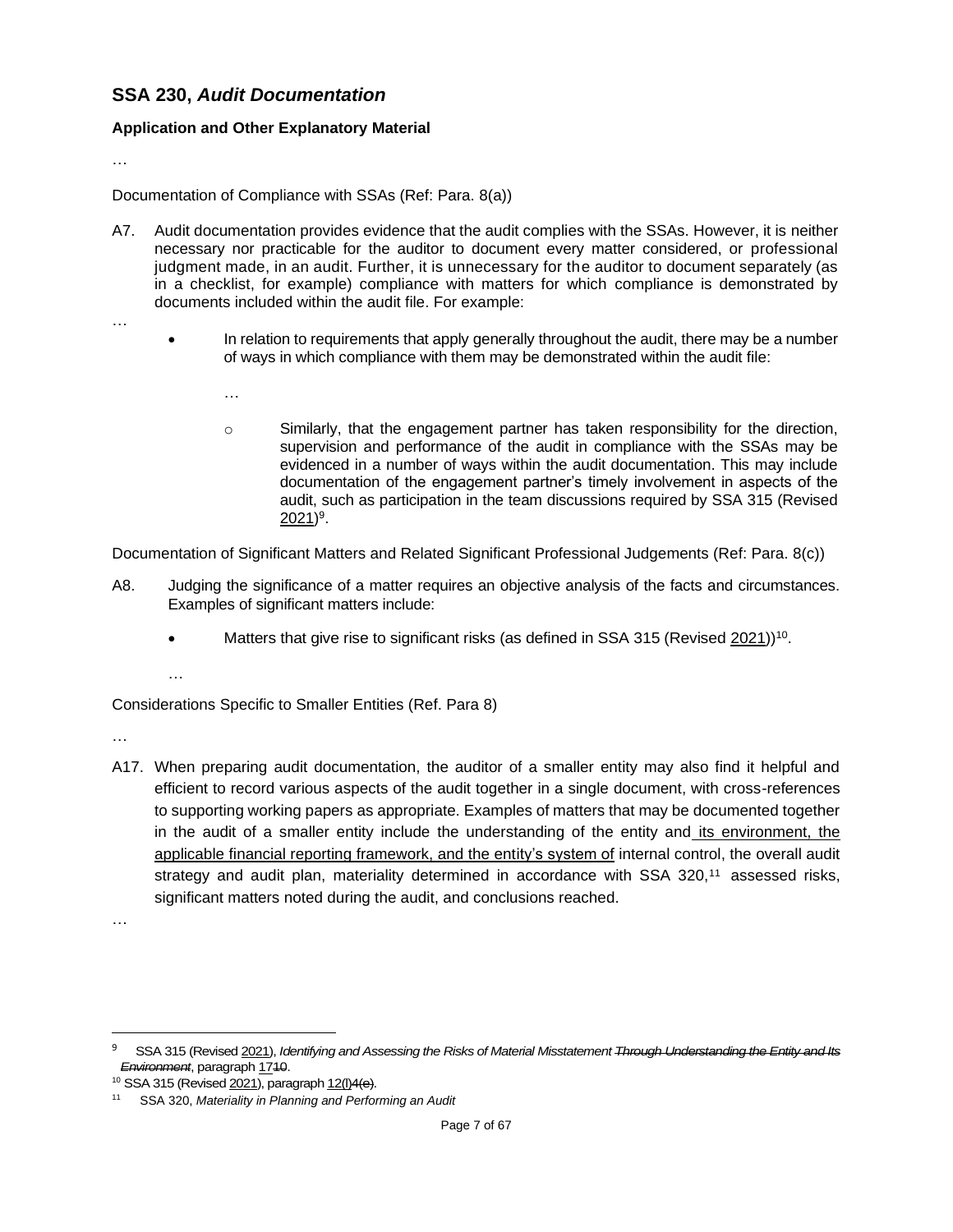## **Specific Audit Documentation Requirements and Guidance in Other SSAs**

 $\dots$ 

• SSA 315 (Revised 2021), *Identifying and Assessing the Risks of Material Misstatement through Understanding the Entity and Its Environment* – paragraph 3832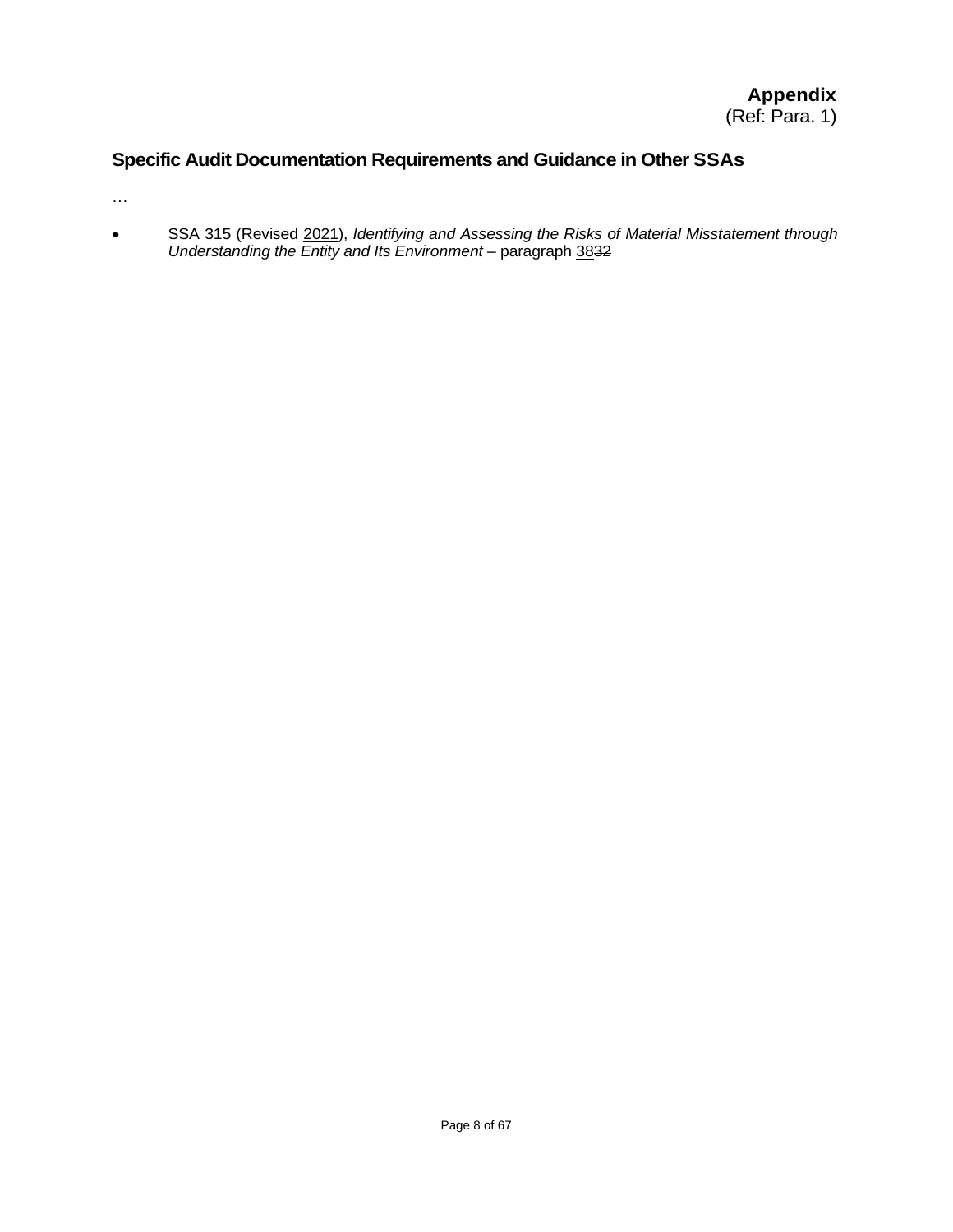## **SSA 240,** *The Auditor's Responsibilities Relating to Fraud in an Audit of Financial Statements*

…

#### *Responsibilities of the Auditor*

…

7. Furthermore, the risk of the auditor not detecting a material misstatement resulting from management fraud is greater than for employee fraud, because management is frequently in a position to directly or indirectly manipulate accounting records, present fraudulent financial information or override controls procedures designed to prevent similar frauds by other employees.

…

#### Discussion among the Engagement Team

15. SSA 315 (Revised 2021) requires a discussion among the engagement team members and a determination by the engagement partner of which matters are to be communicated to those team members not involved in the discussion.<sup>12</sup> This discussion shall place particular emphasis on how and where the entity's financial statements may be susceptible to material misstatement due to fraud, including how fraud might occur. The discussion shall occur setting aside beliefs that the engagement team members may have that management and those charged with governance are honest and have integrity. (Ref: Para. A10–A11)

#### Risk Assessment Procedures and Related Activities

16. When performing risk assessment procedures and related activities to obtain an understanding of the entity and its environment, the applicable financial reporting framework and including the entity's system of internal control, required by SSA 315 (Revised 2021), $^{43}$  the auditor shall perform the procedures in paragraphs 2317–4324 to obtain information for use in identifying the risks of material misstatement due to fraud.

…

#### *Those Charged with Governance*

20. Unless all of those charged with governance are involved in managing the entity,<sup>14</sup> the auditor shall obtain an understanding of how those charged with governance exercise oversight of management's processes for identifying and responding to the risks of fraud in the entity and the internal controls that management has established to mitigate these risks. (Ref: Para. A19–A21)

 $12$  SSA 315 (Revised 2021), paragraph 17-18 40

<sup>13</sup> SSA 315 (Revised), paragraphs 5–24

<sup>14</sup> SSA 260 (Revised), *Communication with Those Charged with Governance*, paragraph 13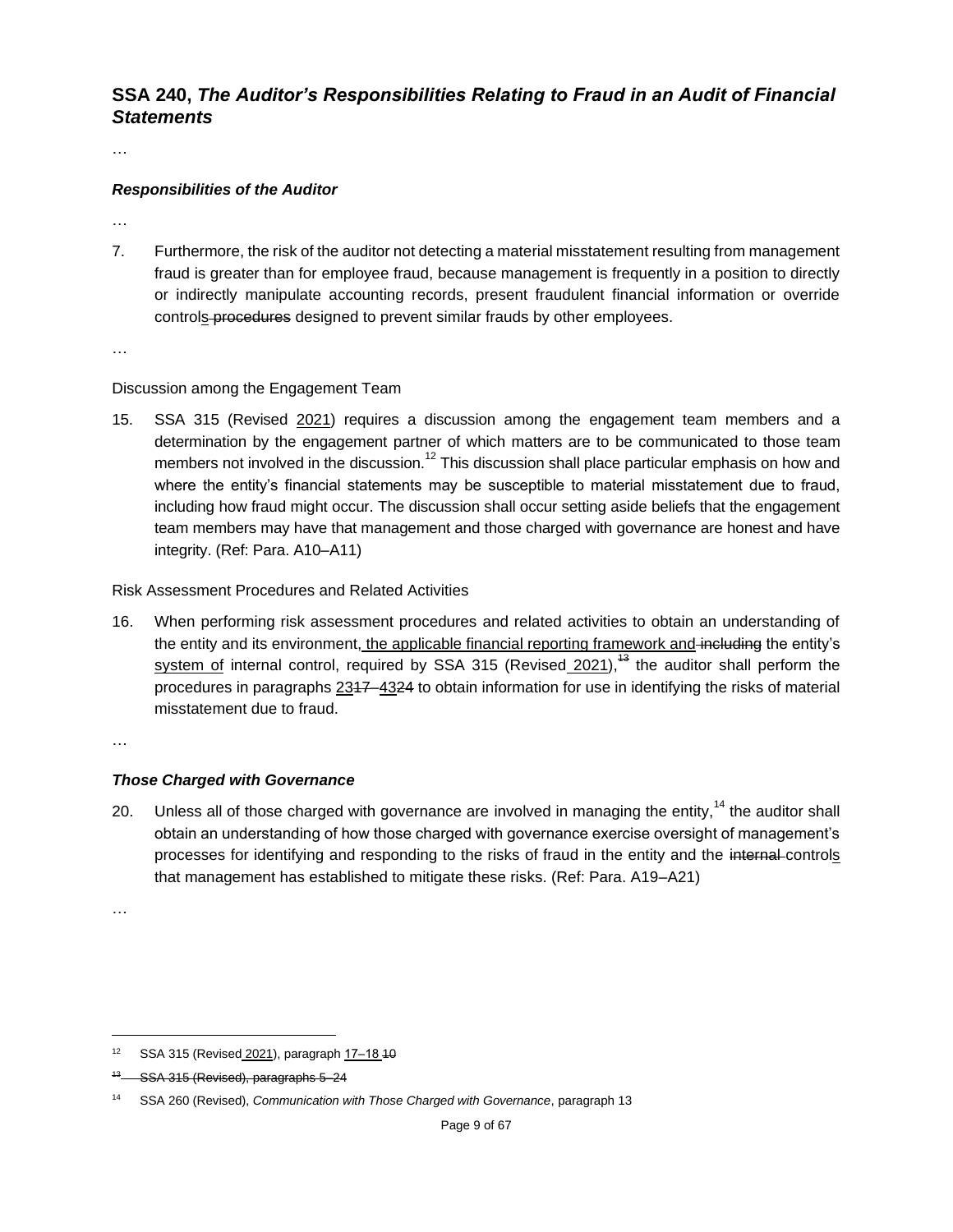#### **Identification and Assessment of the Risks of Material Misstatement Due to Fraud**

25. In accordance with SSA 315 (Revised 2021), the auditor shall identify and assess the risks of material misstatement due to fraud at the financial statement level, and at the assertion level for classes of transactions, account balances and disclosures.<sup>15</sup>

…

27. The auditor shall treat those assessed risks of material misstatement due to fraud as significant risks and accordingly, to the extent not already done so, the auditor shall obtain an understanding of the entity's related identify the entity's controls, including control activities, relevant to that address such risks, and evaluate their design and determine whether they have been implemented). <sup>16</sup> (Ref: Para. A31–A32)

…

### **Documentation**

- 44. The auditor shall include the following in the audit documentation<sup>17</sup> of the auditor's understanding of the entity and its environment and of the identification and the assessment of the risks of material misstatement required by SSA 315 (Revised 2021):<sup>18</sup>
	- (a) The significant decisions reached during the discussion among the engagement team regarding the susceptibility of the entity's financial statements to material misstatement due to fraud; and
	- (b) The identified and assessed risks of material misstatement due to fraud at the financial statement level and at the assertion level;- and
	- (c) Identified controls in the control activities component that address assessed risks of material misstatement due to fraud.

…

## **Application and Other Explanatory Material**

…

## *Professional Skepticism (Ref: Para. 12*–*14)*

A7. Maintaining professional skepticism requires an ongoing questioning of whether the information and audit evidence obtained suggests that a material misstatement due to fraud may exist. It includes considering the reliability of the information to be used as audit evidence and the identified controls in the control activities component, if any, over its preparation and maintenance. where relevant. Due to the characteristics of fraud, the auditor's professional skepticism is particularly important when considering the risks of material misstatement due to fraud.

<sup>…</sup>

<sup>&</sup>lt;sup>15</sup> SSA 315 (Revised 2021), paragraph 285

 $16$  SSA 315 (Revised 2021), paragraph 26(a)(i) and 26(d)

<sup>17</sup> SSA 230, *Audit Documentation*, paragraphs 8–11, and paragraph A6

<sup>&</sup>lt;sup>18</sup> SSA 315 (Revised 2021), paragraph 3832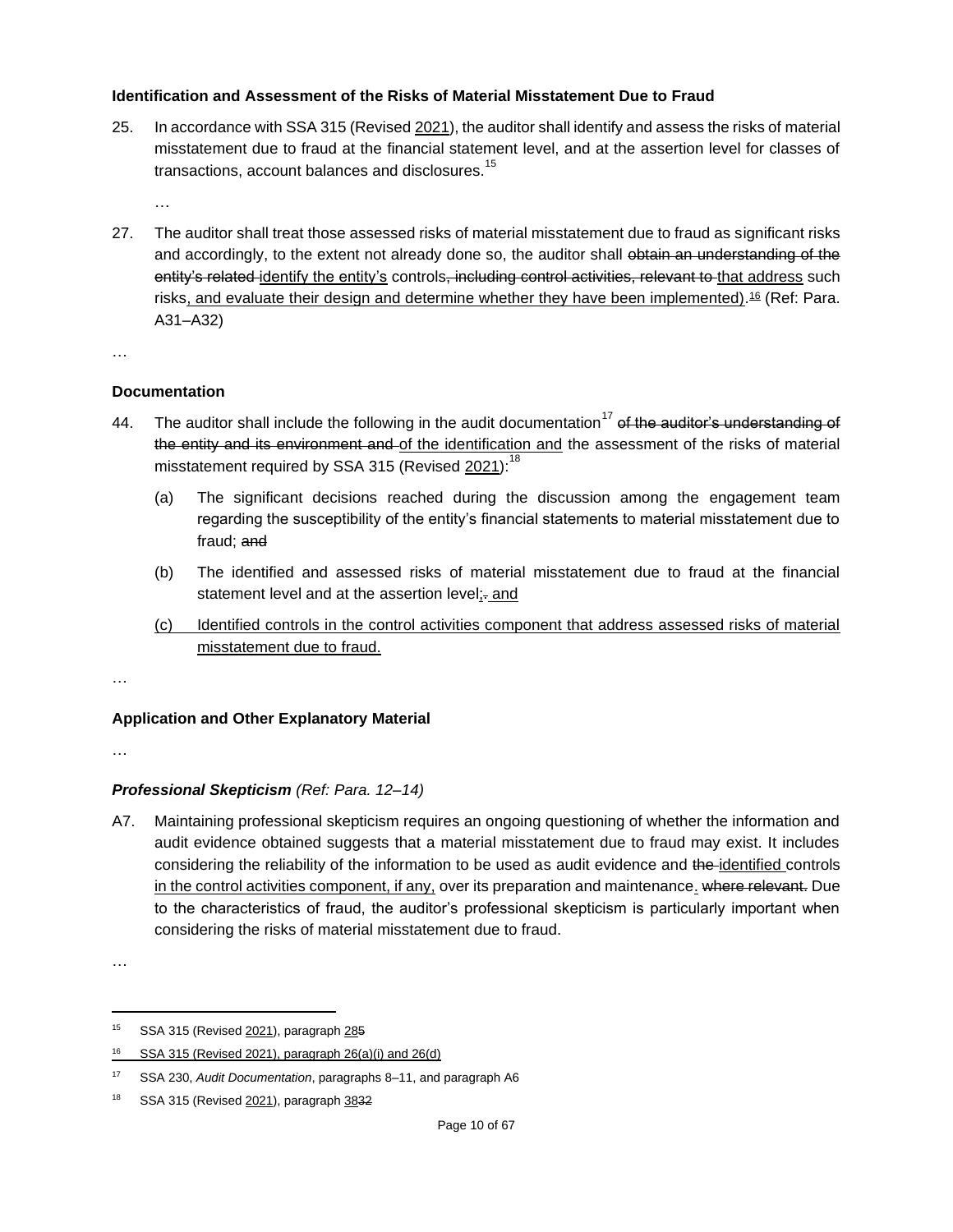#### *Inquiry of Internal Audit* (Ref: Para. 19)

- A18. SSA 315 (Revised 2021) and SSA 610 (Revised 2013) establish requirements and provide guidance relevant to audits of those entities that have an internal audit function.<sup>19</sup> In carrying out the requirements of those SSAs in the context of fraud, the auditor may inquire about specific activities of the function including, for example:
	- The procedures performed, if any, by the internal auditor function during the year to detect fraud.
	- Whether management has satisfactorily responded to any findings resulting from those procedures.

### *Obtaining an Understanding of Oversight Exercised by Those Charged with Governance* (Ref: Para. 20)

- A19. Those charged with governance of an entity oversee the entity's systems for monitoring risk, financial control and compliance with the law. In many countries, corporate governance practices are well developed and those charged with governance play an active role in oversight of the entity's assessment of the risks of fraud and of the relevant internal control-the controls that address such risks. Since the responsibilities of those charged with governance and management may vary by entity and by country, it is important that the auditor understands their respective responsibilities to enable the auditor to obtain an understanding of the oversight exercised by the appropriate individuals.<sup>20</sup>
- A20. An understanding of the oversight exercised by those charged with governance may provide insights regarding the susceptibility of the entity to management fraud, the adequacy of internal controls that address over risks of fraud, and the competency and integrity of management. The auditor may obtain this understanding in a number of ways, such as by attending meetings where such discussions take place, reading the minutes from such meetings or making inquiries of those charged with governance.

…

## *Consideration of Other Information* (Ref: Para. 23)

A22. In addition to information obtained from applying analytical procedures, other information obtained about the entity and its environment, the applicable financial reporting framework and the entity's system of internal control may be helpful in identifying the risks of material misstatement due to fraud. The discussion among team members may provide information that is helpful in identifying such risks. In addition, information obtained from the auditor's client acceptance and retention processes, and experience gained on other engagements performed for the entity, for example, engagements to review interim financial information, may be relevant in the identification of the risks of material misstatement due to fraud.

<sup>19</sup> SSA 315 (Revised 2021), paragraphs 14(a) and 24(a)(ii)6 and 23, and SSA 610 (Revised 2013), *Using the Work of Internal Auditors*

SSA 260 (Revised), paragraphs A1–A8, discuss with whom the auditor communicates when the entity's governance structure is not well defined.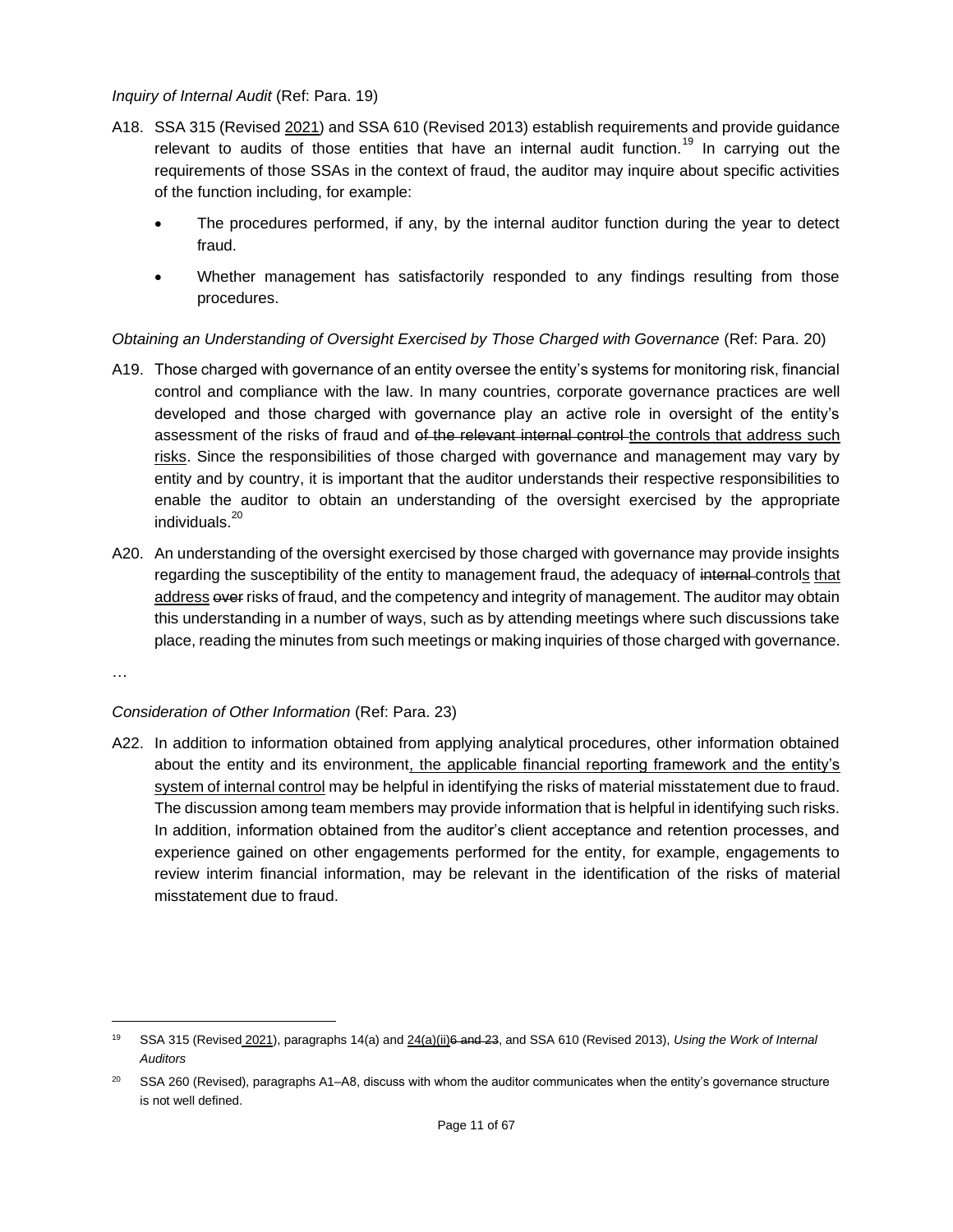…

- A25. Examples of fraud risk factors related to fraudulent financial reporting and misappropriation of assets are presented in Appendix 1. These illustrative risk factors are classified based on the three conditions that are generally present when fraud exists:
	- An incentive or pressure to commit fraud;
	- A perceived opportunity to commit fraud; and
	- An ability to rationalize the fraudulent action.

Fraud risk factors may relate to incentives, pressures or opportunities that arise from conditions that create susceptibility to misstatement, before consideration of controls. Fraud risk factors, which include intentional management bias, are, insofar as they affect inherent risk, inherent risk factors.<sup>21</sup> Fraud risk factors may also relate to conditions within the entity's system of internal control that provide opportunity to commit fraud or that may affect management's attitude or ability to rationalize fraudulent actions. Fraud rRisk factors reflective of an attitude that permits rationalization of the fraudulent action may not be susceptible to observation by the auditor. Nevertheless, the auditor may become aware of the existence of such information through, for example, the required understanding of the entity's control environment.<sup>22</sup> Although the fraud risk factors described in Appendix 1 cover a broad range of situations that may be faced by auditors, they are only examples and other risk factors may exist.

…

#### *Identifying and Assessing the Risks of Material Misstatement Due to Fraud and Understanding the Entity's Related Controls* (Ref: Para. 27)

- A31. Management may make judgments on the nature and extent of the controls it chooses to implement, and the nature and extent of the risks it chooses to assume23. In determining which controls to implement to prevent and detect fraud, management considers the risks that the financial statements may be materially misstated as a result of fraud. As part of this consideration, management may conclude that it is not cost effective to implement and maintain a particular control in relation to the reduction in the risks of material misstatement due to fraud to be achieved.
- A32. It is therefore important for the auditor to obtain an understanding of the controls that management has designed, implemented and maintained to prevent and detect fraud. In doing so, In identifying the controls that address the risks of material misstatement due to fraud, the auditor may learn, for example, that management has consciously chosen to accept the risks associated with a lack of segregation of duties. Information from obtaining this understanding identifying these controls, and evaluating their design and determining whether they have been implemented, may also be useful in identifying fraud risks factors that may affect the auditor's assessment of the risks that the financial statements may contain material misstatement due to fraud.

<sup>…</sup>

<sup>&</sup>lt;sup>21</sup> SSA 315 (Revised 2021), paragraph  $12(f)$ 

 $22$  SSA 315 (Revised 2021), paragraph 21

<sup>23</sup> SSA 315 (Revised 2021), paragraph A49A75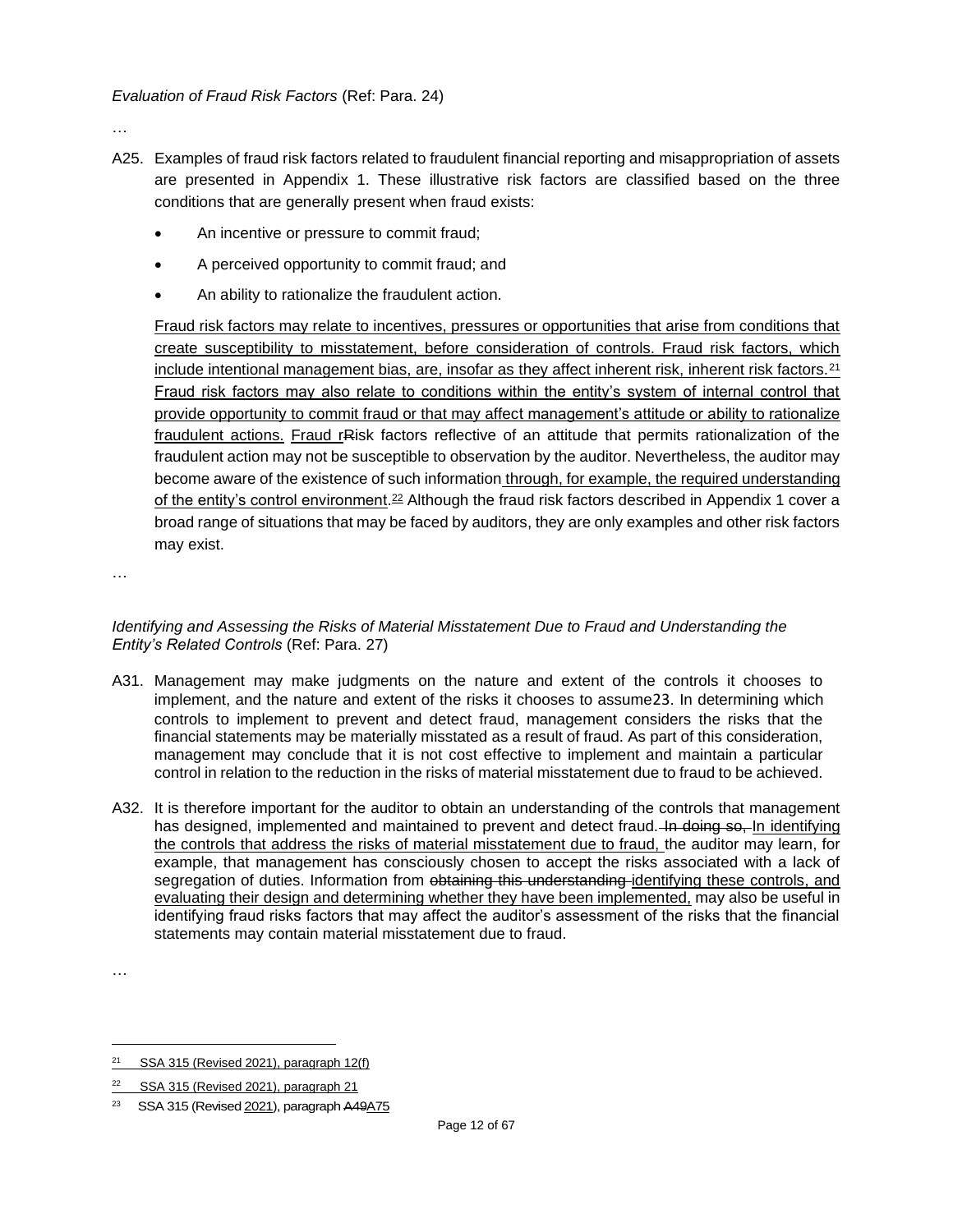#### Audit Procedures Responsive to Risks Related to Management Override of Controls

Journal Entries and Other Adjustments (Ref: Para. 32(a))

- A42. Further, the auditor's consideration of the risks of material misstatement associated with inappropriate override of controls over journal entries $24$  is important since automated processes and controls may reduce the risk of inadvertent error but do not overcome the risk that individuals may inappropriately override such automated processes, for example, by changing the amounts being automatically passed to the general ledger or to the financial reporting system. Furthermore, where IT is used to transfer information automatically, there may be little or no visible evidence of such intervention in the information systems.
- A43. When identifying and selecting journal entries and other adjustments for testing and determining the appropriate method of examining the underlying support for the items selected, the following matters are of relevance:
	- *The identification and assessment of the risks of material misstatement due to fraud* the presence of fraud risk factors and other information obtained during the auditor's identification and assessment of the risks of material misstatement due to fraud may assist the auditor to identify specific classes of journal entries and other adjustments for testing.
	- Controls that have been implemented over journal entries and other adjustments effective controls over the preparation and posting of journal entries and other adjustments may reduce the extent of substantive testing necessary, provided that the auditor has tested the operating effectiveness of the controls.
	- *The entity's financial reporting process and the nature of evidence that can be obtained* for many entities routine processing of transactions involves a combination of manual and automated steps and procedures controls. Similarly, the processing of journal entries and other adjustments may involve both manual and automated procedures and controls. Where information technology is used in the financial reporting process, journal entries and other adjustments may exist only in electronic form.
	- *The characteristics of fraudulent journal entries or other adjustments* inappropriate journal entries or other adjustments often have unique identifying characteristics. Such characteristics may include entries (a) made to unrelated, unusual, or seldom-used accounts, (b) made by individuals who typically do not make journal entries, (c) recorded at the end of the period or as post-closing entries that have little or no explanation or description, (d) made either before or during the preparation of the financial statements that do not have account numbers, or (e) containing round numbers or consistent ending numbers.
	- The nature and complexity of the accounts inappropriate journal entries or adjustments may be applied to accounts that (a) contain transactions that are complex or unusual in nature, (b) contain significant estimates and period-end adjustments, (c) have been prone to misstatements in the past, (d) have not been reconciled on a timely basis or contain unreconciled differences, (e) contain inter-company transactions, or (f) are otherwise associated with an identified risk of material misstatement due to fraud. In audits of entities that have several locations or components, consideration is given to the need to select journal entries from multiple locations.

SSA 315 (Revised 2021), paragraph 26(a)(ii)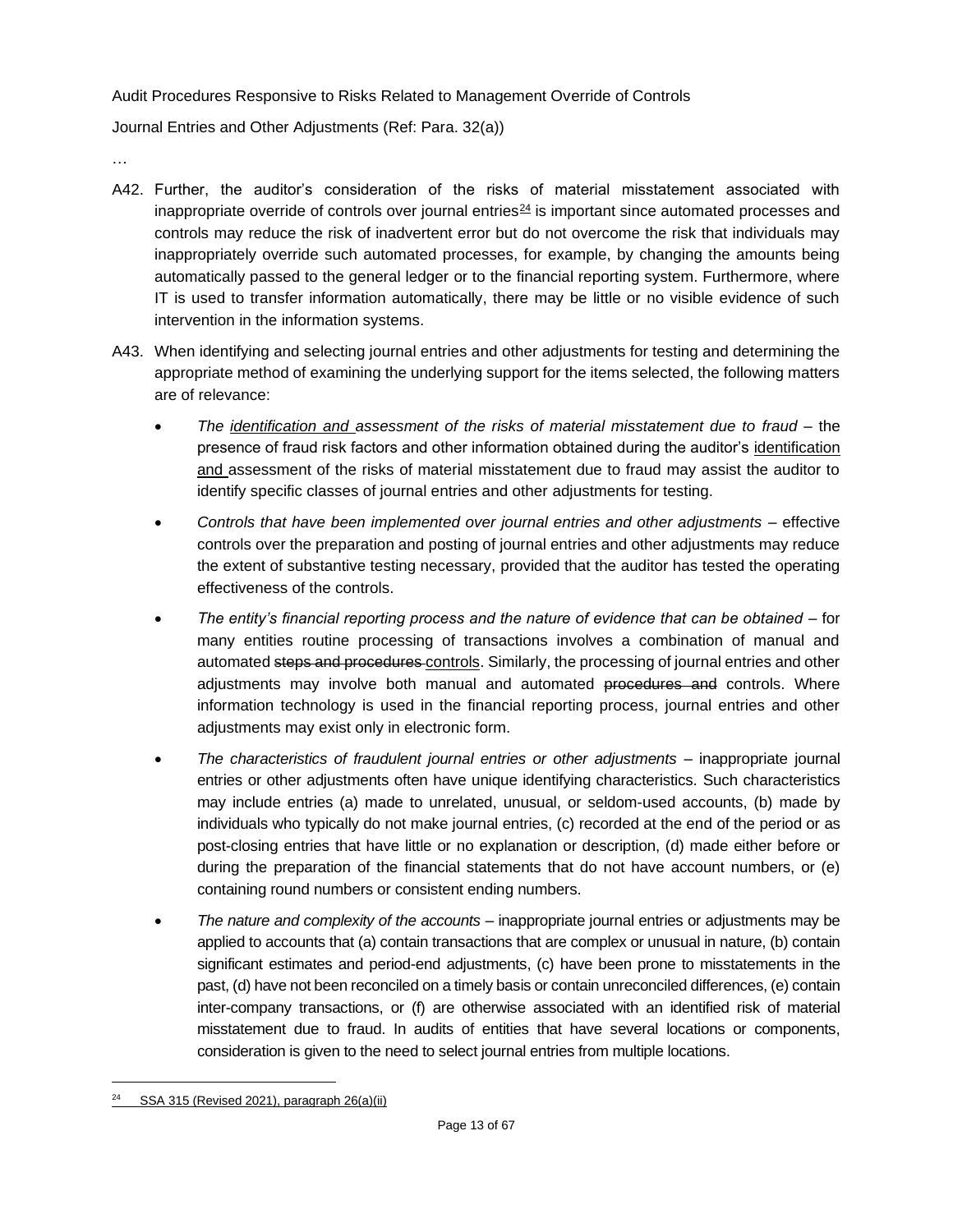• *Journal entries or other adjustments processed outside the normal course of business* – non standard journal entries may not be subject to the same level of internal nature and extent of controls as those journal entries used on a recurring basis to record transactions such as monthly sales, purchases and cash disbursements.

**Appendix 1**

(Ref: Para. A25)

# **Examples of Fraud Risk Factors**

The fraud risk factors identified in this Appendix are examples of such factors that may be faced by auditors in a broad range of situations. Separately presented are examples relating to the two types of fraud relevant to the auditor's consideration – that is, fraudulent financial reporting and misappropriation of assets. For each of these types of fraud, the risk factors are further classified based on the three conditions generally present when material misstatements due to fraud occur: (a) incentives/pressures, (b) opportunities, and (c) attitudes/rationalizations. Although the risk factors cover a broad range of situations, they are only examples and, accordingly, the auditor may identify additional or different risk factors. Not all of these examples are relevant in all circumstances, and some may be of greater or lesser significance in entities of different size or with different ownership characteristics or circumstances. Also, the order of the examples of risk factors provided is not intended to reflect their relative importance or frequency of occurrence.

Fraud risk factors may relate to incentives or pressures, or opportunities, that arise from conditions that create susceptibility to misstatement before consideration of controls (i.e., the inherent risk). Such factors are inherent risk factors, insofar as they affect inherent risk, and may be due to management bias. Fraud risk factors related to opportunities may also arise from other identified inherent risk factors (for example, complexity or uncertainty may create opportunities that result in susceptibility to misstatement due to fraud). Fraud risk factors related to opportunities may also relate to conditions within the entity's system of internal control, such as limitations or deficiencies in the entity's internal control that create such opportunities. Fraud risk factors related to attitudes or rationalizations may arise, in particular, from limitations or deficiencies in the entity's control environment.

## **Risk Factors Relating to Misstatements Arising from Fraudulent Financial Reporting**

…

…

*Incentives/Pressures*

…

#### *Opportunities*

The nature of the industry or the entity's operations provides opportunities to engage in fraudulent financial reporting that can arise from the following:

…

The monitoring of management is not effective as a result of the following: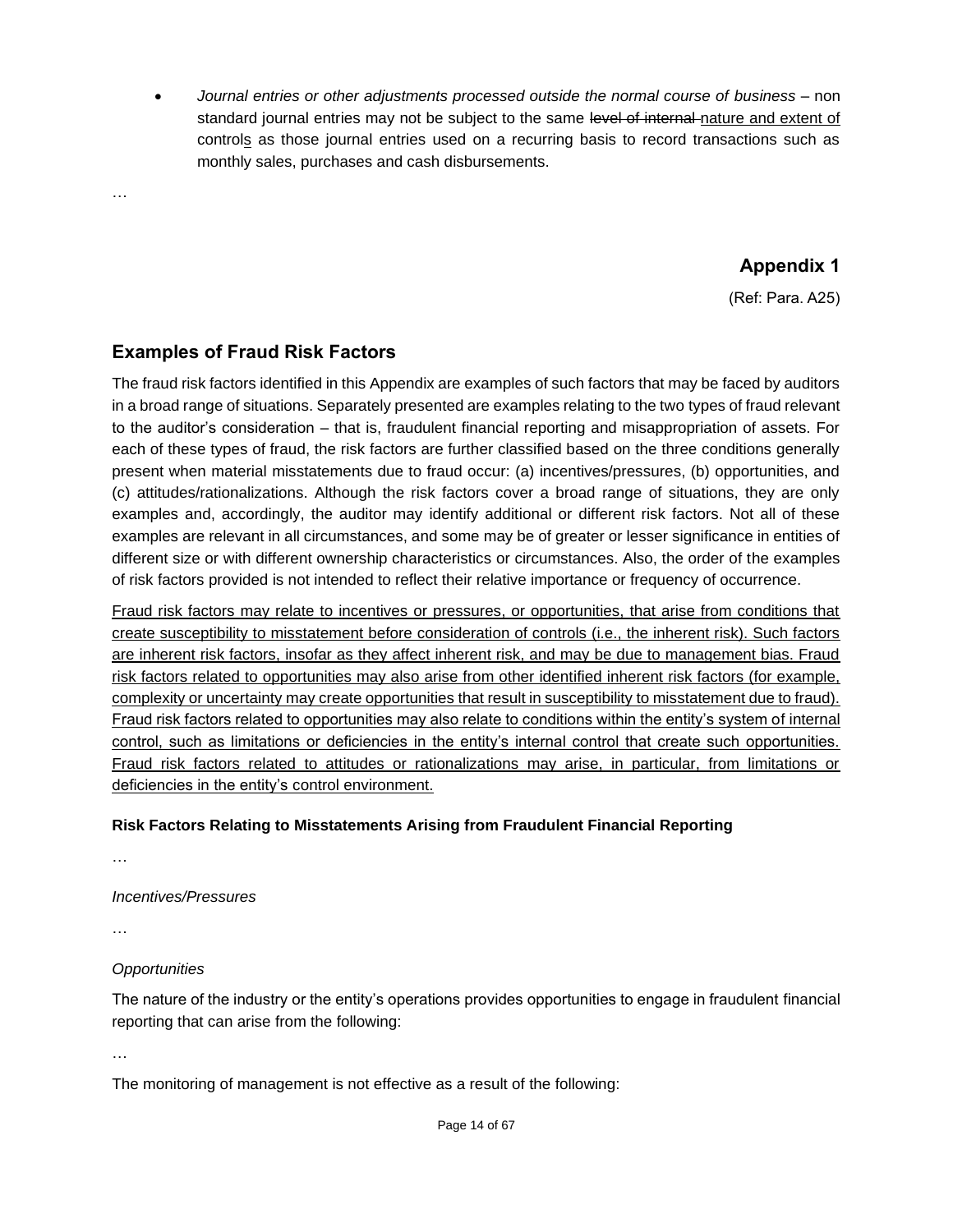…

There is a complex or unstable organizational structure, as evidenced by the following:

…

Internal control components are deficient Deficiencies in internal control as a result of the following:

- Inadequate monitoring of controls-process to monitor the entity's system of internal control, including automated controls and controls over interim financial reporting (where external reporting is required).
- High turnover rates or employment of staff in accounting, information technology, or the internal audit function that are not effective.
- Accounting and information systems that are not effective, including situations involving significant deficiencies in internal control.

*…*

#### *Attitudes/Rationalizations*

*…*

#### **Risk Factors Arising from Misstatements Arising from Misappropriation of Assets**

…

#### *Incentives/Pressures*

…

#### *Opportunities*

Certain characteristics or circumstances may increase the susceptibility of assets to misappropriation. For example, opportunities to misappropriate assets increase when there are the following:

…

Inadequate internal controls over assets may increase the susceptibility of misappropriation of those assets. For example, misappropriation of assets may occur because there is the following:

…

#### *Attitudes/Rationalizations*

*…*

Disregard for internal controls over misappropriation of assets by overriding existing controls or by failing to take appropriate remedial action on known deficiencies in internal control.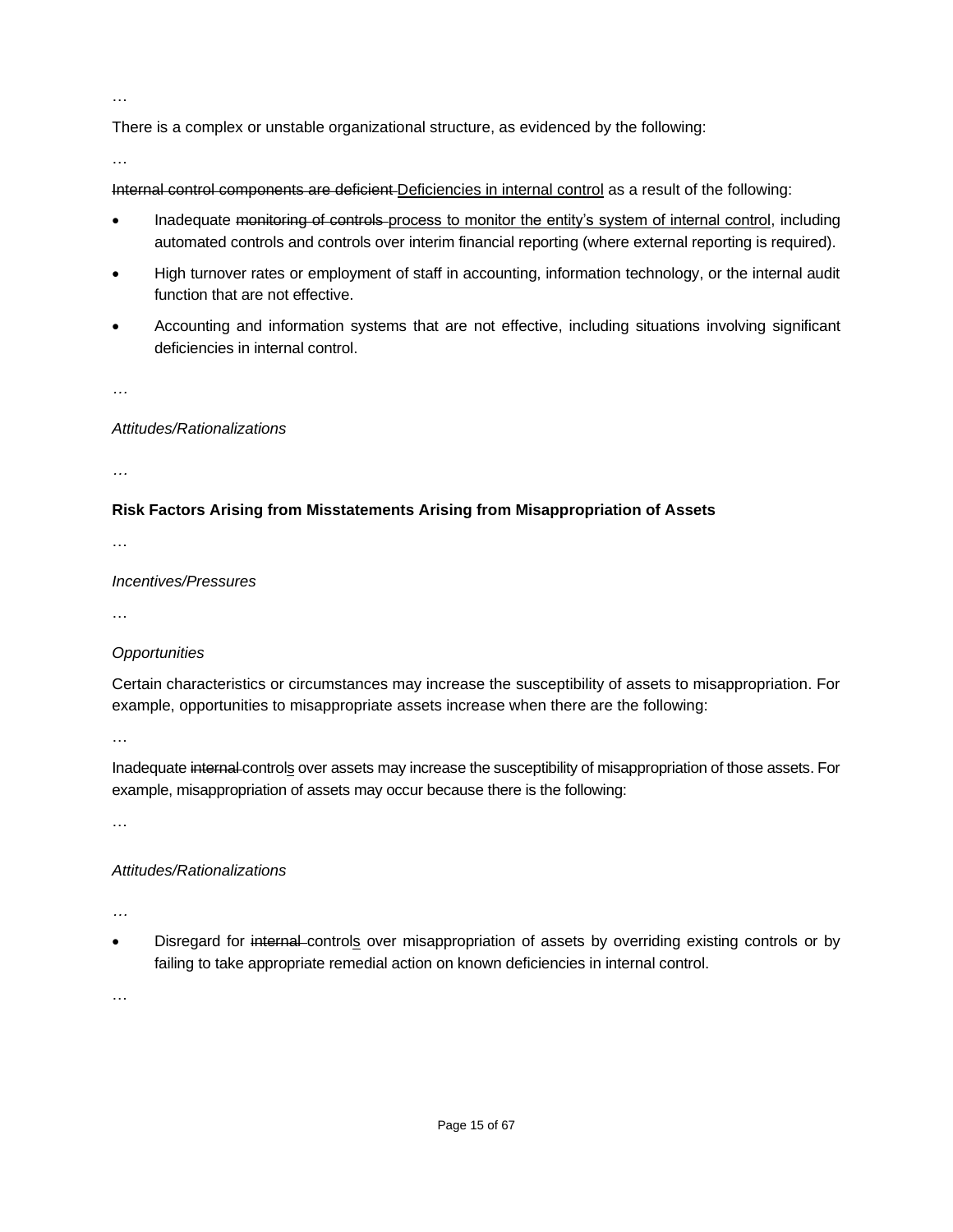# **Appendix 2**

(Ref: Para. A40)

# **Examples of Possible Audit Procedures to Address the Assessed Risks of Material Misstatement Due to Fraud**

…

### **Consideration at the Assertion Level**

…

The following are specific examples of responses:

…

• If the work of an expert becomes particularly significant with respect to a financial statement item for which the assessed risk of material misstatement due to fraud is high, performing additional procedures relating to some or all of the expert's assumptions, methods or findings to determine that the findings are not unreasonable, or engaging another expert for that purpose.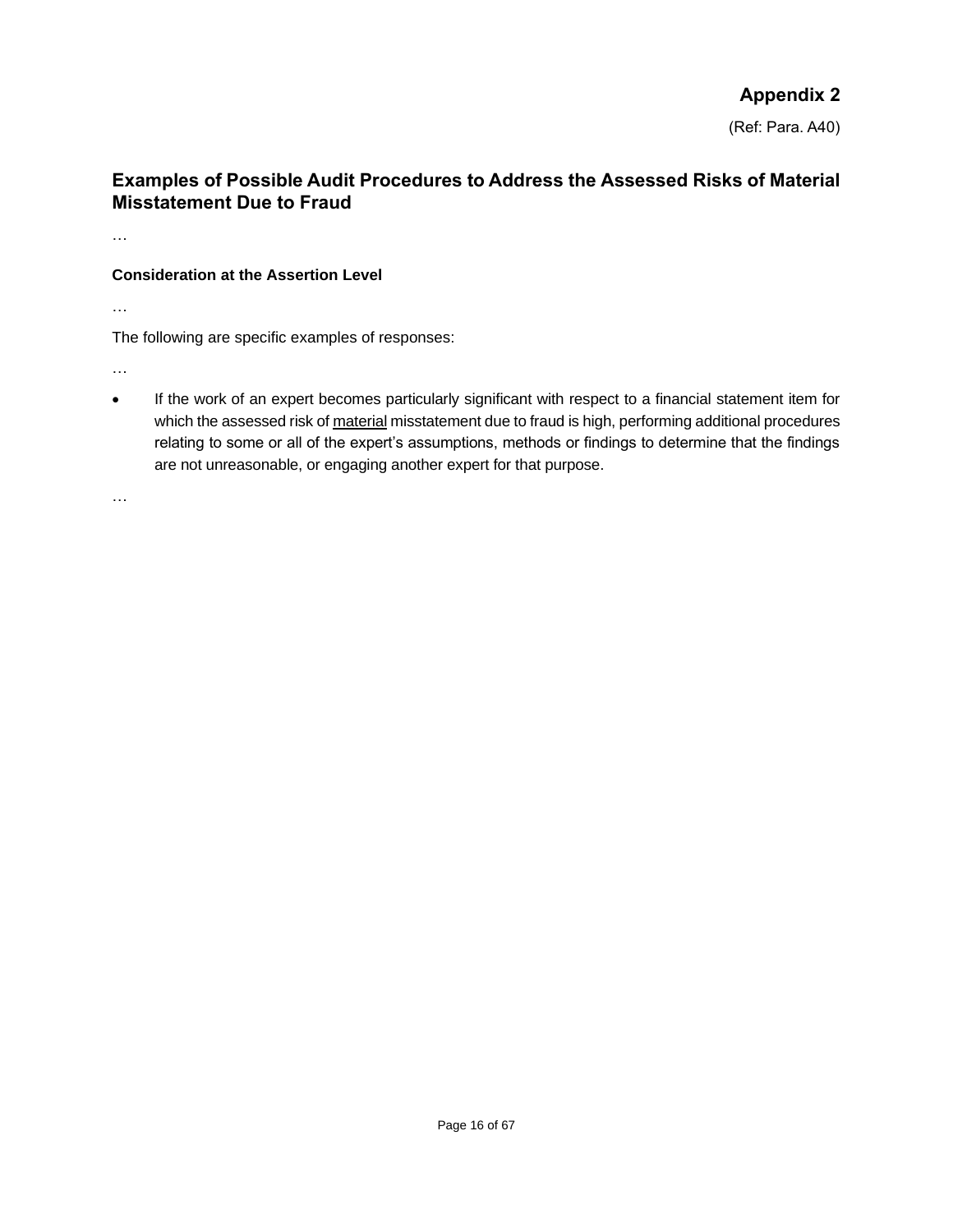## **SSA 250 (Revised),** *Consideration of Laws and Regulations in an Audit of Financial Statements*

#### **The Auditor's Consideration of Compliance with Laws and Regulations**

13. As part of obtaining an understanding of the entity and its environment in accordance with SSA 315 (Revised 2021),<sup>25</sup> the auditor shall obtain a general understanding of:

- (a) The legal and regulatory framework applicable to the entity and the industry or sector in which the entity operates; and
- (b) How the entity is complying with that framework. (Ref: Para. A11)

#### **Application and Other Explanatory Material**

…

### **Audit Procedures When Non-Compliance is Identified or Suspected**

…

### *Evaluating the Implications of Identified or Suspected Non-Compliance (Ref: Para. 22)*

A23. As required by paragraph 22, the auditor evaluates the implications of identified or suspected noncompliance in relation to other aspects of the audit, including the auditor's risk assessment and the reliability of written representations. The implications of particular identified or suspected noncompliance will depend on the relationship of the perpetration and concealment, if any, of the act to specific controls activities and the level of management or individuals working for, or under the direction of, the entity involved, especially implications arising from the involvement of the highest authority within the entity. As noted in paragraph 9, the auditor's compliance with law, regulation or relevant ethical requirements may provide further information that is relevant to the auditor's responsibilities in accordance with paragraph 22.

<sup>25</sup> SSA 315 (Revised 2021), *Identifying and Assessing the Risks of Material Misstatement through Understanding the Entity and Its Environment*, paragraph 1911.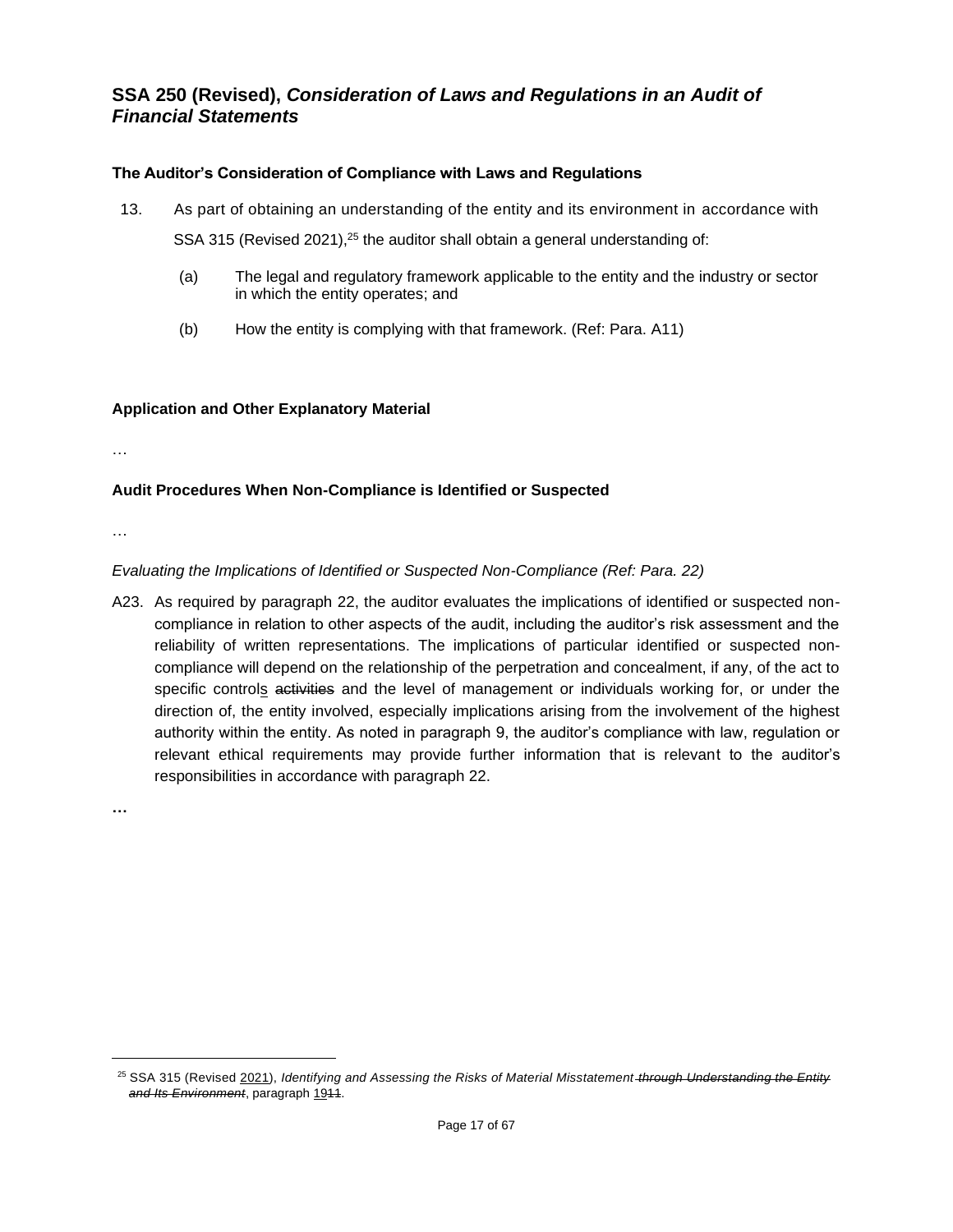## **SSA 260 (Revised),** *Communication with Those Charged with Governance*

### **Application and Other Explanatory Material**

**……** 

*Planned Scope and Timing of the Audit* (Ref: Para. 15)

**…**

- A12. Communicating significant risks identified by the auditor helps those charged with governance understand those matters and why they were determined to be significant risks require special audit consideration. The communication about significant risks may assist those charged with governance in fulfilling their responsibility to oversee the financial reporting process.
- A13**.** Matters communicated may include: …
	- How the auditor plans to address the significant risks of material misstatement, whether due to fraud or error.
	- How the auditor plans to address areas of higher assessed risks of material misstatement.
	- The auditor's approach to the entity's system of internal control, relevant to the audit.
	- The application of the concept of materiality in the context of an audit.
	- $\ddotsc$

*Adequacy of the Communication Process* (Ref: Para. 22)

**…**

A52. As noted in paragraph 4, effective two-way communication assists both the auditor and those charged with governance. Further, SSA 315 (Revised 2021) identifies participation by those charged with governance, including their interaction with internal audit, if any, and external auditors, as an element of the entity's control environment.<sup>26</sup> Inadequate two-way communication may indicate an unsatisfactory control environment and influence the auditor's assessment of the risks of material misstatements. There is also a risk that the auditor may not have obtained sufficient appropriate audit evidence to form an opinion on the financial statements.

**…**

**Appendix 2** (Ref: Para. 16(a), A19–A20)

#### **Qualitative Aspects of Accounting Practices**

The communication required by paragraph 16(a), and discussed in paragraphs A19–A20, may include such matters as:

**…**

## **Accounting Estimates**

• For items for which estimates are significant, issues discussed in SSA 540, including, for example:

<sup>&</sup>lt;sup>26</sup> SSA 315 (Revised 2021), Appendix 3 paragraph A78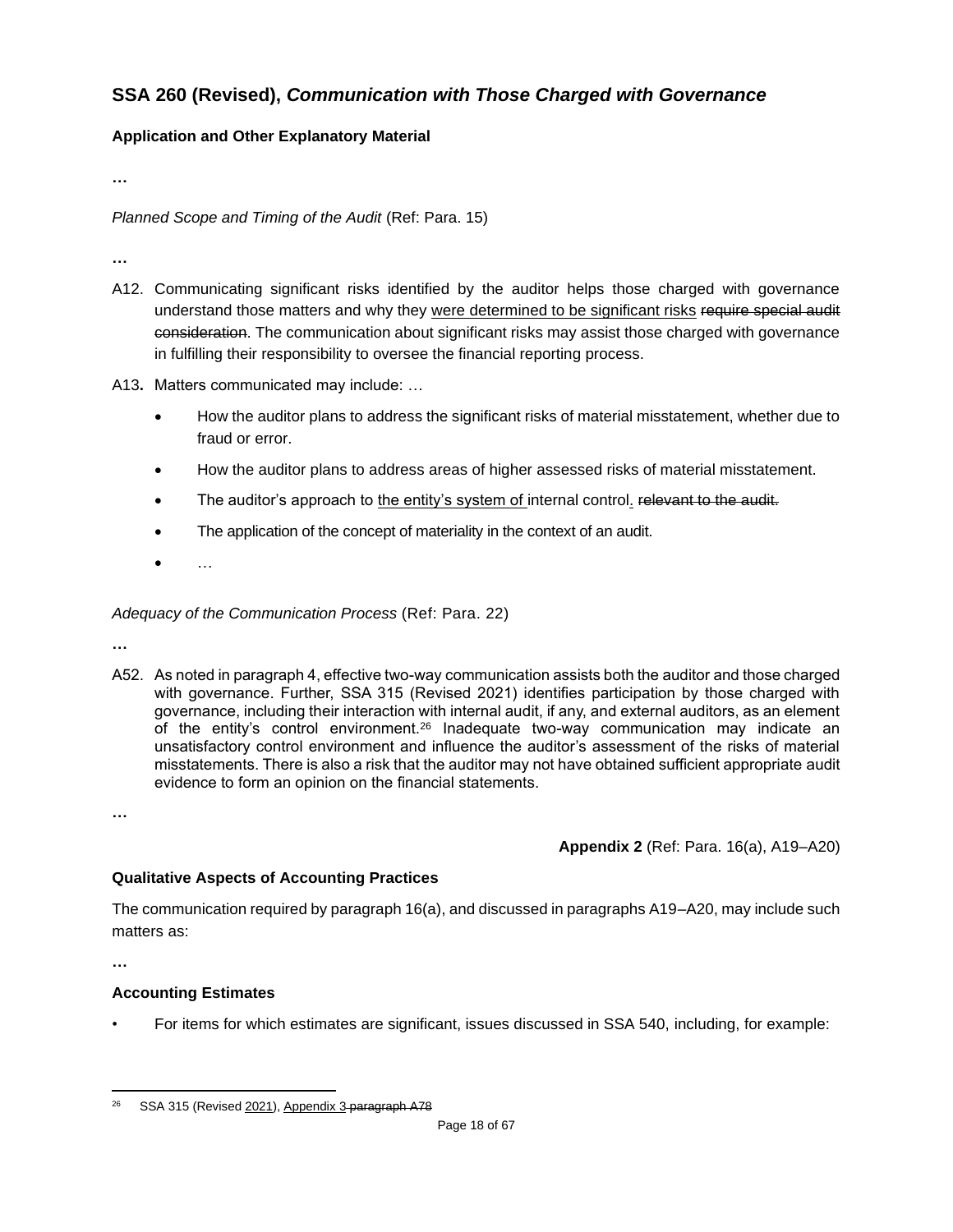o How management identifies those transactions, events and or conditions that may give rise to the need for accounting estimates to be recognized or disclosed in the financial statements.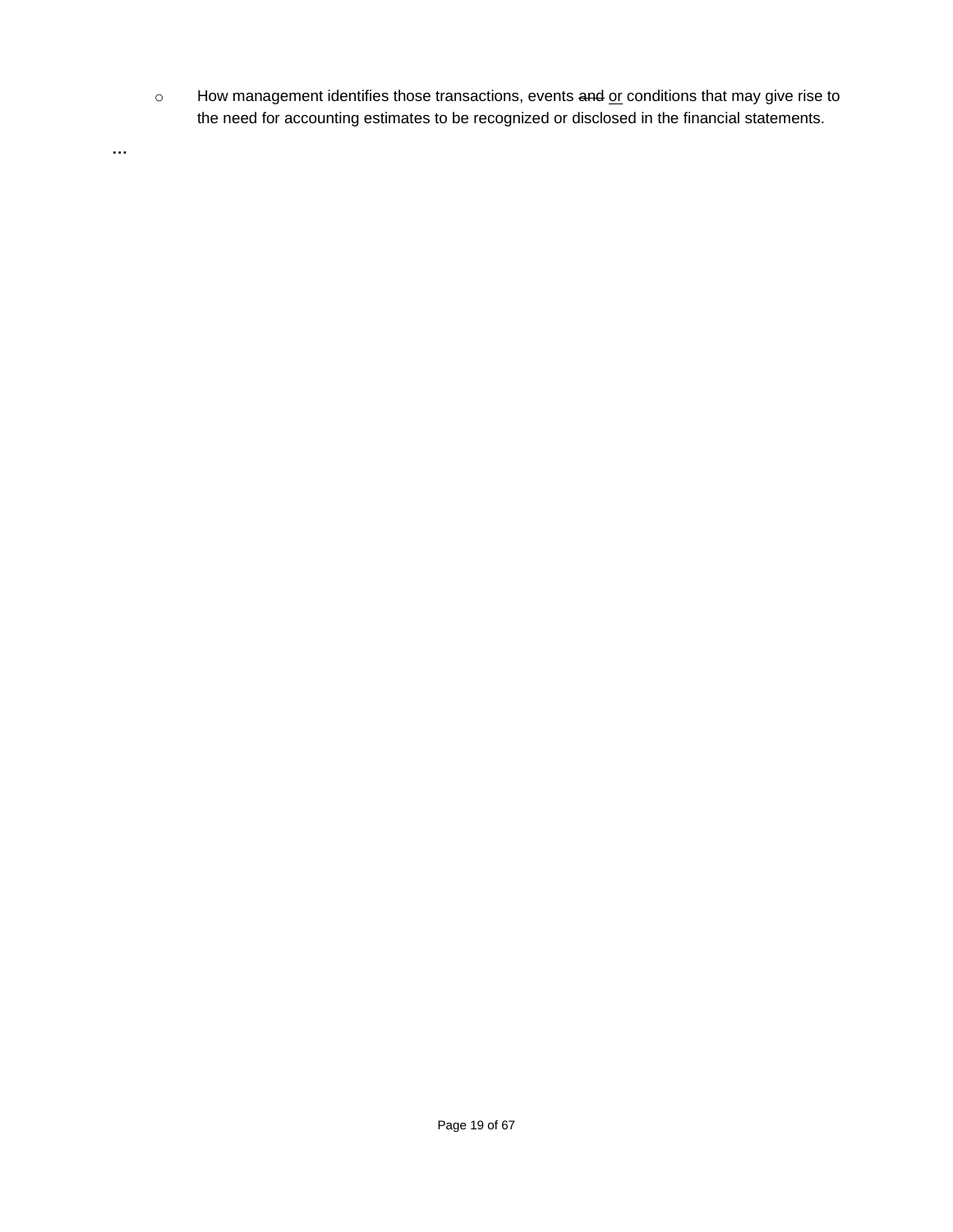## **SSA 265,** *Communicating Deficiencies in Internal Control to Those Charged with Governance*

#### **Introduction**

### **Scope of this SSA**

- 1. This Singapore Standard on Auditing (SSA) deals with the auditor's responsibility to communicate appropriately to those charged with governance and management deficiencies in internal control that the auditor has identified in an audit of financial statements. This SSA does not impose additional responsibilities on the auditor regarding obtaining an understanding of the entity's system of internal control and designing and performing tests of controls over and above the requirements of SSA 315 (Revised 2021)<sup>27</sup> and SSA 330. SSA 260 (Revised) establishes further requirements and provides guidance regarding the auditor's responsibility to communicate with those charged with governance in relation to the audit.
- 2. The auditor is required to obtain an understanding of the entity's system of internal control relevant to the audit when identifying and assessing the risks of material misstatement.<sup>28</sup> In making those risk assessments, the auditor considers the entity's system of internal control in order to design audit procedures that are appropriate in the circumstances, but not for the purpose of expressing an opinion on the effectiveness of internal control. The auditor may identify control deficiencies in internal control not only during this risk assessment process but also at any other stage of the audit. This SSA specifies which identified deficiencies the auditor is required to communicate to those charged with governance and management.

**…**

## **Application and Other Explanatory Material**

## **Determination of Whether Deficiencies in Internal Control Have Been Identified** (Ref: Para 7)

*…*

…

## *Considerations Specific to Smaller Entities*

A3. While the concepts underlying controls in the control activities component in smaller entities are likely to be similar to those in larger entities, the formality with which they operate will vary. Further, smaller entities may find that certain types of controls activities are not necessary because of controls applied by management. For example, management's sole authority for granting credit to customers and approving significant purchases can provide effective control over important account balances and transactions, lessening or removing the need for more detailed controls activities.

<sup>27</sup> SSA 315 (Revised 2021), "*Identifying and Assessing the Risks of Material Misstatement through Understanding the Entity and its Environment*" paragraphs 124 and 2112.

<sup>&</sup>lt;sup>28</sup> SSA 315 (Revised 2021), paragraph 2112. Appendix 5 Paragraphs A67-A72 provides guidance on controls relevant to the audit.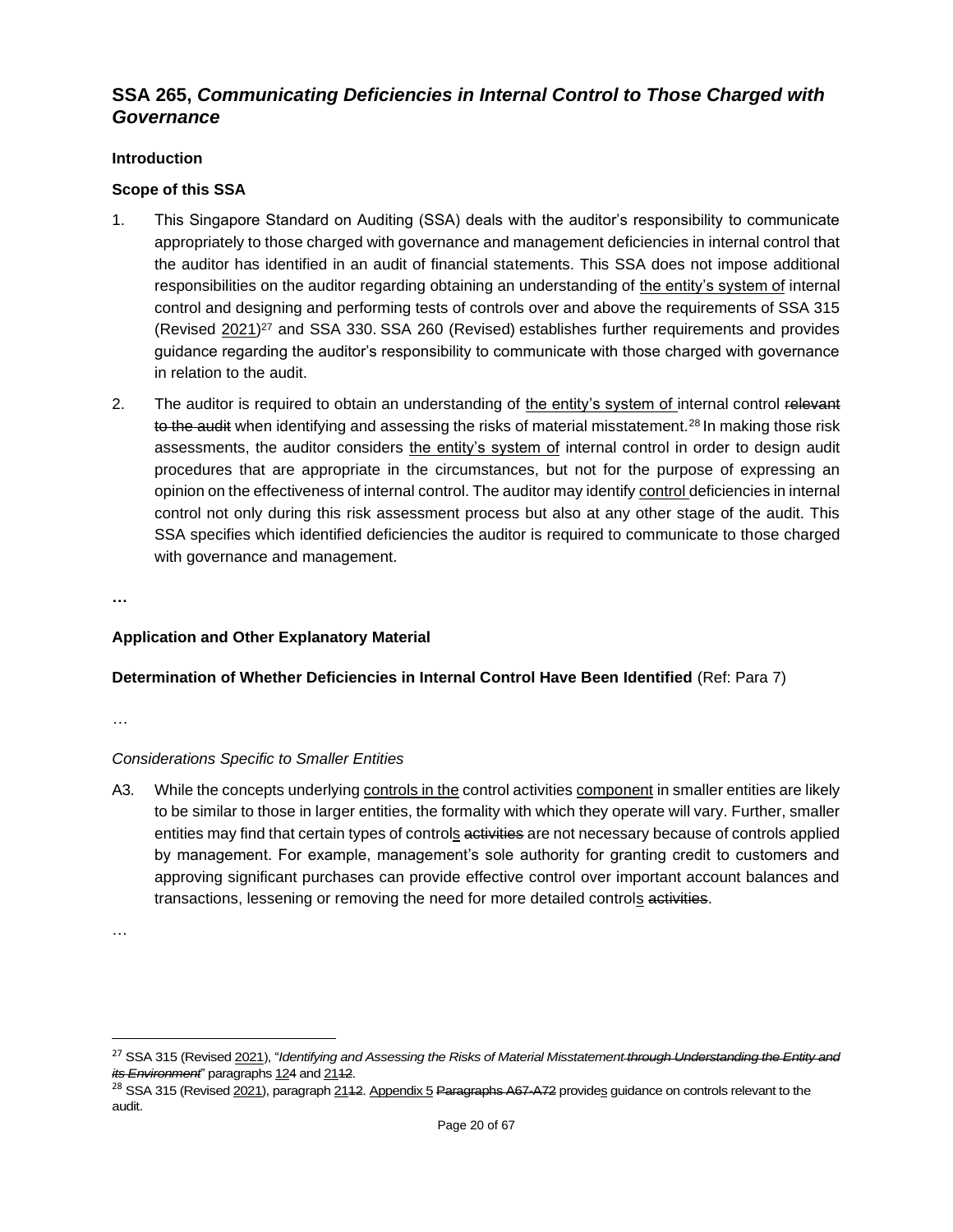#### **Significant Deficiencies in Internal Control (Ref: Para. 6(b), 8)**

A8. Controls may be designed to operate individually or in combination to effectively prevent, or detect and correct, misstatements<sup>29</sup>. For example, controls over accounts receivable may consist of both automated and manual controls designed to operate together to prevent, or detect and correct, misstatements in the account balance. A deficiency in internal control on its own may not be sufficiently important to constitute a significant deficiency. However, a combination of deficiencies affecting the same account balance or disclosure, relevant assertion, or component of the entity's system of internal control may increase the risks of misstatement to such an extent as to give rise to a significant deficiency.

<sup>&</sup>lt;sup>29</sup> SSA 315 (Revised 2021), paragraph A175A73.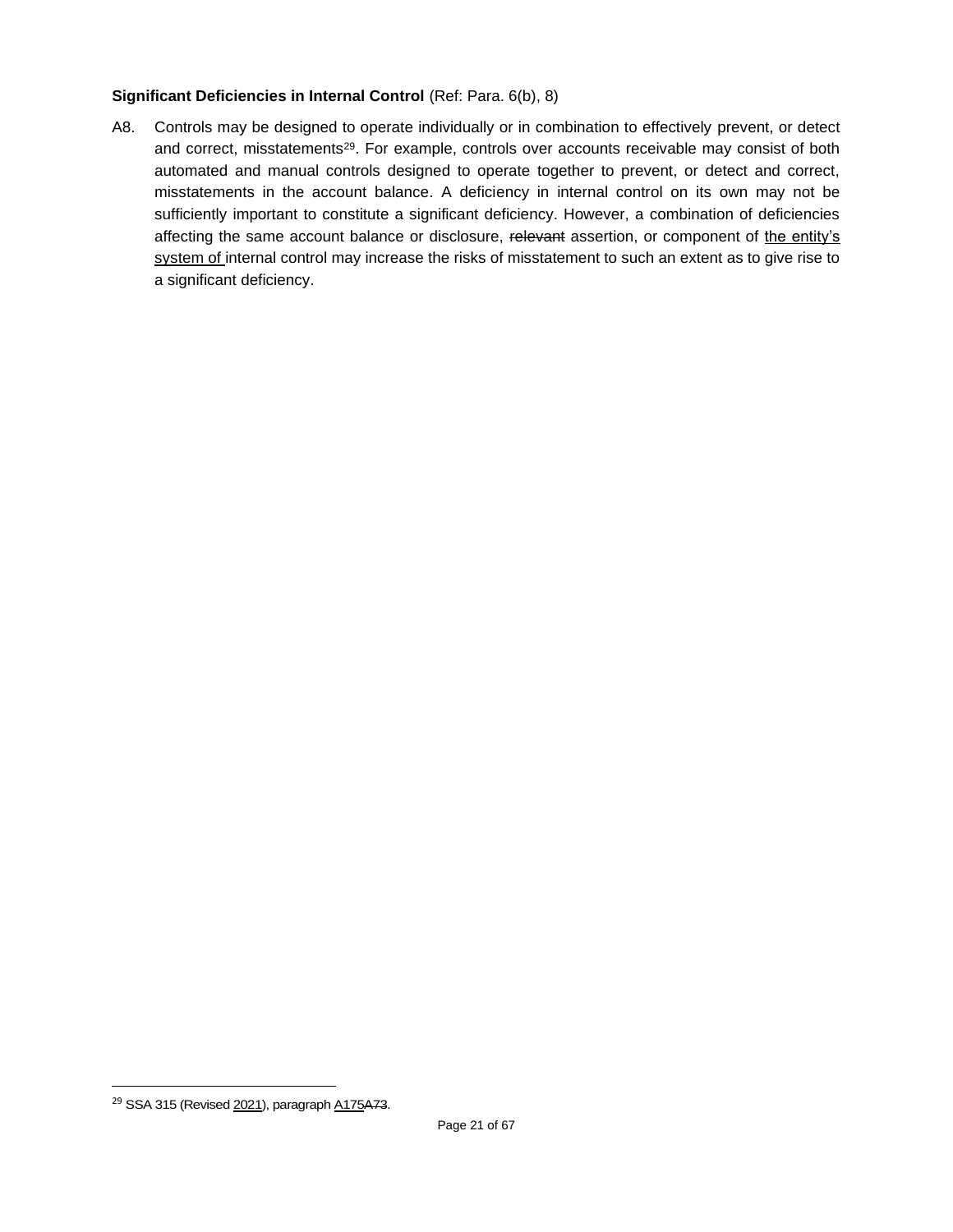## **SSA 300,** *Planning an Audit of Financial Statements*

#### **Application and Other Explanatory Material**

…

#### **Involvement of Key Engagement Team Members** (Ref: Para. 5)

A4. The involvement of the engagement partner and other key members of the engagement team in planning the audit draws on their experience and insight, thereby enhancing the effectiveness and efficiency of the planning process<sup>30</sup>.

#### **Documentation (Ref: Para. 12)**

*…*

#### *Considerations Specific to Smaller Entities*

A21. As discussed in paragraph A11, a suitable, brief memorandum may serve as the documented strategy for the audit of a smaller entity. For the audit plan, standard audit programs or checklists (see paragraph A19) drawn up on the assumption of few relevant controls<sup>31</sup> activities, as is likely to be the case in a smaller entity, may be used provided that they are tailored to the circumstances of the engagement, including the auditor's risk assessments.

<sup>30</sup> SSA 315 (Revised 2021), paragraph 1740, establishes requirements and provides guidance on the engagement team's discussion of the susceptibility of the entity to material misstatements of the financial statements. SSA 240, *The Auditor's Responsibilities Relating to Fraud in an Audit of Financial Statements*, paragraph 15, provides guidance on the emphasis given during this discussion to the susceptibility of the entity's financial statements to material misstatement due to fraud.

<sup>31</sup> SSA 315 (Revised 2021), paragraph 26(a)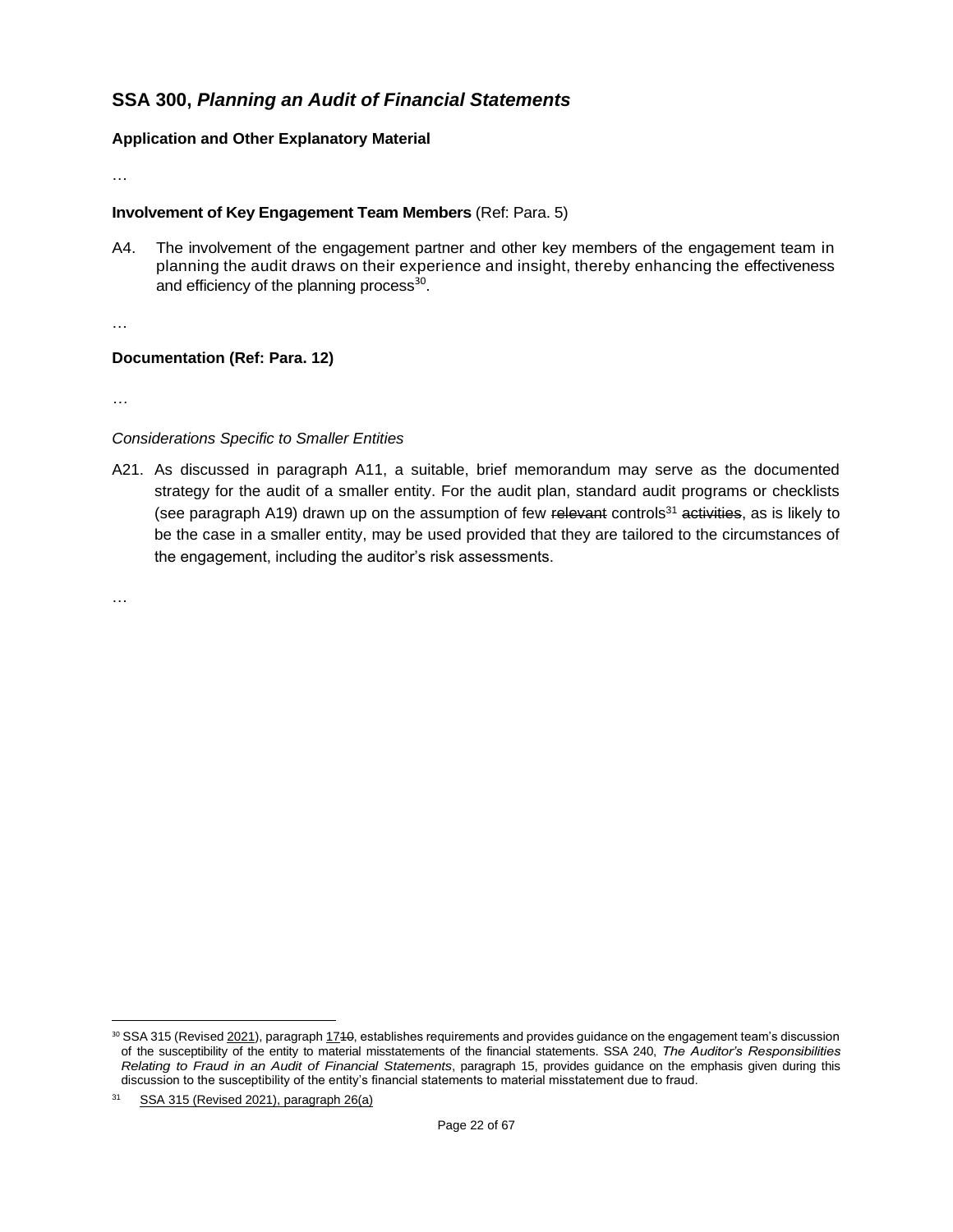## **SSA 320,** *Materiality in Planning and Performing an Audit*

#### …

#### **Materiality in the Context of an Audit**

- 6. In planning the audit, the auditor makes judgments about misstatements that will be considered material. These judgments provide a basis for:
	- (a) Determining the nature, timing and extent of risk assessment procedures;
	- (b) Identifying and assessing the risks of material misstatement; and
	- (c) Determining the nature, timing and extent of further audit procedures.

The materiality determined when planning the audit does not necessarily establish an amount below which uncorrected misstatements, individually or in the aggregate, will always be evaluated as immaterial. The circumstances related to some misstatements may cause the auditor to evaluate them as material even if they are below materiality. It is not practicable to design audit procedures to detect all misstatements that could be material solely because of their nature. However, consideration of the nature of potential misstatements in disclosures is relevant to the design of audit procedures to address risks of material misstatement<sup>32</sup>. In addition, when evaluating the effect on the financial statements of all uncorrected misstatements, the auditor considers not only the size but also the nature of uncorrected misstatements, and the particular circumstances of their occurrence. <sup>33</sup> (Ref: Para.A2)

…

### **Application and Other Explanatory Material**

…

#### **Determining Materiality and Performance Materiality When Planning the Audit**

*Materiality in the Context of an Audit* (Ref: Para. 6)

A2. Identifying and assessing the risks of material misstatement $34$  involves the use of professional judgment to identify those classes of transactions, account balances and disclosures, including qualitative disclosures, the misstatement of which could be material (i.e., in general, misstatements are considered to be material if they could reasonably be expected to influence the economic decisions of users taken on the basis of the financial statements as a whole). When considering whether misstatements in qualitative disclosures could be material, the auditor may identify relevant factors such as:

<sup>32</sup> See SSA 315 (Revised 2021), *Identifying and Assessing the Risks of Material Misstatement through Understanding the Entity and its Environment,* paragraphs A191-A192A128a-A128b

<sup>&</sup>lt;sup>33</sup> SSA 450, paragraph A21.

<sup>&</sup>lt;sup>34</sup> SSA 315 (Revised 2021), paragraph 28<del>25</del>, requires the auditor to identify and assess the risk of material misstatement at the financial statement and assertion level.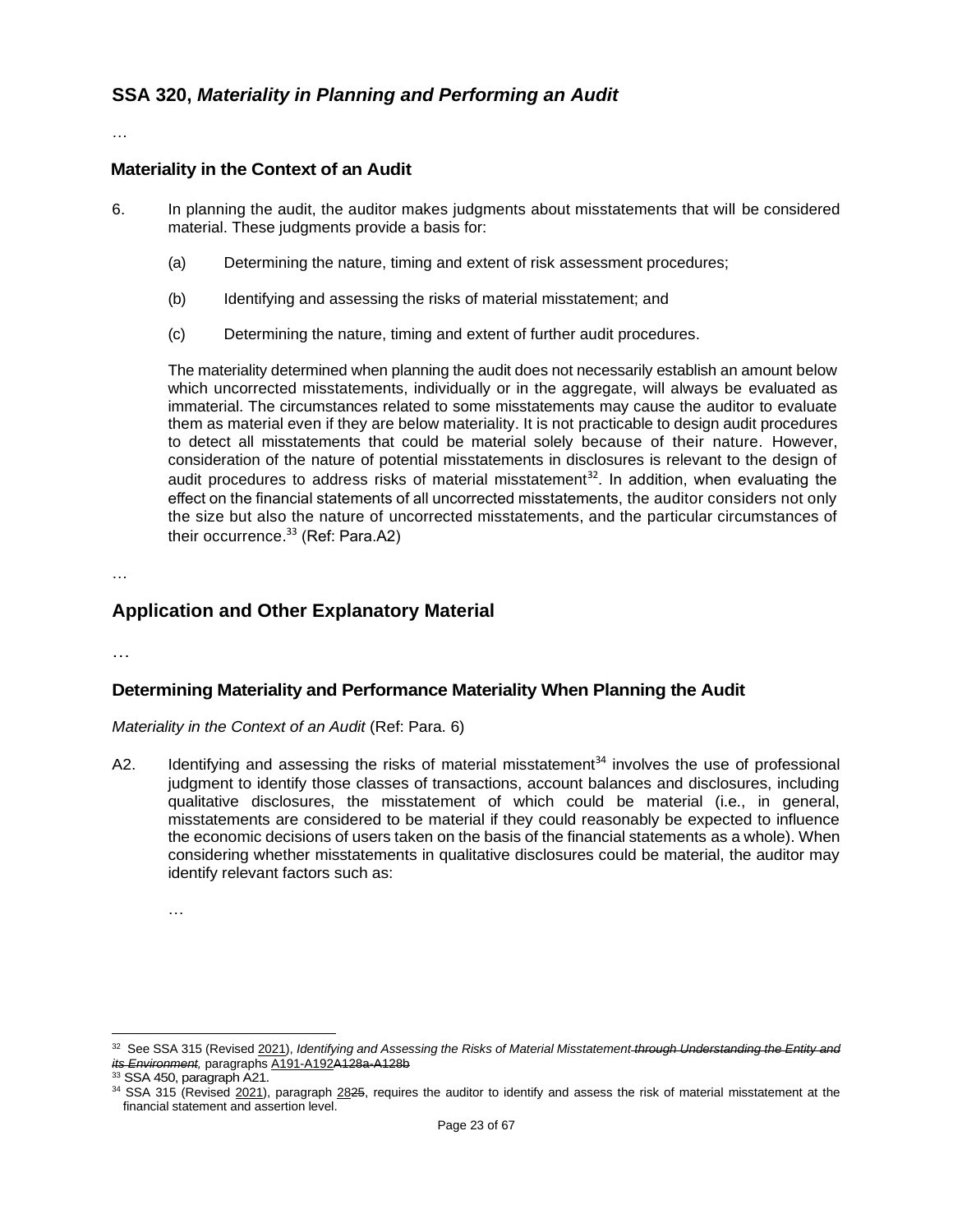# **SSA 330,** *The Auditor's Responses to Assessed Risks*

## **Introduction**

## **Scope of this SSA**

1. This Singapore Standard on Auditing (SSA) deals with the auditor's responsibility to design and implement responses to the risks of material misstatement identified and assessed by the auditor in accordance with SSA 315 (Revised  $2021$ )<sup>35</sup> in an audit of financial statements.

…

## **Audit Procedures Responsive to the Assessed Risks of Material Misstatement at the Assertion Level**

- 6. The auditor shall design and perform further audit procedures whose nature, timing and extent are based on and are responsive to the assessed risks of material misstatement at the assertion level. (Ref: Para. A4–A8; A42-A52)
- 7. In designing the further audit procedures to be performed, the auditor shall:
	- (a) Consider the reasons for the assessment given to the risk of material misstatement at the assertion level for each significant class of transactions, account balance, and disclosure, including:
		- (i) The likelihood and magnitude of <del>material misstatement due to the particular</del> characteristics of the relevant significant class of transactions, account balance, or disclosure (that is, the inherent risk); and
		- (ii) Whether the risk assessment takes account of relevant controls that address the risk of material misstatement (that is, the control risk), thereby requiring the auditor to obtain audit evidence to determine whether the controls are operating effectively (that is, the auditor intends to rely onplans to test the operating effectiveness of controls in determining the nature, timing and extent of substantive procedures); and (Ref: Para. A9–A18)
	- (b) Obtain more persuasive audit evidence the higher the auditor's assessment of risk. (Ref: Para. A19)

## *Tests of Controls*

- 8. The auditor shall design and perform tests of controls to obtain sufficient appropriate audit evidence as to the operating effectiveness of relevant controls if:
	- (a) The auditor's assessment of risks of material misstatement at the assertion level includes an expectation that the controls are operating effectively (that is, the auditor intends plans to test to rely on the operating effectiveness of controls in determining the nature, timing and extent of substantive procedures); or

<sup>35</sup> SSA 315 (Revised 2021), *Identifying and Assessing the Risks of Material Misstatement through Understanding the Entity and Its Environment*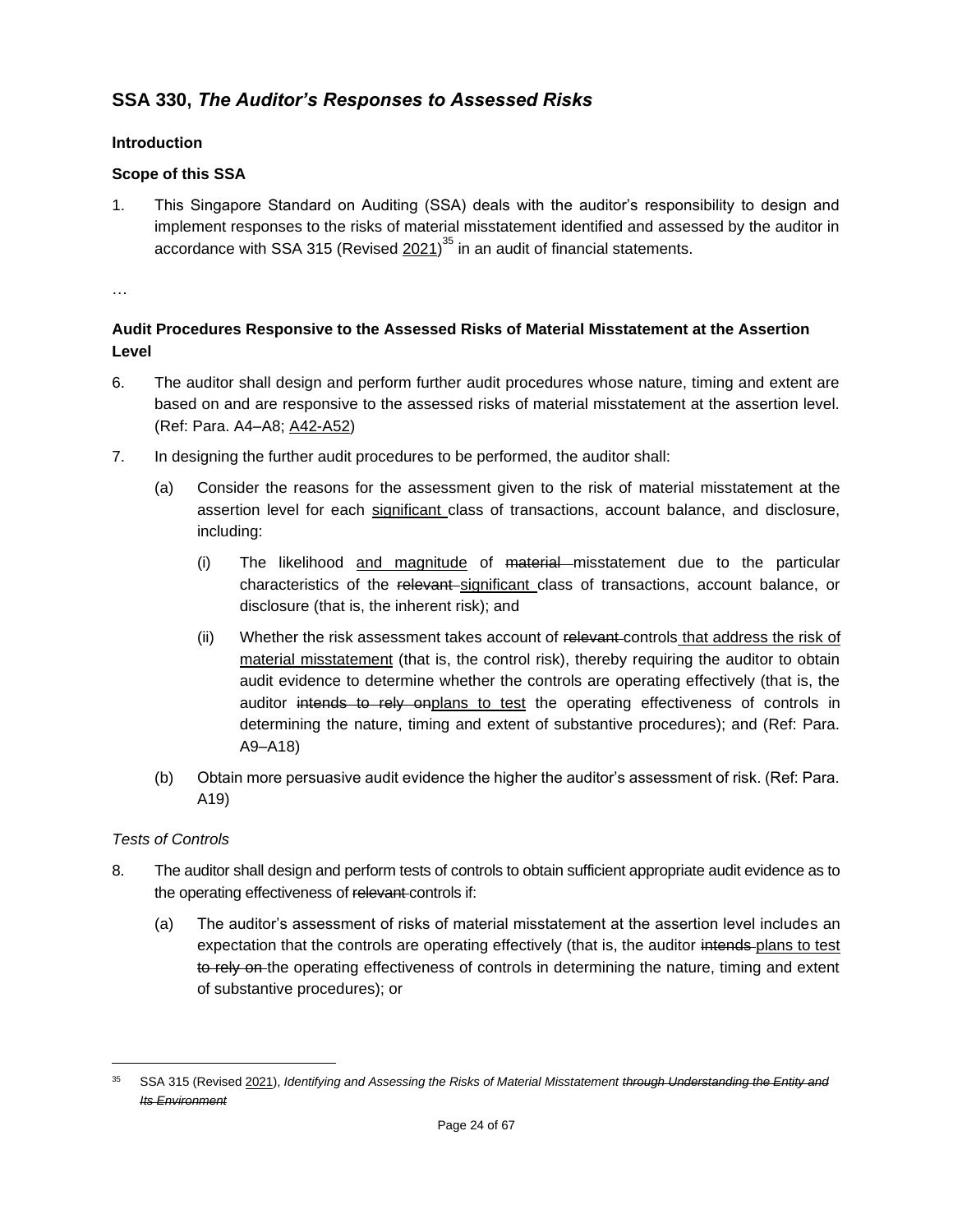(b) Substantive procedures alone cannot provide sufficient appropriate audit evidence at the assertion level. (Ref: Para. A20–A24)

…

Nature and Extent of Tests of Controls

- 10. In designing and performing tests of controls, the auditor shall:
	- (a) Perform other audit procedures in combination with inquiry to obtain audit evidence about the operating effectiveness of the controls, including:
		- (i) How the controls were applied at relevant times during the period under audit;
		- (ii) The consistency with which they were applied; and
		- (iii) By whom or by what means they were applied. (Ref: Para. A26–A29a)
	- (b) To the extent not already addressed, dDetermine whether the controls to be tested depend upon other controls (indirect controls), and, if so, whether it is necessary to obtain audit evidence supporting the effective operation of those indirect controls. (Ref: Para. A30–A31)

Using audit evidence obtained in previous audits

- 13. In determining whether it is appropriate to use audit evidence about the operating effectiveness of controls obtained in previous audits, and, if so, the length of the time period that may elapse before retesting a control, the auditor shall consider the following:
	- (a) The effectiveness of other elements-components of the entity's system of internal control, including the control environment, the entity's process to monitoring of the system of internal controls, and the entity's risk assessment process;
		-
- 14. If the auditor plans to use audit evidence from a previous audit about the operating effectiveness of specific controls, the auditor shall establish the continuing relevance and reliability of that evidence by obtaining audit evidence about whether significant changes in those controls have occurred subsequent to the previous audit. The auditor shall obtain this evidence by performing inquiry combined with observation or inspection, to confirm the understanding of those specific controls, and:

…

..

Controls over significant risks

15. If the auditor plans-intends to rely test on controls over a risk the auditor has determined to be a significant risk, the auditor shall test those controls in the current period.

Evaluating the Operating Effectiveness of Controls

16. When evaluating the operating effectiveness of relevant-controls upon which the auditor intends to rely, the auditor shall evaluate whether misstatements that have been detected by substantive procedures indicate that controls are not operating effectively. The absence of misstatements detected by substantive procedures, however, does not provide audit evidence that controls related to the assertion being tested are effective. (Ref: Para. A40)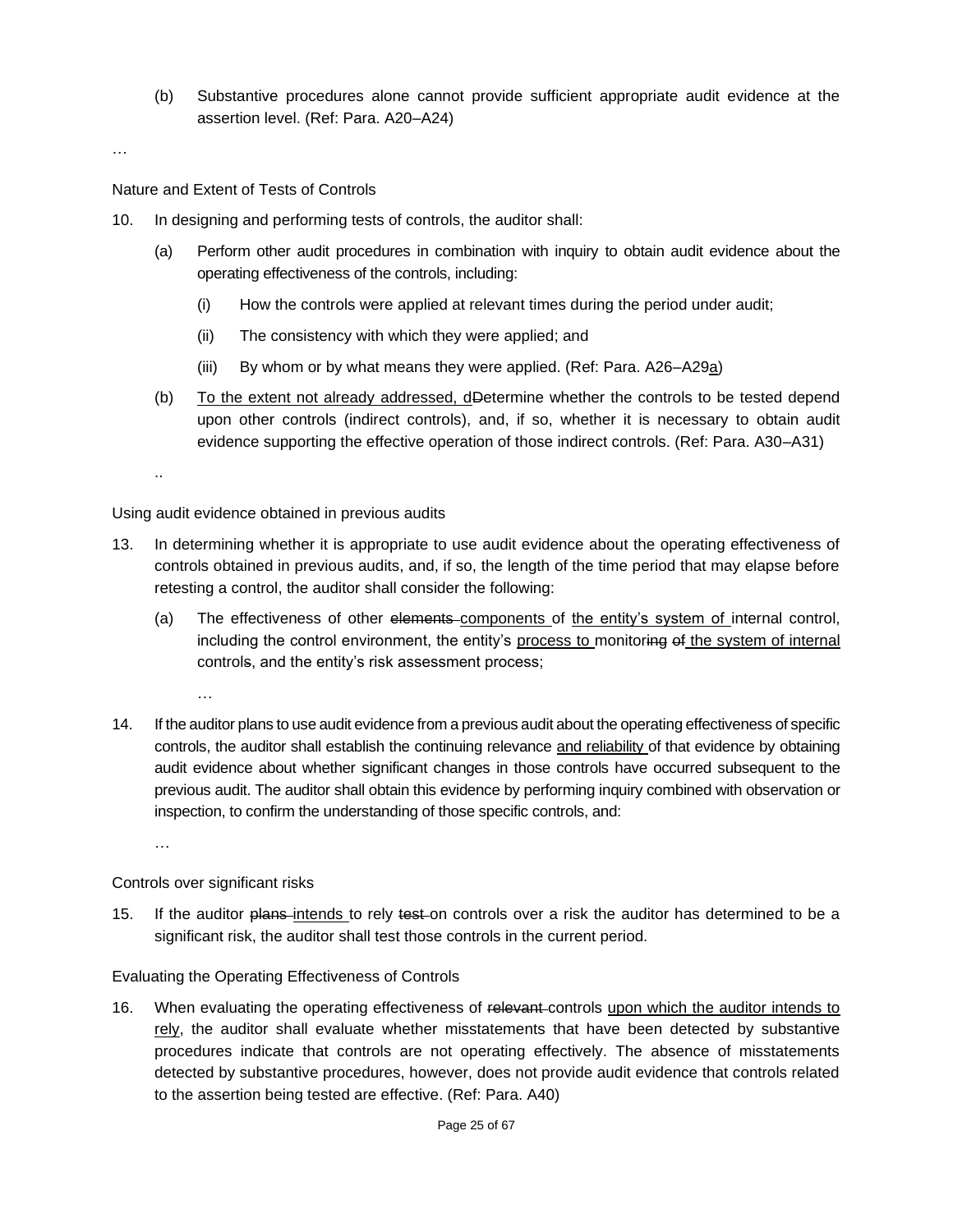- 17. If deviations from controls upon which the auditor intends to rely are detected, the auditor shall make specific inquiries to understand these matters and their potential consequences, and shall determine whether: (Ref: Para. A41)
	- …
	- (c) The potential risks of material misstatement need to be addressed using substantive procedures.

…

#### **Evaluating the Sufficiency and Appropriateness of Audit Evidence**

…

…

27. If the auditor has not obtained sufficient appropriate audit evidence as to-related to an material financial statement relevant assertion about a class of transactions, account balance or disclosure, the auditor shall attempt to obtain further audit evidence. If the auditor is unable to obtain sufficient appropriate audit evidence, the auditor shall express a qualified opinion or disclaim an opinion on the financial statements.

#### **Application and Other Explanatory Material**

#### **Overall Responses** (Ref: Para. 5)

- A1. Overall responses to address the assessed risks of material misstatement at the financial statement level may include:
	- Emphasizing to the engagement team the need to maintain professional skepticism.
	- Assigning more experienced staff or those with special skills or using experts.
	- Providing more supervision–Changes to the nature, timing and extent of direction and supervision of members of the engagement team and the review of the work performed.
	- Incorporating additional elements of unpredictability in the selection of further audit procedures to be performed.
	- Changes to the overall audit strategy as required by SSA 300, or planned audit procedures, and may include changes to:
		- o The auditor's determination of performance materiality in accordance with SSA 320.
		- o The auditor's plans to tests the operating effectiveness of controls, and the persuasiveness of audit evidence needed to support the planned reliance on the operating effectiveness of the controls, particularly when deficiencies in the control environment or the entity's monitoring activities are identified.
		- $\circ$  The nature, timing and extent of substantive procedures. For example, it may be appropriate to perform substantive procedures at or near the date of the financial statements when the risk of material misstatement is assessed as higher*.*
	- Making general changes to the nature, timing or extent of audit procedures, for example: performing substantive procedures at the period end instead of at an interim date; or modifying the nature of audit procedures to obtain more persuasive audit evidence.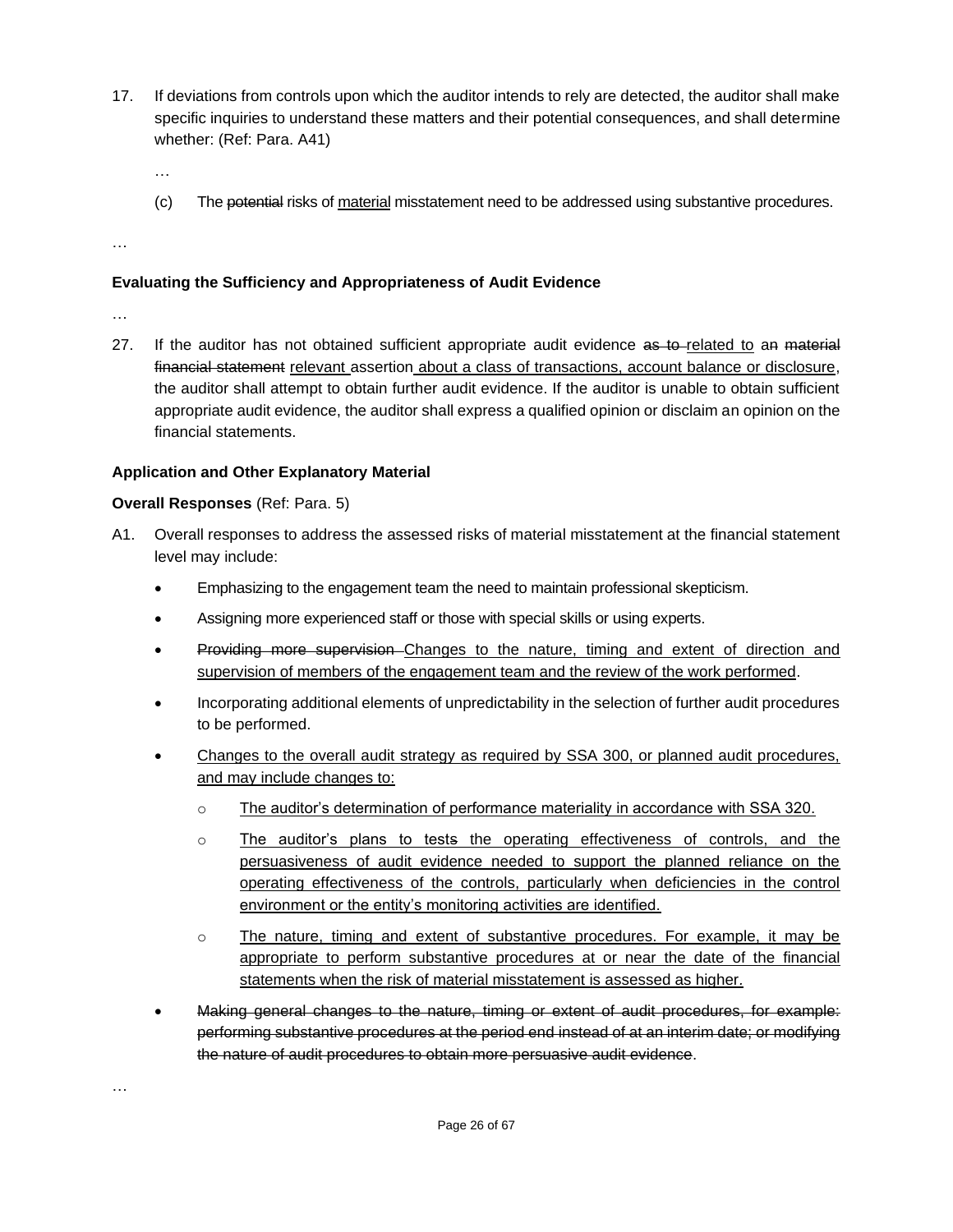## **Audit Procedures Responsive to the Assessed Risks of Material Misstatement at the Assertion Level**

## *The Nature, Timing and Extent of Further Audit Procedures (Ref: Para. 6)*

- A4. The auditor's assessment of the identified risks of material misstatement at the assertion level provides a basis for considering the appropriate audit approach for designing and performing further audit procedures. For example, the auditor may determine that:
	- (a) Only by performing tests of controls may the auditor achieve an effective response to the assessed risk of material misstatement for a particular assertion;
	- (b) Performing only substantive procedures is appropriate for particular assertions and, therefore, the auditor excludes the effect of controls from the relevant risk assessment of the risk of material misstatement. This may be because the auditor's risk assessment procedures have not identified any effective controls relevant to the assertion, or because auditor has not identified a risk for which substantive procedures alone cannot provide sufficient appropriate audit evidence and therefore is not required to test the operating effectiveness of controls. testing controls would be inefficient and Ttherefore, the auditor does may not intend to rely on plan to test the operating effectiveness of controls in determining the nature, timing and extent of substantive procedures; or
	- (c) A combined approach using both tests of controls and substantive procedures is an effective approach.

The auditor need not design and perform further audit procedures where the assessment of the risk of material misstatement is below the acceptably low level. However, as required by paragraph 18, irrespective of the approach selected and the assessed risk of material misstatement, the auditor designs and performs substantive procedures for each material class of transactions, account balance, and disclosure.

…

A7. Extent of an audit procedure refers to the quantity to be performed, for example, a sample size or the number of observations of a control activity.

…

Responding to the Assessed Risks at the Assertion Level (Ref: Para. 7(a))

**Nature** 

A9. SSA 315 (Revised 2021) requires that the auditor's assessment of the risks of material misstatement at the assertion level is performed by assessing inherent risk and control risk. The auditor assesses inherent risk by assessing the likelihood and magnitude of a misstatement taking into account how, and the degree to which the inherent risk factors affect the susceptibility to misstatement of relevant assertions.<sup>36</sup> The auditor's assessed risks, including the reasons for those assessed risks, may affect both the types of audit procedures to be performed and their combination. For example, when an assessed risk is high, the auditor may confirm the completeness of the terms of a contract with the counterparty, in addition to inspecting the document. Further, certain audit procedures may be more appropriate for some assertions than others. For example, in relation to revenue, tests of controls may be most responsive to the assessed risk of material misstatement of the completeness assertion,

<sup>36</sup> SSA 315 (Revised 2021), paragraphs 31 and 34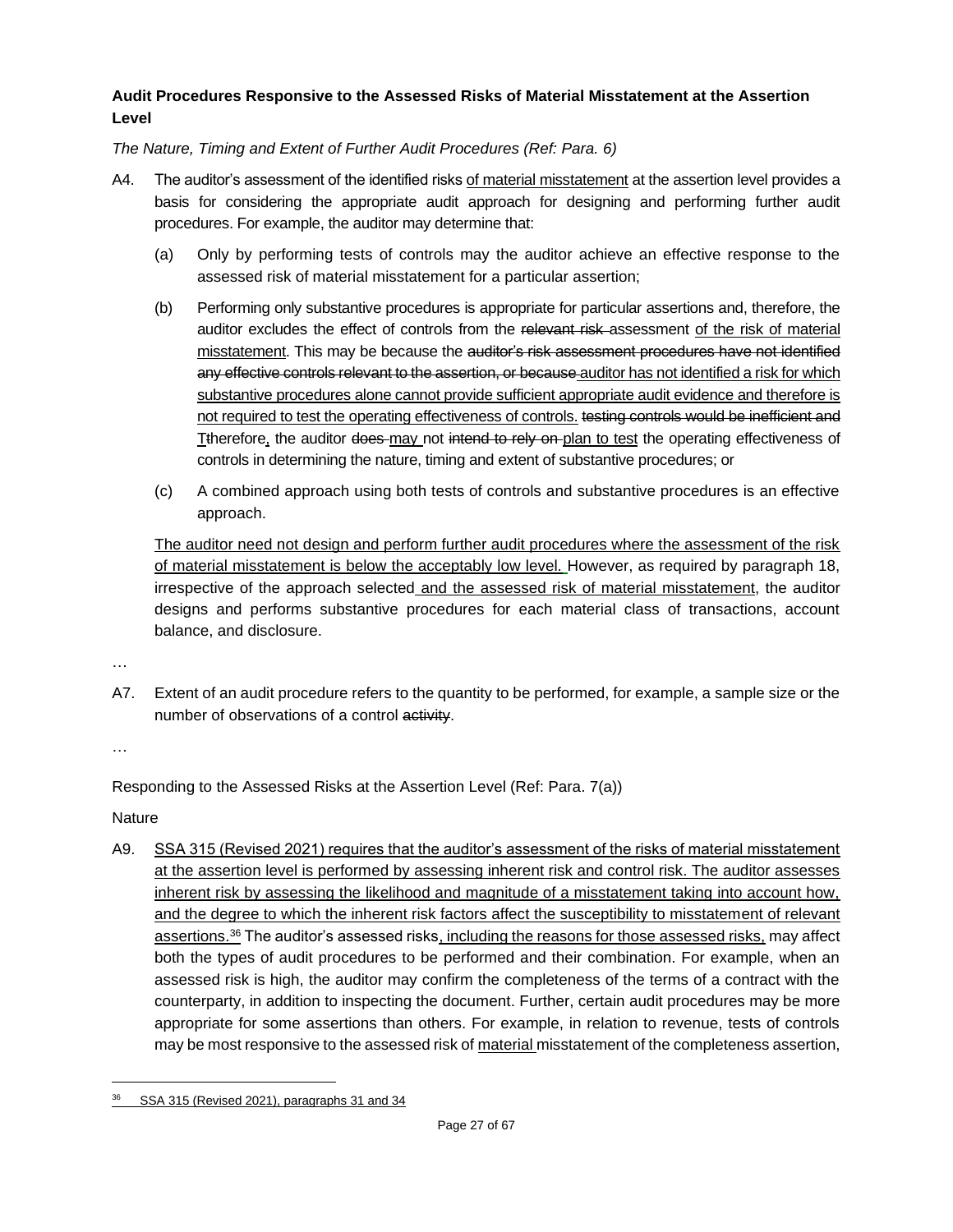whereas substantive procedures may be most responsive to the assessed risk of material misstatement of the occurrence assertion.

A10. The reasons for the assessment given to a risk are relevant in determining the nature of audit procedures. For example, if an assessed risk is lower because of the particular characteristics of a class of transactions without consideration of the related controls, then the auditor may determine that substantive analytical procedures alone provide sufficient appropriate audit evidence. On the other hand, if the assessed risk is lower because of internal the auditor plans to test the operating effectiveness of controls, and the auditor intends to base the substantive procedures on that low assessment, then the auditor performs tests of those controls, as required by paragraph 8(a). This may be the case, for example, for a class of transactions of reasonably uniform, non-complex characteristics that are routinely processed and controlled by the entity's information system.

…

#### Considerations specific to smaller entities

A18. In the case of very small entities, there may not be many controls activities that could be identified by the auditor, or the extent to which their existence or operation have been documented by the entity may be limited. In such cases, it may be more efficient for the auditor to perform further audit procedures that are primarily substantive procedures. In some rare cases, however, the absence of controls activities or of other components of the system of internal control may make it impossible to obtain sufficient appropriate audit evidence.

…

Designing and Performing Tests of Controls (Ref: Para. 8)

A20. Tests of controls are performed only on those controls that the auditor has determined are suitably designed to prevent, or detect and correct, a material misstatement in an relevant assertion, and the auditor plans to test those controls. If substantially different controls were used at different times during the period under audit, each is considered separately.

…

…

A24. In some cases, the auditor may find it impossible to design effective substantive procedures that by themselves provide sufficient appropriate audit evidence at the assertion level. $37$  This may occur when an entity conducts its business using IT and no documentation of transactions is produced or maintained, other than through the IT system. In such cases, paragraph 8(b) requires the auditor to perform tests of relevant controls that address the risk for which substantive procedures alone cannot provide sufficient appropriate audit evidence.

<sup>&</sup>lt;sup>37</sup> SSA 315 (Revised 2021), paragraph 3330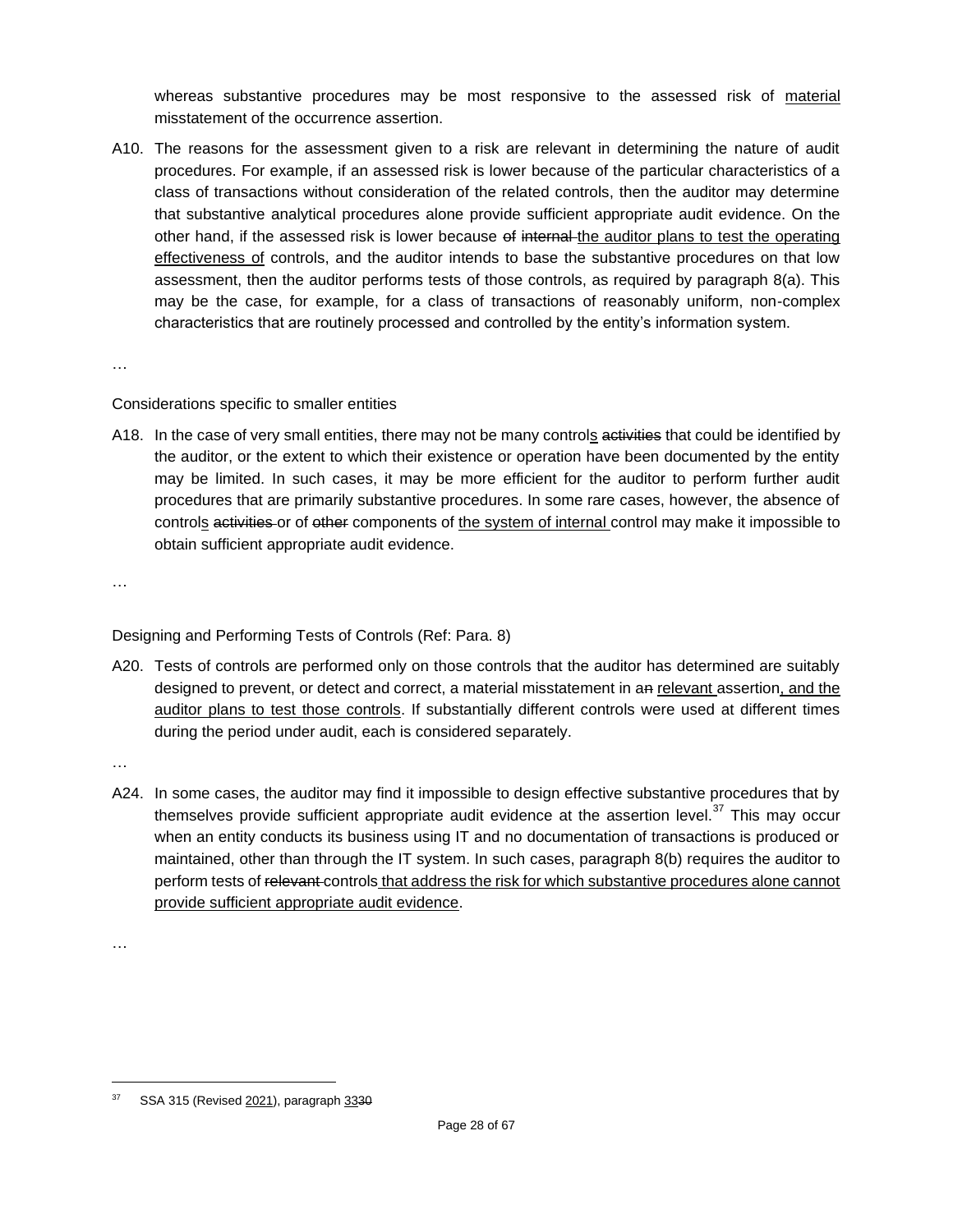Other audit procedures in combination with inquiry (Ref: Para. 10(a))

…

A27. The nature of the particular control influences the type of procedure required to obtain audit evidence about whether the control was operating effectively. For example, if operating effectiveness is evidenced by documentation, the auditor may decide to inspect it to obtain audit evidence about operating effectiveness. For other controls, however, documentation may not be available or relevant. For example, documentation of operation may not exist for some factors in the control environment, such as assignment of authority and responsibility, or for some types of controls activities, such as automated controls activities performed by a computer. In such circumstances, audit evidence about operating effectiveness may be obtained through inquiry in combination with other audit procedures such as observation or the use of CAATs.

## Extent of tests of controls

…

- A29. Because of the inherent consistency of IT processing, it may not be necessary to increase the extent of testing of an automated control. An automated controls can be expected to function consistently unless the program IT application (including the tables, files, or other permanent data used by the program IT application) is changed. Once the auditor determines that an automated control is functioning as intended (which could be done at the time the control is initially implemented or at some other date), the auditor may consider performing tests to determine that the control continues to function effectively. Such tests might may include testing the general IT controls related to the IT application. determining that:
	- Changes to the program are not made without being subject to the appropriate program change controls;
	- The authorized version of the program is used for processing transactions; and
	- Other relevant general controls are effective.

Such tests also might include determining that changes to the programs have not been made, as may be the case when the entity uses packaged software applications without modifying or maintaining them. For example, the auditor may inspect the record of the administration of IT security to obtain audit evidence that unauthorized access has not occurred during the period.

- A29a.Similarly, the auditor may perform tests of controls that address risks of material misstatement related to the integrity of the entity's data, or the completeness and accuracy of the entity's system-generated reports, or to address risks of material misstatement for which substantive procedures alone cannot provide sufficient appropriate audit evidence. These tests of controls may include tests of general IT controls that address the matters in paragraph 10(a). When this is the case, the auditor may not need to perform any further testing to obtain audit evidence about the matters in paragraph 10(a).
- A29b. When the auditor determines that a general IT control is deficient, the auditor may consider the nature of the related risk(s) arising from the use of IT that were identified in accordance with SSA 315 (Revised 2021)<sup>38</sup> to provide the basis for the design of the auditor's additional procedures to address the assessed risk of material misstatement. Such procedures may address determining whether:

 $38$  SSA 315 (Revised 2021), paragraph 26(c)(i)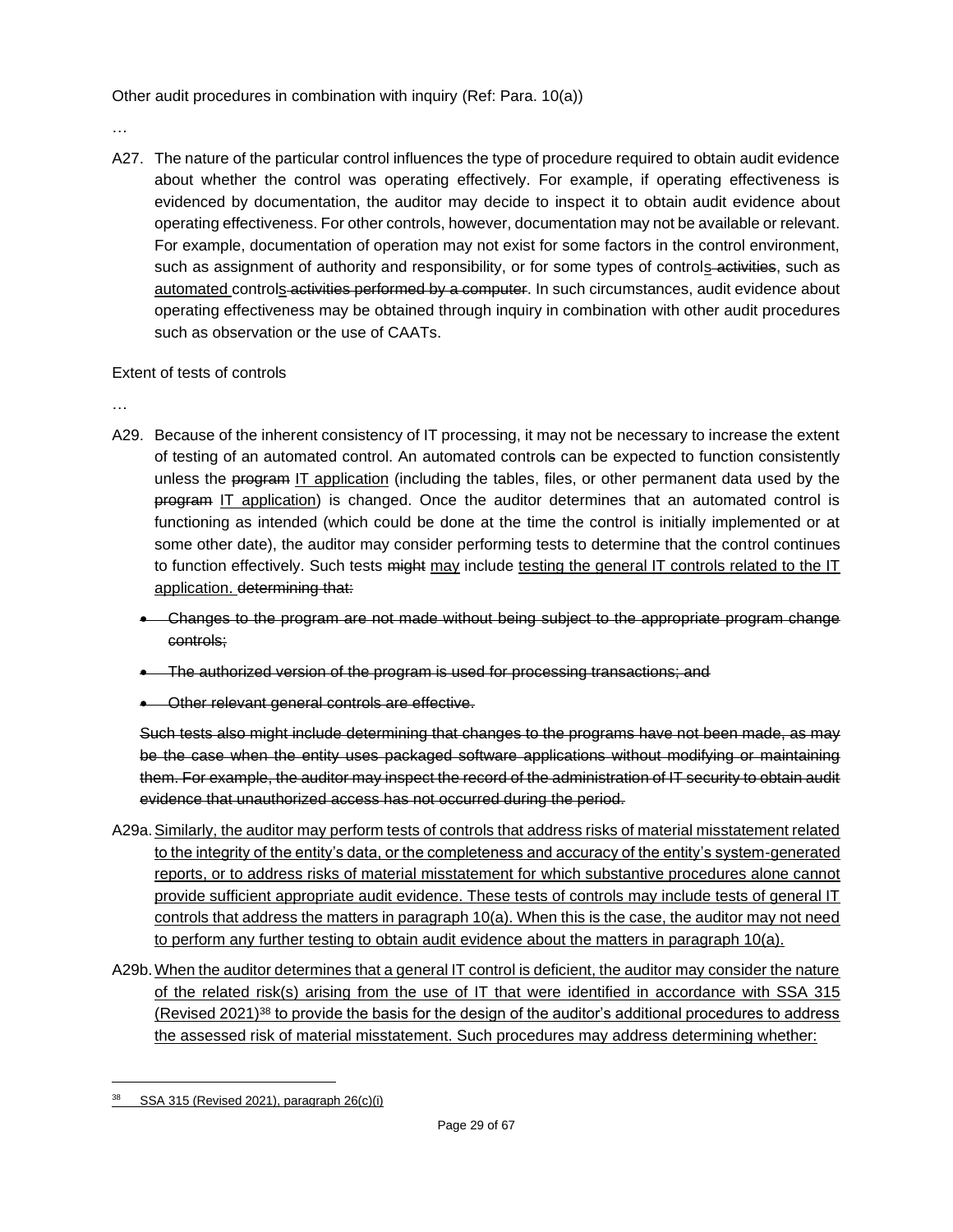- The related risk(s) arising from IT has occurred. For example, if users have unauthorized access to an IT application (but cannot access or modify the system logs that track access), the auditor may inspect the system logs to obtain audit evidence that those users did not access the IT application during the period.
- There are any alternate or redundant general IT controls, or any other controls, that address the related risk(s) arising from the use of IT. If so, the auditor may identify such controls (if not already identified) and therefore evaluate their design, determine that they have been implemented and perform tests of their operating effectiveness. For example, if a general IT control related to user access is deficient, the entity may have an alternate control whereby IT management reviews end user access reports on a timely basis. Circumstances when an application control may address a risk arising from the use of IT may include when the information that may be affected by the general IT control deficiency can be reconciled to external sources (e.g., a bank statement) or internal sources not affected by the general IT control deficiency (e.g., a separate IT application or data source).

## Testing of indirect controls (Ref: Para. 10(b))

- A30. In some circumstances, it may be necessary to obtain audit evidence supporting the effective operation of indirect controls (e.g., general IT controls). As explained in paragraphs A29 to A29b, general IT controls may have been identified in accordance with SSA 315 (Revised 2021) because of their support of the operating effectiveness of automated controls or due to their support in maintaining the integrity of information used in the entity's financial reporting, including systemgenerated reports. The requirement in paragraph 10(b) acknowledges that the auditor may have already tested certain indirect controls to address the matters in paragraph 10(a). For example, when the auditor decides to test the effectiveness of a user review of exception reports detailing sales in excess of authorized credit limits, the user review and related follow up is the control that is directly of relevance to the auditor. Controls over the accuracy of the information in the reports (for example, general IT controls) are described as "indirect" controls.
- A31. Because of the inherent consistency of IT processing, audit evidence about the implementation of an automated application control, when considered in combination with audit evidence about the operating effectiveness of the entity's general controls (in particular, change controls), may also provide substantial audit evidence about its operating effectiveness.

Timing of Tests of Controls

Intended period of reliance (Ref: Para. 11)

A32. Audit evidence pertaining only to a point in time may be sufficient for the auditor's purpose, for example, when testing controls over the entity's physical inventory counting at the period end. If, on the other hand, the auditor intends to rely on a control over a period, tests that are capable of providing audit evidence that the control operated effectively at relevant times during that period are appropriate. Such tests may include tests of controls in the entity's process to monitoring of the system of internal controls.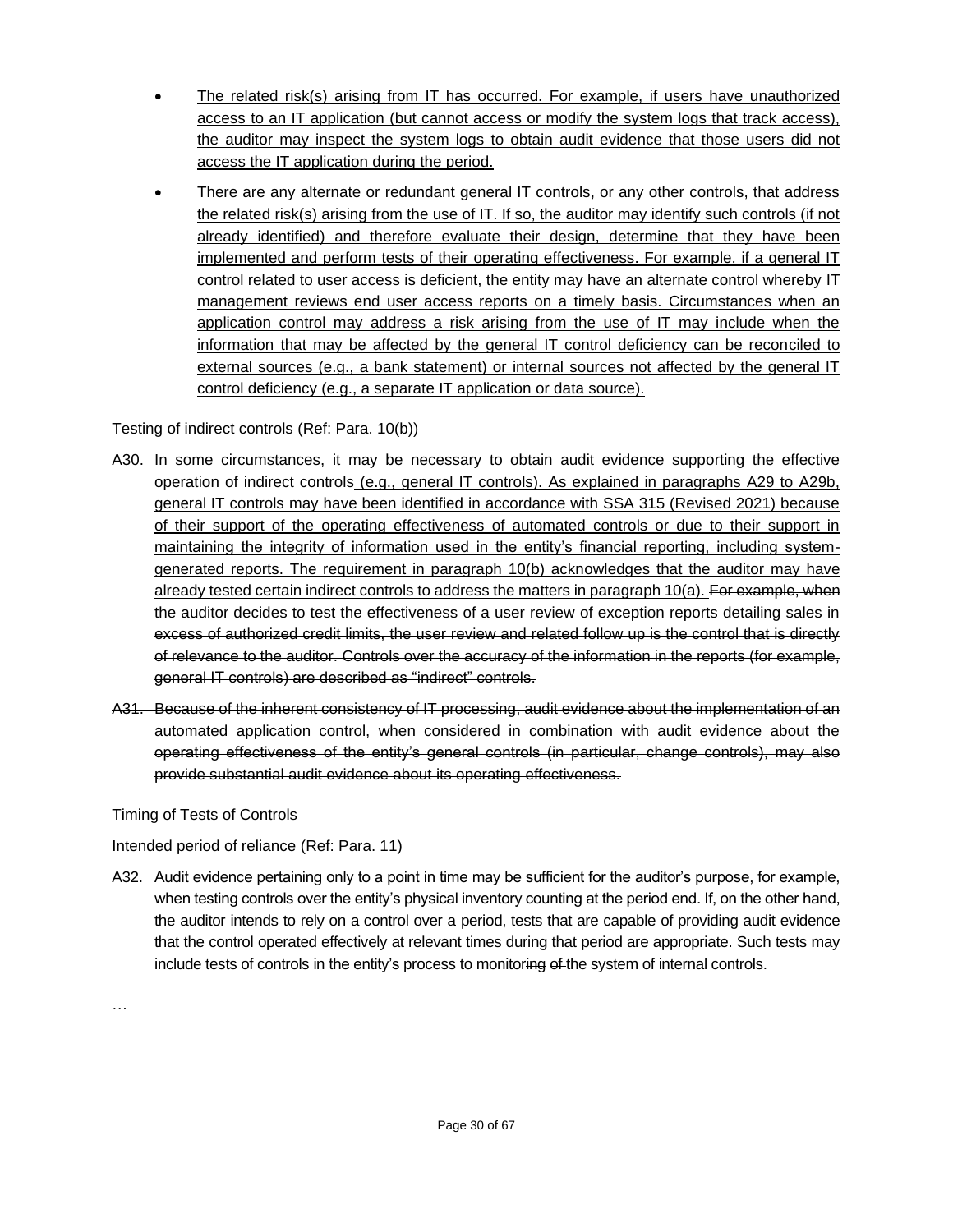Using audit evidence obtained in previous audits (Ref: Para. 13)

A35. In certain circumstances, audit evidence obtained from previous audits may provide audit evidence where the auditor performs audit procedures to establish its continuing relevance and reliability. For example, in performing a previous audit, the auditor may have determined that an automated control was functioning as intended. The auditor may obtain audit evidence to determine whether changes to the automated control have been made that affect its continued effective functioning through, for example, inquiries of management and the inspection of logs to indicate what controls have been changed. Consideration of audit evidence about these changes may support either increasing or decreasing the expected audit evidence to be obtained in the current period about the operating effectiveness of the controls.

Controls that have changed from previous audits (Ref: Para. 14(a))

A36. Changes may affect the relevance and reliability of the audit evidence obtained in previous audits such that there may no longer be a basis for continued reliance. For example, changes in a system that enable an entity to receive a new report from the system probably do not affect the relevance of audit evidence from a previous audit; however, a change that causes data to be accumulated or calculated differently does affect it.

Controls that have not changed from previous audits (Ref: Para. 14(b))

…

- A38. In general, the higher the risk of material misstatement, or the greater the reliance on controls, the shorter the time period elapsed, if any, is likely to be. Factors that may decrease the period for retesting a control, or result in not relying on audit evidence obtained in previous audits at all, include the following:
	- A deficient control environment.
	- A Ddeficiencyt in the entity's process to monitoring of the system of internal controls.
	- A significant manual element to the relevant controls.

…

## *Substantive Procedures* (Ref: Para. 6, 18)

- A42. Paragraph 18 requires the auditor to design and perform substantive procedures for each material class of transactions, account balance, and disclosure, irrespective of the assessed risks of material misstatement. For significant classes of transactions, account balances and disclosures, substantive procedures may have already been performed because paragraph 6 requires the auditor to design and perform further audit procedures that are responsive to the assessed risks of material misstatement at the assertion level. Accordingly, substantive procedures are required to be designed and performed in accordance with paragraph 18:
	- When the further audit procedures for significant classes of transactions, account balances or disclosures, designed and performed in accordance with paragraph 6, did not include substantive procedures; or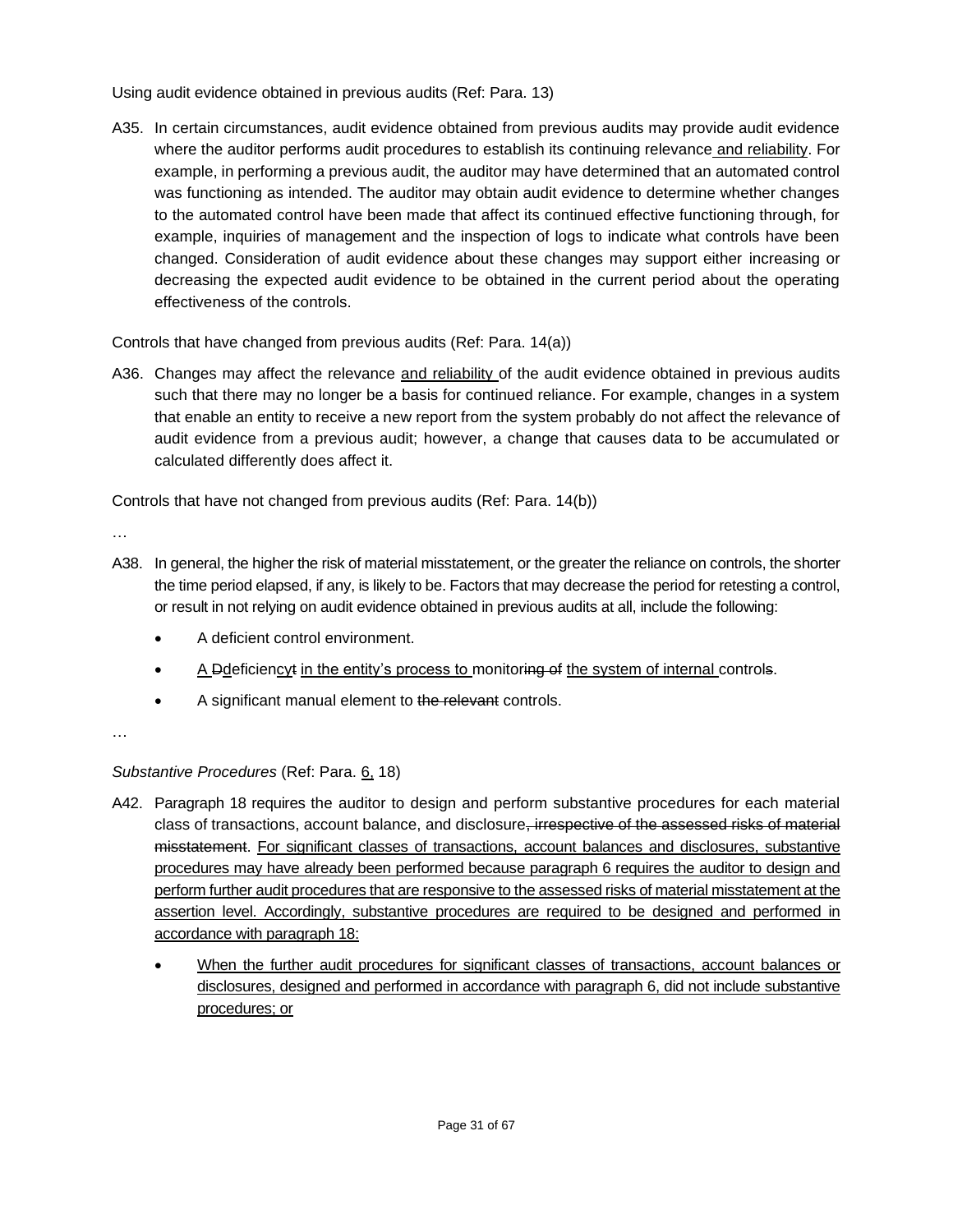- For each class of transactions, account balance or disclosure that is not a significant class of transactions, account balance or disclosure, but that has been identified as material in accordance with SSA 315 (Revised 2021).<sup>39</sup>
- This requirement reflects the facts that: (a) the auditor's assessment of risk is judgmental and so may not identify all risks of material misstatement; and (b) there are inherent limitations to internal controls, including management override.
- A42a. Not all assertions within a material class of transactions, account balance or disclosure are required to be tested. Rather, in designing the substantive procedures to be performed, the auditor's consideration of the assertion(s) in which, if a misstatement were to occur, there is a reasonable possibility of the misstatement being material, may assist in identifying the appropriate nature, timing and extent of the procedures to be performed.

Nature and Extent of Substantive Procedures

- ..
- A45. The nature assessment of the risk and or the nature of the assertion is relevant to the design of tests of details. For example, tests of details related to the existence or occurrence assertion may involve selecting from items contained in a financial statement amount and obtaining the relevant audit evidence. On the other hand, tests of details related to the completeness assertion may involve selecting from items that are expected to be included in the relevant financial statement amount and investigating whether they are included.
- A46. Because the assessment of the risk of material misstatement takes account of internal controls that the auditor plans to test, the extent of substantive procedures may need to be increased when the results from tests of controls are unsatisfactory. However, increasing the extent of an audit procedure is appropriate only if the audit procedure itself is relevant to the specific risk.

…

Using audit evidence obtained during an interim period (Ref: Para. 22)

...

- A56. Performing substantive procedures at an interim date without undertaking additional procedures at a later date increases the risk that the auditor will not detect misstatements that may exist at the period end. This risk increases as the remaining period is lengthened. Factors such as the following may influence whether to perform substantive procedures at an interim date:
	- The control environment and other relevant-controls.
- A57. Factors such as the following may influence whether to perform substantive analytical procedures with respect to the period between the interim date and the period end:

…

<sup>39</sup> SSA 315 (Revised 2021), paragraph 36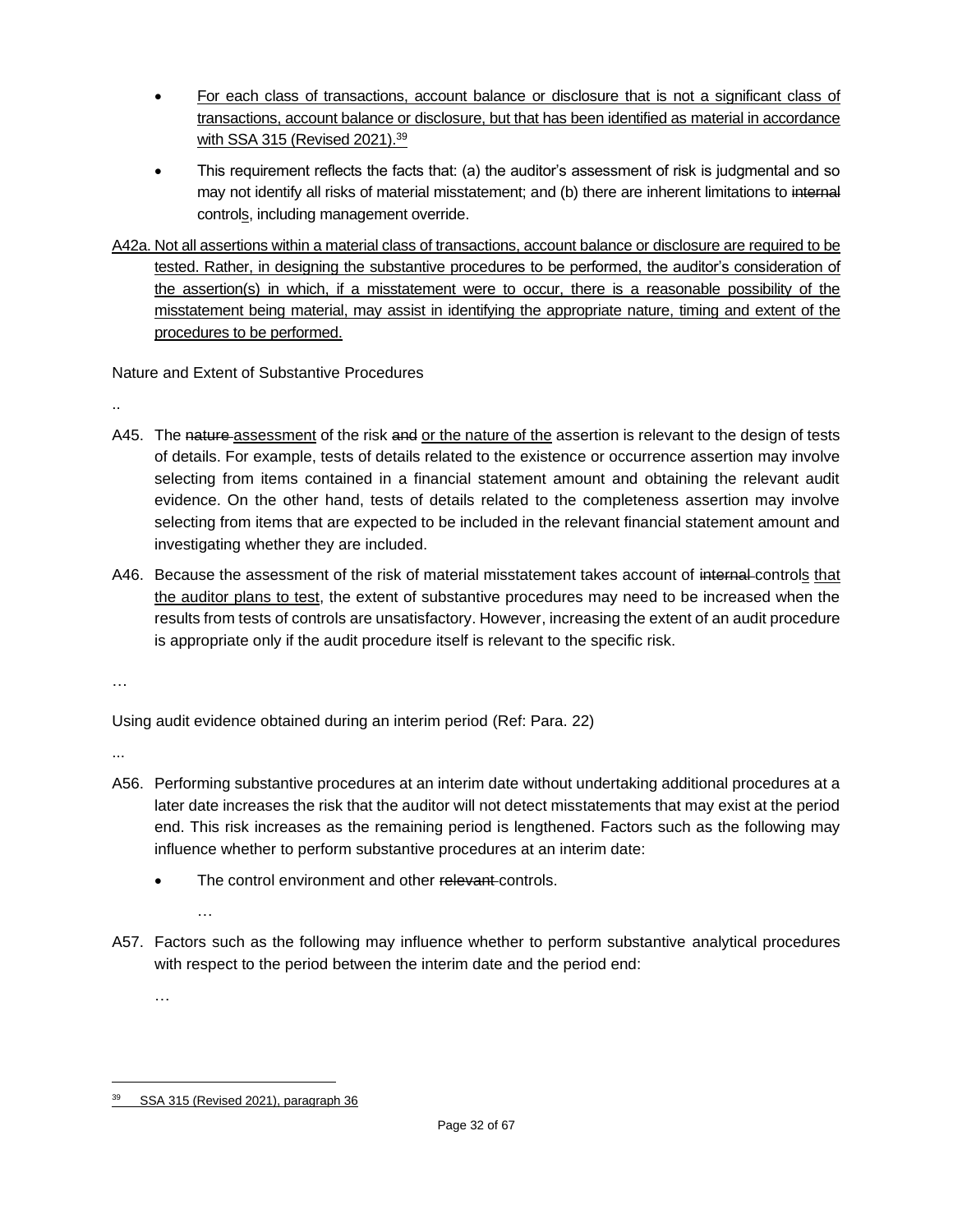- Whether the information system relevant to financial reporting will provide information concerning the balances at the period end and the transactions in the remaining period that is sufficient to permit investigation of:
	- (a) Significant unusual transactions or entries (including those at or near the period end);
	- (b) Other causes of significant fluctuations, or expected fluctuations that did not occur; and
	- (c) Changes in the composition of the classes of transactions or account balances.
- …

## **Evaluating the Sufficiency and Appropriateness of Audit Evidence** (Ref: Para. 25–27)

A60. An audit of financial statements is a cumulative and iterative process. As the auditor performs planned audit procedures, the audit evidence obtained may cause the auditor to modify the nature, timing or extent of other planned audit procedures. Information may come to the auditor's attention that differs significantly from the information on which the risk assessment was based. For example:

…

In such circumstances, the auditor may need to re-evaluate the planned audit procedures, based on the revised consideration of assessed risks of material misstatement for all or some of and the effect on the significant classes of transactions, account balances, or disclosures and related their relevant assertions. SSA 315 (Revised 2021) contains further guidance on revising the auditor's risk assessment.<sup>40</sup>

…

A62. The auditor's judgment as to what constitutes sufficient appropriate audit evidence is influenced by such factors as the following:

…

• Understanding of the entity and its environment, the applicable financial reporting framework and including the entity's system of internal control.

## **Documentation** (Ref: Para. 28)

A63. The form and extent of audit documentation is a matter of professional judgment, and is influenced by the nature, size and complexity of the entity and its system of internal control, availability of information from the entity and the audit methodology and technology used in the audit.

<sup>40</sup> SSA 315 (Revised 2021), paragraph 5334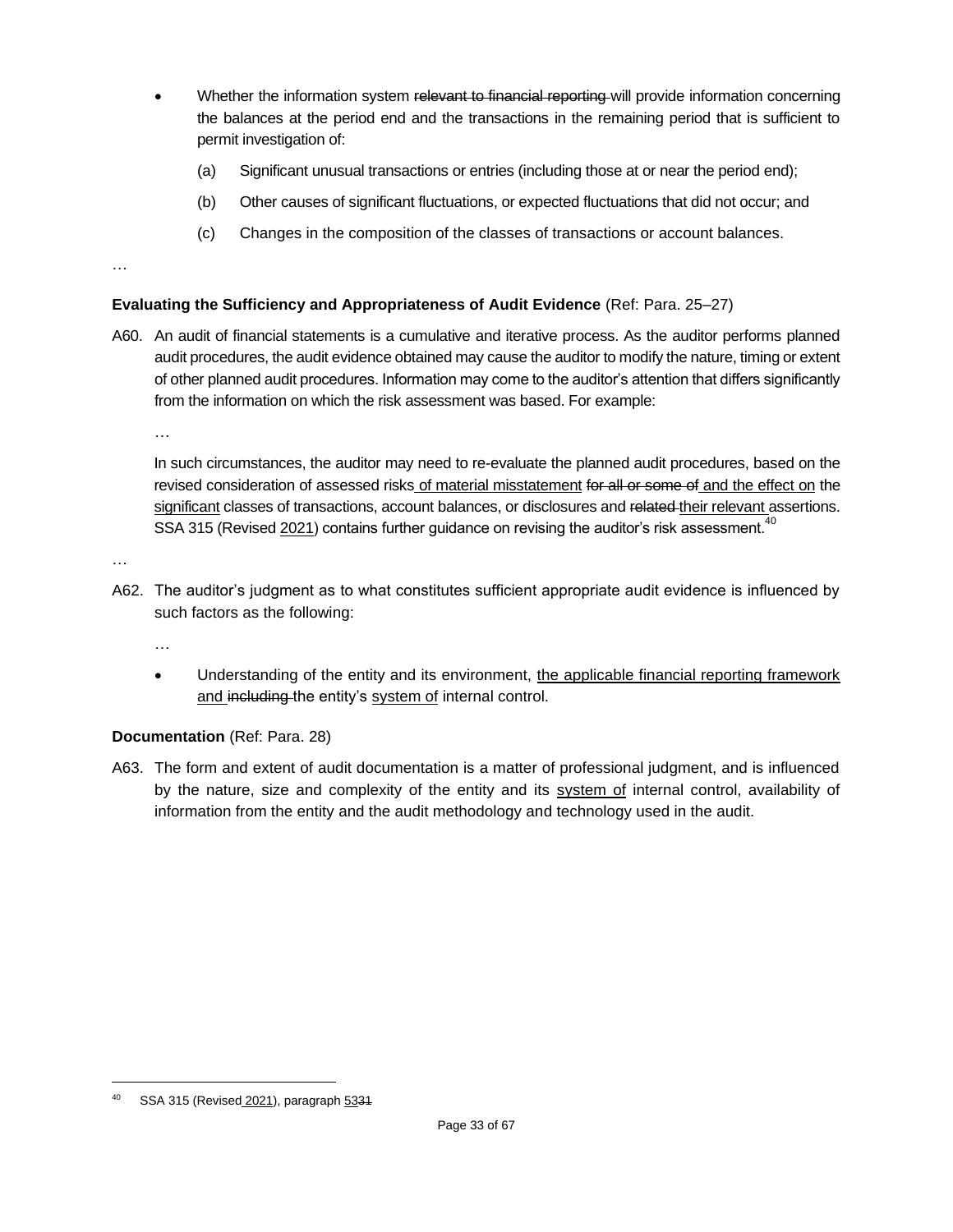# **SSA 402,** *Audit Considerations Relating to an Entity Using a Service Organization*

### **Introduction**

### **Scope of this SSA**

1. This Singapore Standard on Auditing (SSA) deals with the user auditor's responsibility to obtain sufficient appropriate audit evidence when a user entity uses the services of one or more service organizations. Specifically, it expands on how the user auditor applies SSA 315 (Revised 2021)<sup>41</sup> and SSA 330 in obtaining an understanding of the user entity, including the entity's system of internal control relevant to the preparation of the financial statements relevant to the audit, sufficient to identify and assess the risks of material misstatement and in designing and performing further audit procedures responsive to those risks.

- 3. Services provided by a service organization are relevant to the audit of a user entity's financial statements when those services, and the controls over them, are part of the user entity's information system <del>, including related business processes, r</del>elevant to financial reporting the preparation of the financial statements. Although m Most controls at the service organization are likely to relate to financial reporting be part of the user entity's information system relevant to the preparation of the financial statements, there may be other or related controls that may also be relevant to the audit, such as controls over the safeguarding of assets. A service organization's services are part of a user entity's information system, including related business processes, relevant to financial reporting if these services affect any of the following:
	- (a) How information relating to significant classes of transactions, account balances and disclosures flows through the user entity's information system, whether manually or using IT, and whether obtained from within or outside the general ledger and subsidiary ledgers. The classes of transactions in the user entity's operations that are significant to the user entity's financial statements; This includes when the service organization's services affect how:
		- (i)  $(b)$  The procedures, within both information technology (IT) and manual systems, by which the user entity's transactions are initiated, recorded, processed, corrected as necessary, transferred to the general ledger and reported in the financial statements; Transactions of the user entity are initiated, and how information about them is recorded, processed, corrected as necessary, and incorporated in the general ledger and reported in the financial statements; and
		- (ii) Information about events or conditions, other than transactions, is captured, processed and disclosed by the user entity in the financial statements.
	- (b)  $\left( \epsilon \right)$ . The related accounting records, either in electronic or manual form, supporting information and specific accounts in the user entity's financial statements and other supporting records relating to the flows of information in paragraph 3(a)that are used to initiate, record, process and report the user entity's transactions; this includes the correction of incorrect information and how information is transferred to the general ledger;
	- (d) How the user entity's information system captures events and conditions, other than transactions, that are significant to the financial statements;

<sup>41</sup> SSA 315 (Revised 2021), "*Identifying and Assessing the Risks of Material Misstatement through Understanding the Entity and Its Environment*"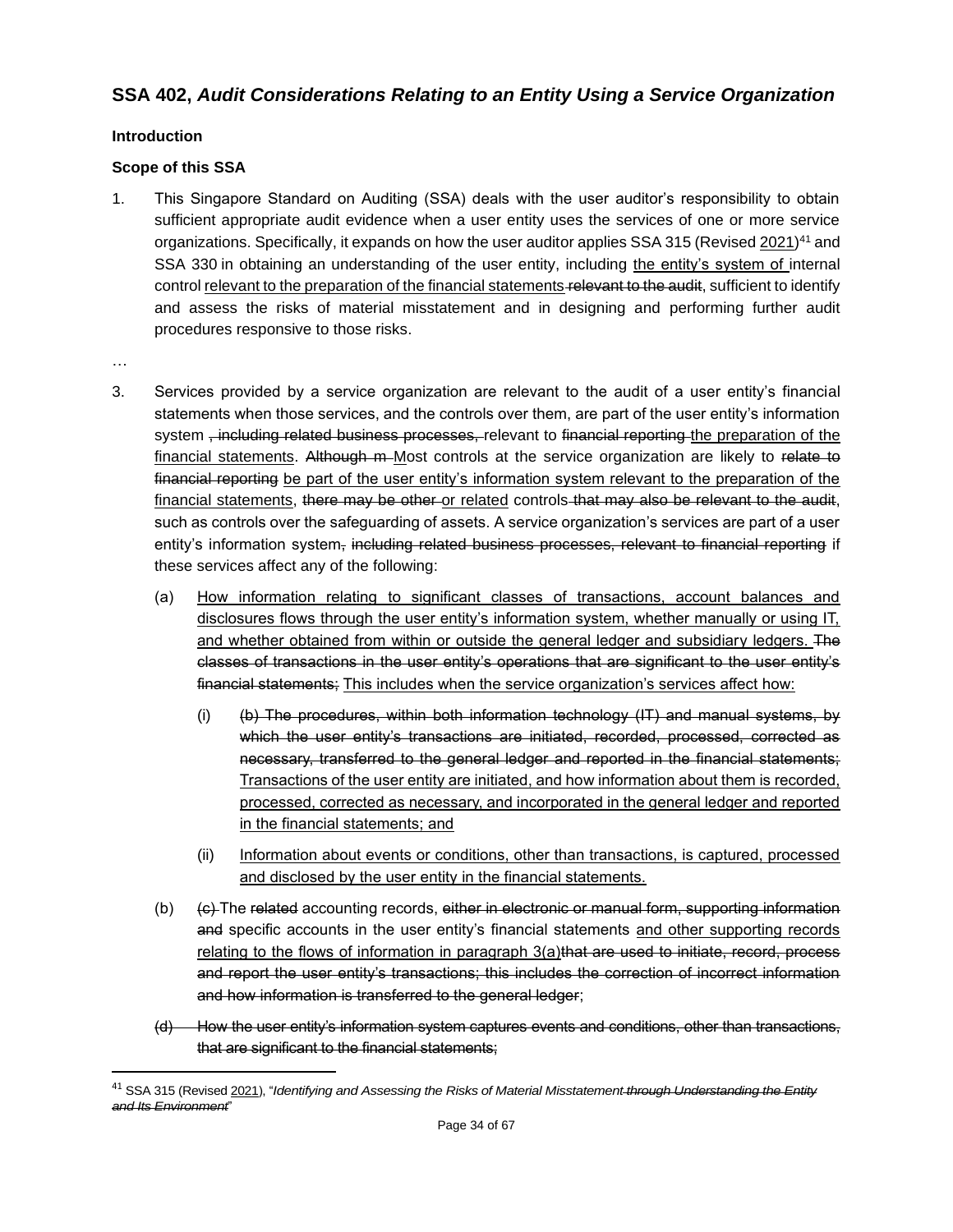- (ce) The financial reporting process used to prepare the user entity's financial statements from the records described in paragraph 3(b), including as it relates to disclosures and to accounting estimates relating to significant classes of transactions, account balances and disclosures accounting estimates and disclosures; and
- (d) The entity's IT environment relevant to (a) to (c) above.
- (f) Controls surrounding journal entries, including non-standard journal entries used to record nonrecurring, unusual transactions or adjustments.

**…**

#### **Objectives**

- 7. The objectives of the user auditor, when the user entity uses the services of a service organization, are:
	- (a) To obtain an understanding of the nature and significance of the services provided by the service organization and their effect on the user entity's system of internal control relevant to the audit, sufficient to provide an appropriate basis for the identification and assessment of identify and assess the risks of material misstatement; and
	- (b) To design and perform audit procedures responsive to those risks.

…

#### **Requirements**

### **Obtaining an Understanding of the Services Provided by a Service Organization, Including Internal Control**

9. When obtaining an understanding of the user entity in accordance with SSA 315 (Revised 2021)<sup>42</sup>, the user auditor shall obtain an understanding of how a user entity uses the services of a service organization in the user entity's operations, including: (Ref: Para. A1-A2)

- 10. When obtaining an understanding of the entity's system of internal control relevant to the audit in accordance with SSA 315 (Revised 2021),<sup>43</sup> the user auditor shall identify controls in the control activities component<sup>44</sup> evaluate the design and implementation of relevant controls at the user entity, from those that relate to the services provided by the service organization, including those that are applied to the transactions processed by the service organization, and evaluate their design and determine whether they have been implemented.<sup>45</sup> (Ref: Para. A12–A14)
- 11. The user auditor shall determine whether a sufficient understanding of the nature and significance of the services provided by the service organization and their effect on the user entity's system of internal control relevant to the audit has been obtained to provide an appropriate basis for the identification and assessment of the risks of material misstatement.

<sup>42</sup> SSA 315 (Revised 2021), paragraph 1944.

SSA 315 (Revised), paragraph 12

<sup>44</sup> SSA 315 (Revised 2021), paragraphs 26(a) 45 SSA 315 (Revised 2021), paragraph  $26(d)$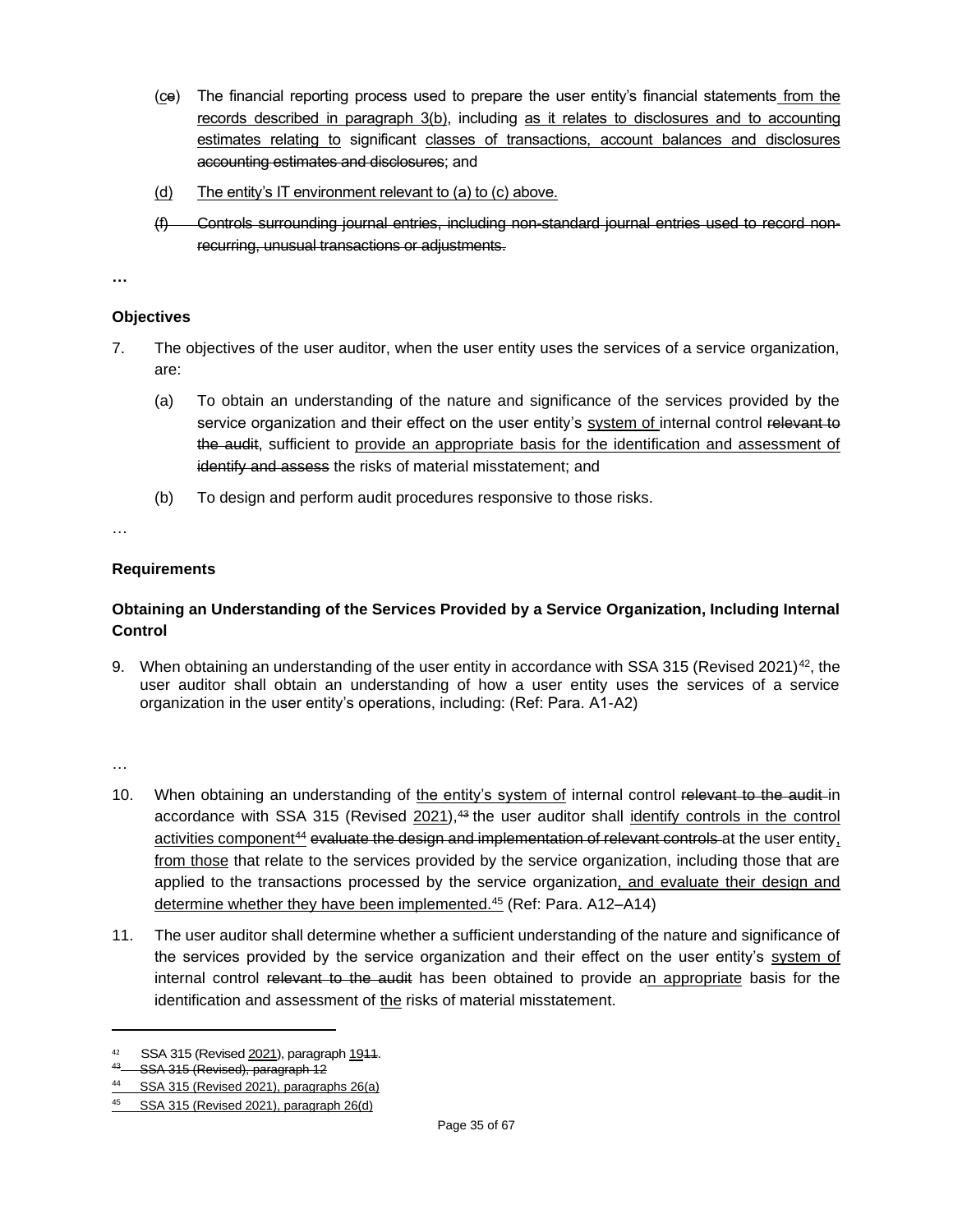- 12. If the user auditor is unable to obtain a sufficient understanding from the user entity, the user auditor shall obtain that understanding from one or more of the following procedures:
	- …
	- (d) Using another auditor to perform procedures that will provide the necessary information about the relevant controls at the service organization. (Ref: Para. A15–A20)

*Using a Type 1 or Type 2 Report to Support the User Auditor's Understanding of the Service Organization*

*…*

- 14. If the user auditor plans to use a type 1 or type 2 report as audit evidence to support the user auditor's understanding about the design and implementation of controls at the service organization, the user auditor shall:
	- …
	- (b) Evaluate the sufficiency and appropriateness of the evidence provided by the report for the understanding of the user entity's internal controls at the service organization-relevant to the audit; and

…

### **Application and Other Explanatory Material**

## **Obtaining an Understanding of the Services Provided by a Service Organization, Including Internal Control**

### *Understanding the Controls Relating to Services Provided by the Service Organization (Ref: Para. 10)*

A14. As noted in SSA 315 (Revised 2021)<sup>46</sup> in respect of some risks, the user auditor may judge that it is not possible or practicable to obtain sufficient appropriate audit evidence only from substantive procedures. Such risks may relate to the inaccurate or incomplete recording of routine and significant classes of transactions and account balances, the characteristics of which often permit highly automated processing with little or no manual intervention. Such automated processing characteristics may be particularly present when the user entity uses service organizations. In such cases, the user entity's controls over such risks are relevant to the audit and the user auditor is required to obtain an understanding of, and to evaluate, such controls in accordance

…

## *Further Procedures When a Sufficient Understanding Cannot Be Obtained from the User Entity (Ref:* Para. 12)

…

A19. Another auditor may be used to perform procedures that will provide the necessary information about the relevant-controls at the service organization related to services provided to the user entity. If a type 1 or type 2 report has been issued, the user auditor may use the service auditor to perform these procedures as the service auditor has an existing relationship with the service organization. The user auditor using the work of another auditor may find the guidance in SSA 600 useful as it relates to understanding another auditor (including that auditor's independence and professional competence),

<sup>&</sup>lt;sup>46</sup> SSA 315 (Revised 2021), paragraph 3330.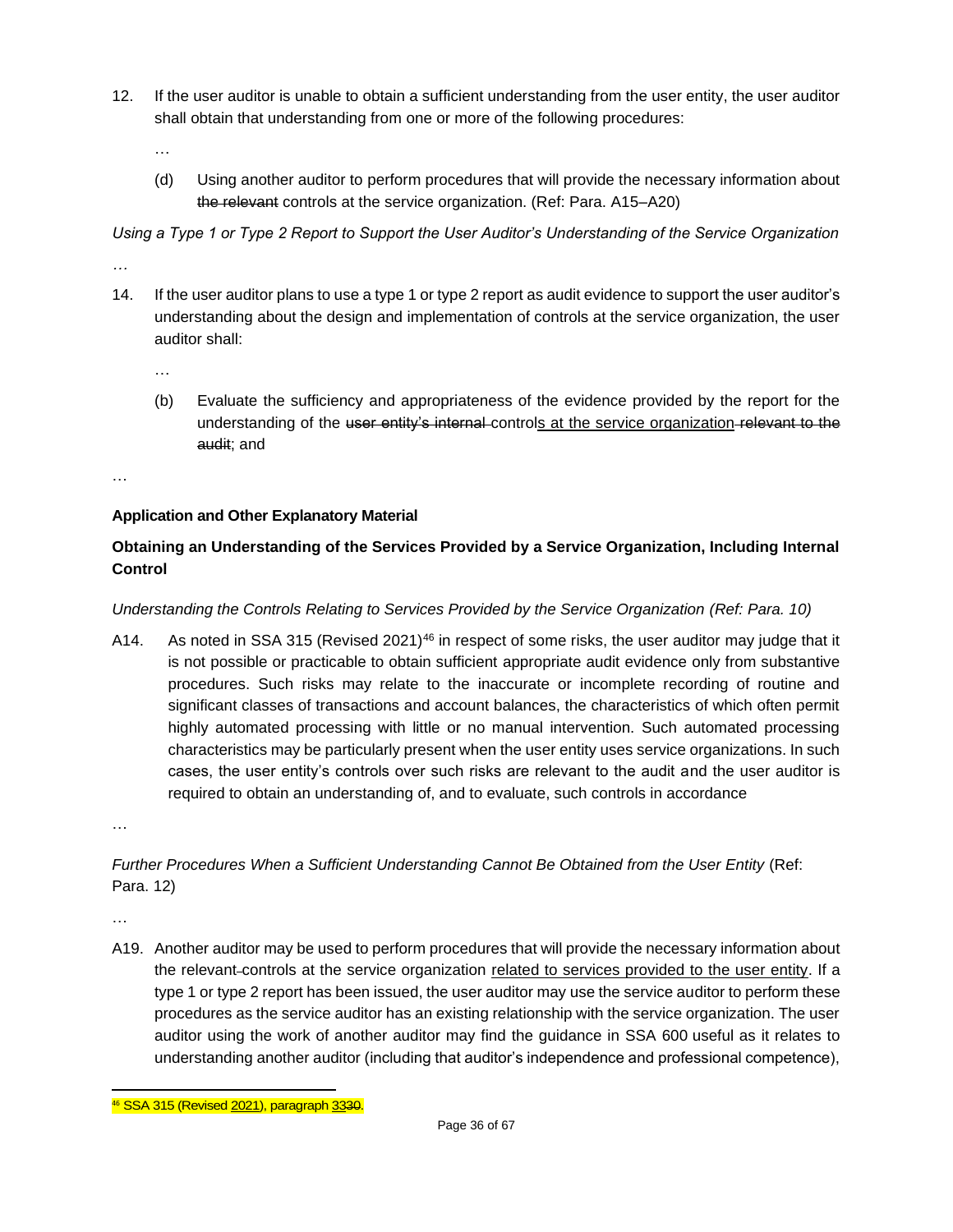involvement in the work of another auditor in planning the nature, timing and extent of such work, and in evaluating the sufficiency and appropriateness of the audit evidence obtained.

…

*Using a Type 1 or Type 2 Report to Support the User Auditor's Understanding of the Service Organization*  (Ref: Para. 13–14)

…

A22. A type 1 or type 2 report, along with information about the user entity, may assist the user auditor in obtaining an understanding of:

…

A type 1 or type 2 report may assist the user auditor in obtaining a sufficient understanding to identify and assess the risks of material misstatement. A type 1 report, however, does not provide any evidence of the operating effectiveness of the relevant controls.

#### **Responding to the Assessed Risks of Material Misstatement**

*…*

- *Test of Controls*
- A29. The user auditor is required by SSA 330 to design and perform tests of controls to obtain sufficient appropriate audit evidence as to the operating effectiveness of relevant controls in certain circumstances. In the context of a service organization, this requirement applies when:

…

A30. If a type 2 report is not available, a user auditor may contact the service organization, through the user entity, to request that a service auditor be engaged to provide a type 2 report that includes tests of the operating effectiveness of the relevant controls or the user auditor may use another auditor to perform procedures at the service organization that test the operating effectiveness of those controls. A user auditor may also visit the service organization and perform tests of relevant controls if the service organization agrees to it. The user auditor's risk assessments are based on the combined evidence provided by the work of another auditor and the user auditor's own procedures.

Using a Type 2 Report as Audit Evidence that Controls at the Service Organization Are Operating Effectively

…

A33. It may also be necessary for the user auditor to obtain additional evidence about significant changes to the relevant controls at the service organization outside of the period covered by the type 2 report or determine additional audit procedures to be performed. Relevant factors in determining what additional audit evidence to obtain about controls at the service organization that were operating outside of the period covered by the service auditor's report may include:

**…**

• The effectiveness of the control environment and the user entity's process to monitor the system of internal control monitoring of controls at the user entity.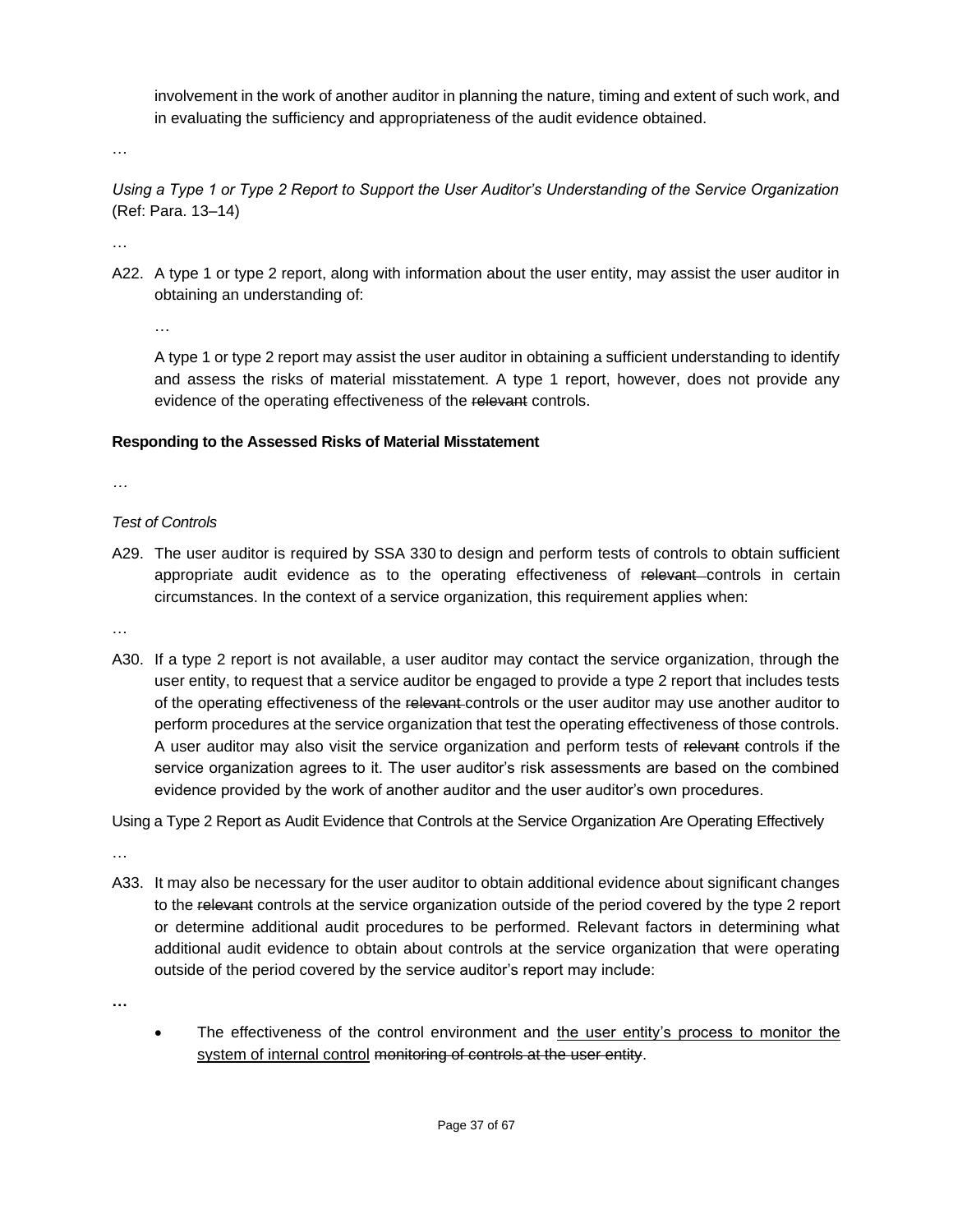A34. Additional audit evidence may be obtained, for example, by extending tests of controls over the remaining period or testing the user entity's process to monitor the system of internal control monitoring of controls.

…

- A39. The user auditor is required to communicate in writing significant deficiencies identified during the audit to both management and those charged with governance on a timely basis.<sup>11</sup>The user auditor is also required to communicate to management at an appropriate level of responsibility on a timely basis other deficiencies in internal control identified during the audit that, in the user auditor's professional judgment, are of sufficient importance to merit management's attention.<sup>12</sup> Matters that the user auditor may identify during the audit and may communicate to management and those charged with governance of the user entity include:
	- Any controls within the entity's process to monitor the system of internal control monitoring of controls that could be implemented by the user entity, including those identified as a result of obtaining a type 1 or type 2 report;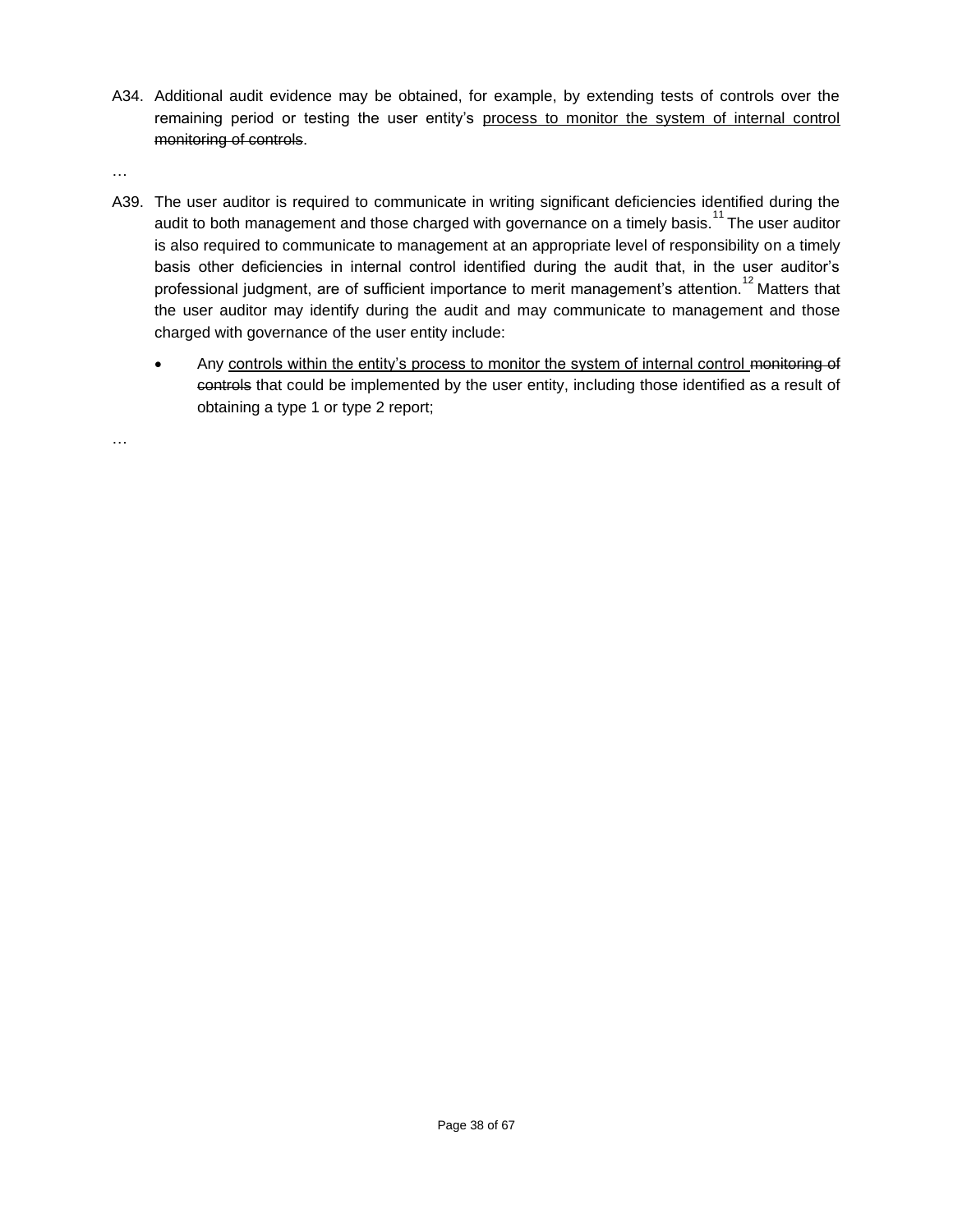## **SSA 500,** *Audit Evidence*

### **Application and Other Explanatory Material**

#### **Sufficient Appropriate Audit Evidence** (Ref: Para. 6)

A1. Audit evidence is necessary to support the auditor's opinion and report. It is cumulative in nature and is primarily obtained from audit procedures performed during the course of the audit. It may, however, also include information obtained from other sources such as previous audits (provided the auditor has evaluated whether such information remains relevant and reliable as audit evidence for the current audit determined whether changes have occurred since the previous audit that may affect its relevance to the current audit<sup>47</sup>) or a firm's quality control procedures for client acceptance and continuance. In addition to other sources inside and outside the entity, the entity's accounting records are an important source of audit evidence. Also, information that may be used as audit evidence may have been prepared using the work of a management's expert. Audit evidence comprises both information that supports and corroborates management's assertions, and any information that contradicts such assertions. In addition, in some cases the absence of information (for example, management's refusal to provide a requested representation) is used by the auditor, and therefore, also constitutes audit evidence.

*…*

#### *Audit Procedures for Obtaining Audit Evidence*

…

#### **Observation**

A17. Observation consists of looking at a process or procedure being performed by others, for example, the auditor's observation of inventory counting by the entity's personnel, or of the performance of controls activities. Observation provides audit evidence about the performance of a process or procedure, but is limited to the point in time at which the observation takes place, and by the fact that the act of being observed may affect how the process or procedure is performed. See SSA 501 for further guidance on observation of the counting of inventory.

<sup>47</sup> SSA 315 (Revised 2021), paragraph 169.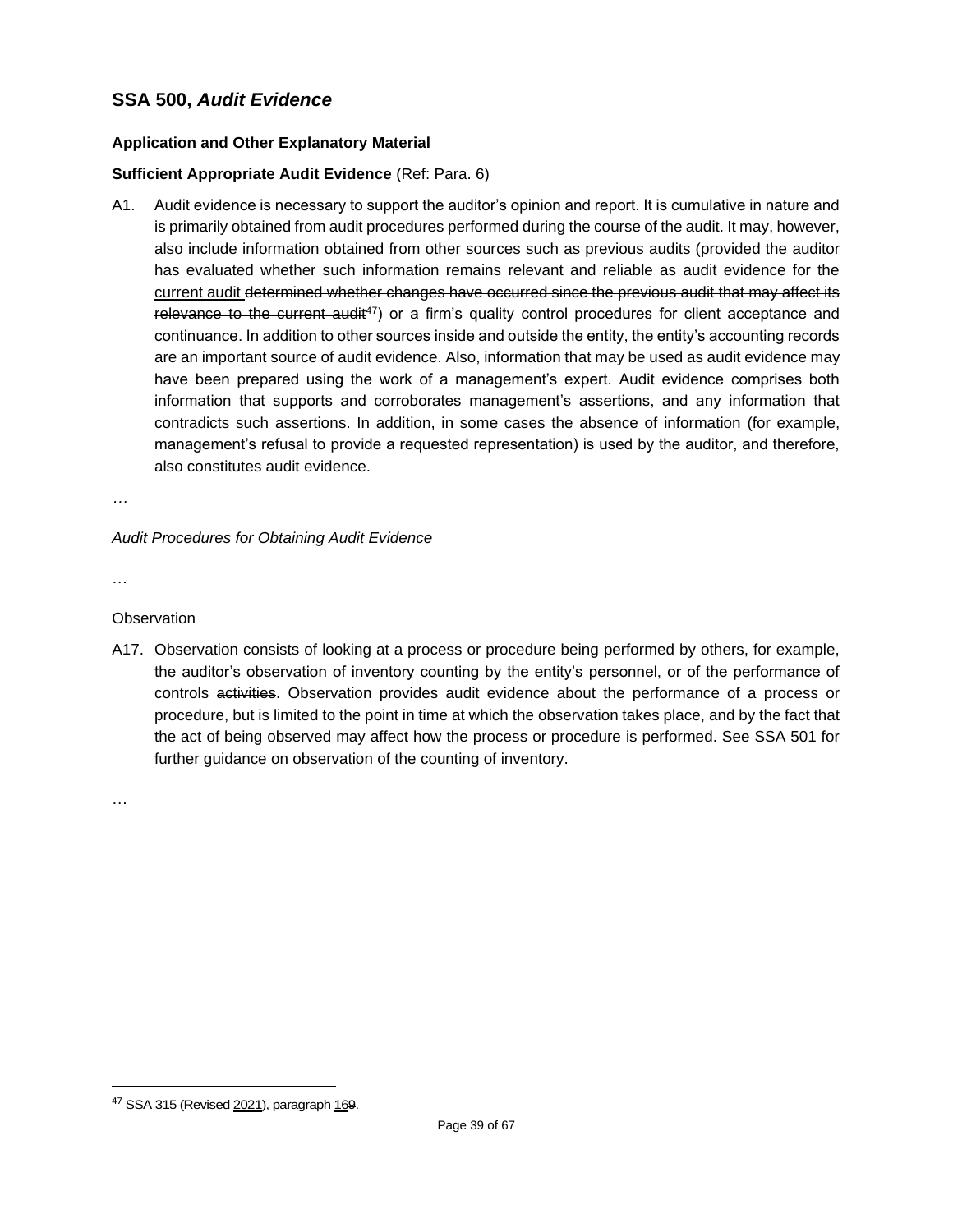# **SSA 501,** *Audit Evidence—Special Considerations for Selected Items*

## **Application and Other Explanatory Material**

### **Inventory**

*Attendance at Physical Inventory Counting* (Ref: Para. 4(a))

…

Evaluate Management's Instructions and Procedures (Ref: Para. 4(a)(i))

- A4. Matters relevant in evaluating management's instructions and procedures for recording and controlling the physical inventory counting include whether they address, for example:
	- The application of appropriate controls activities, for example, collection of used physical inventory count records, accounting for unused physical inventory count records, and count and re-count procedures.

 $\dots$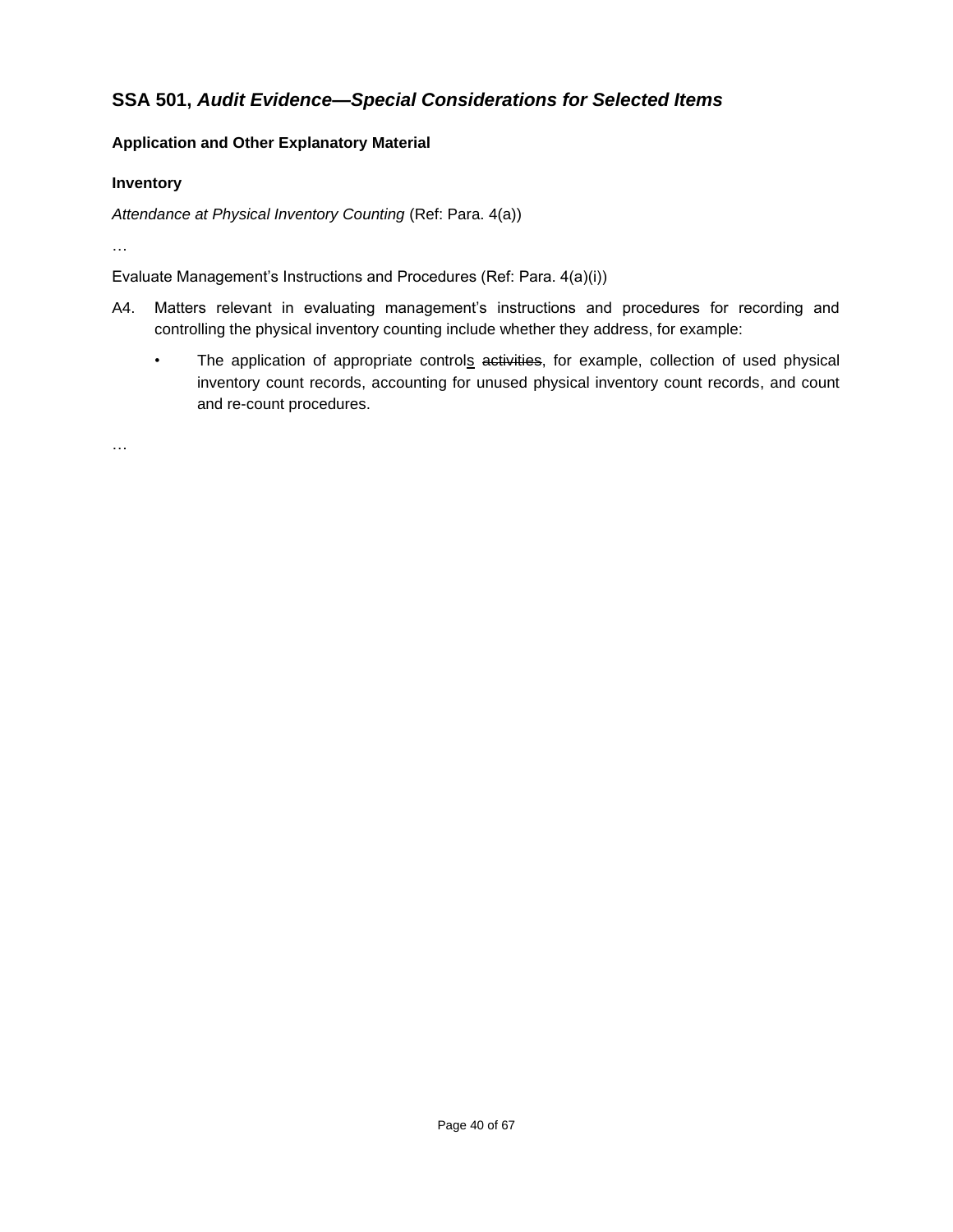## **SSA 505,** *External Confirmations*

…

#### **Application and Other Explanatory Material**

…

#### *Implications for the Assessment of Risks of Material Misstatement (Ref: Para. 8(b))*

A7. The auditor may conclude from the evaluation in paragraph 8(b) that it would be appropriate to revise the assessment of the risks of material misstatement at the assertion level and modify planned audit procedures in accordance with SSA 315 (Revised 2021).<sup>48</sup> For example, if management's request to not confirm is unreasonable, this may indicate a fraud risk factor that requires evaluation in accordance with SSA 240.

…

#### *Unreliable Responses* (Ref: Para. 11)

A17. When the auditor concludes that a response is unreliable, the auditor may need to revise the assessment of the risks of material misstatement at the assertion level and modify planned audit procedures accordingly, in accordance with SSA 315 (Revised 2021).<sup>49</sup> For example, an unreliable response may indicate a fraud risk factor that requires evaluation in accordance with SSA 240.

…

#### *Non-Responses* (Ref: Para. 12)

…

A19. The nature and extent of alternative audit procedures are affected by the account and assertion in question. A non-response to a confirmation request may indicate a previously unidentified risk of material misstatement. In such situations, the auditor may need to revise the assessed risk of material misstatement at the assertion level, and modify planned audit procedures, in accordance with SSA 315 (Revised 2021).<sup>50</sup> For example, fewer responses to confirmation requests than anticipated, or a greater number of responses than anticipated, may indicate a previously unidentified fraud risk factor that requires evaluation in accordance with SSA 240.

…

## **SSA 505,** *External Confirmations*

 $49$  SSA 315 (Revised 2021), paragraph  $3731$ .

<sup>&</sup>lt;sup>48</sup> SSA 315 (Revised 2021), "Identifying and Assessing the Risks of Material Misstatement-through Understanding the Entity and Its Environment," paragraph 3731.

 $50$  SSA 315 (Revised 2021), paragraph  $3734$ .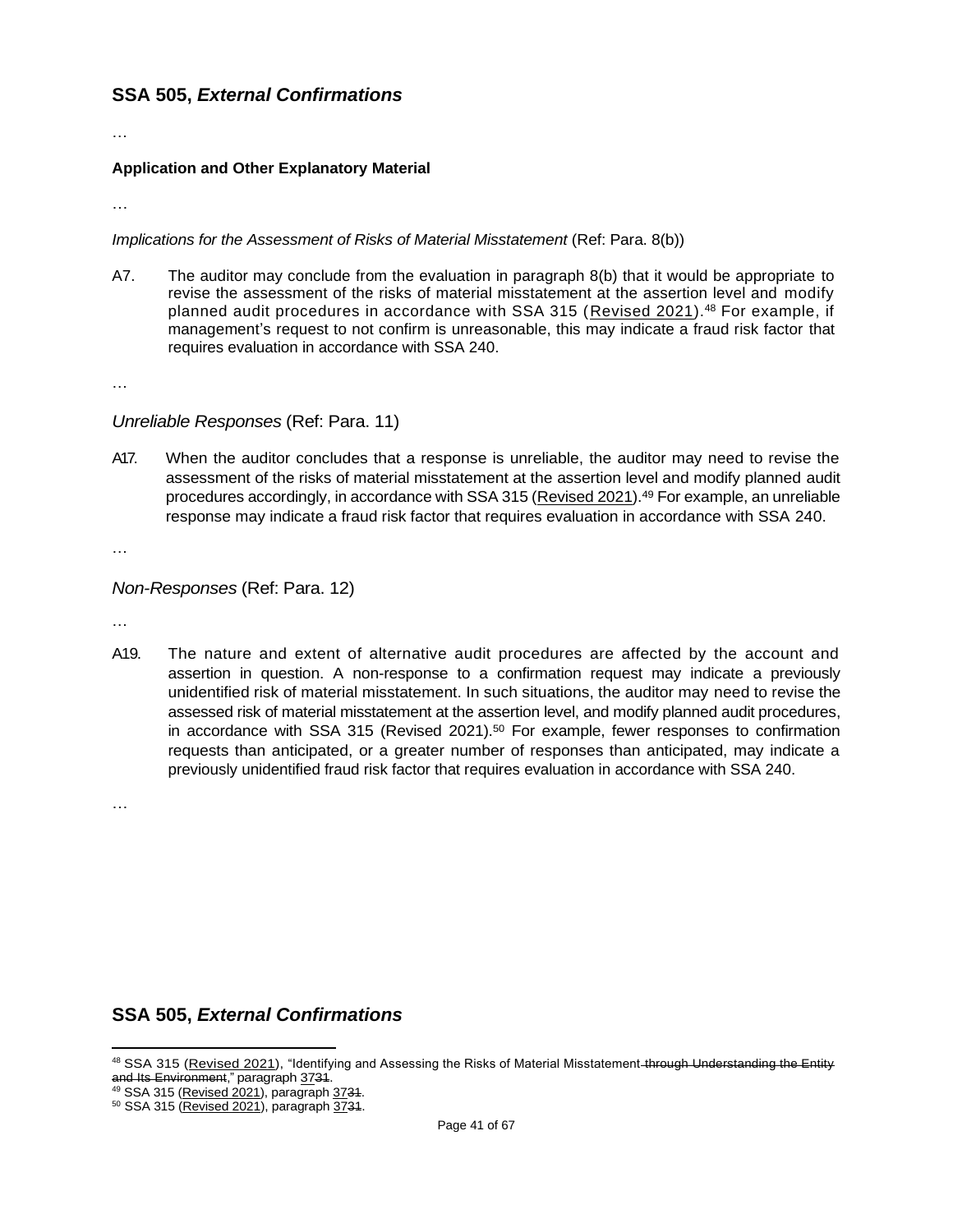## **SSA 520,** *Analytical Procedures*

## **Scope of this SSA**

1. This Singapore Standard on Auditing (SSA) deals with the auditor's use of analytical procedures as substantive procedures (substantive analytical procedures). It also deals with the auditor's responsibility to perform analytical procedures near the end of the audit that assist the auditor when forming an overall conclusion on the financial statements. SSA 315 (Revised 2021)<sup>51</sup> deals with the use of analytical procedures as risk assessment procedures. SSA 330 includes requirements and guidance regarding the nature, timing and extent of audit procedures in response to assessed risks; these audit procedures may include substantive analytical procedures.

…

#### **Application and Other Explanatory Material**

…

#### **Analytical Procedures that Assist When Forming an Overall Conclusion** (Ref: Para. 6)

…

A17. The results of such analytical procedures may identify a previously unrecognized risk of material misstatement. In such circumstances, SSA 315 (Revised 2021) requires the auditor to revise the auditor's assessment of the risks of material misstatement and modify the further planned audit procedures accordingly.<sup>52</sup>

<sup>&</sup>lt;sup>51</sup> SSA 315 (Revised 2021), "Identifying and Assessing the Risks of Material Misstatement-through Understanding the Entity and Its Environment," paragraph 614(b).

<sup>52</sup> SSA 315 (Revised 2021), paragraph 3731.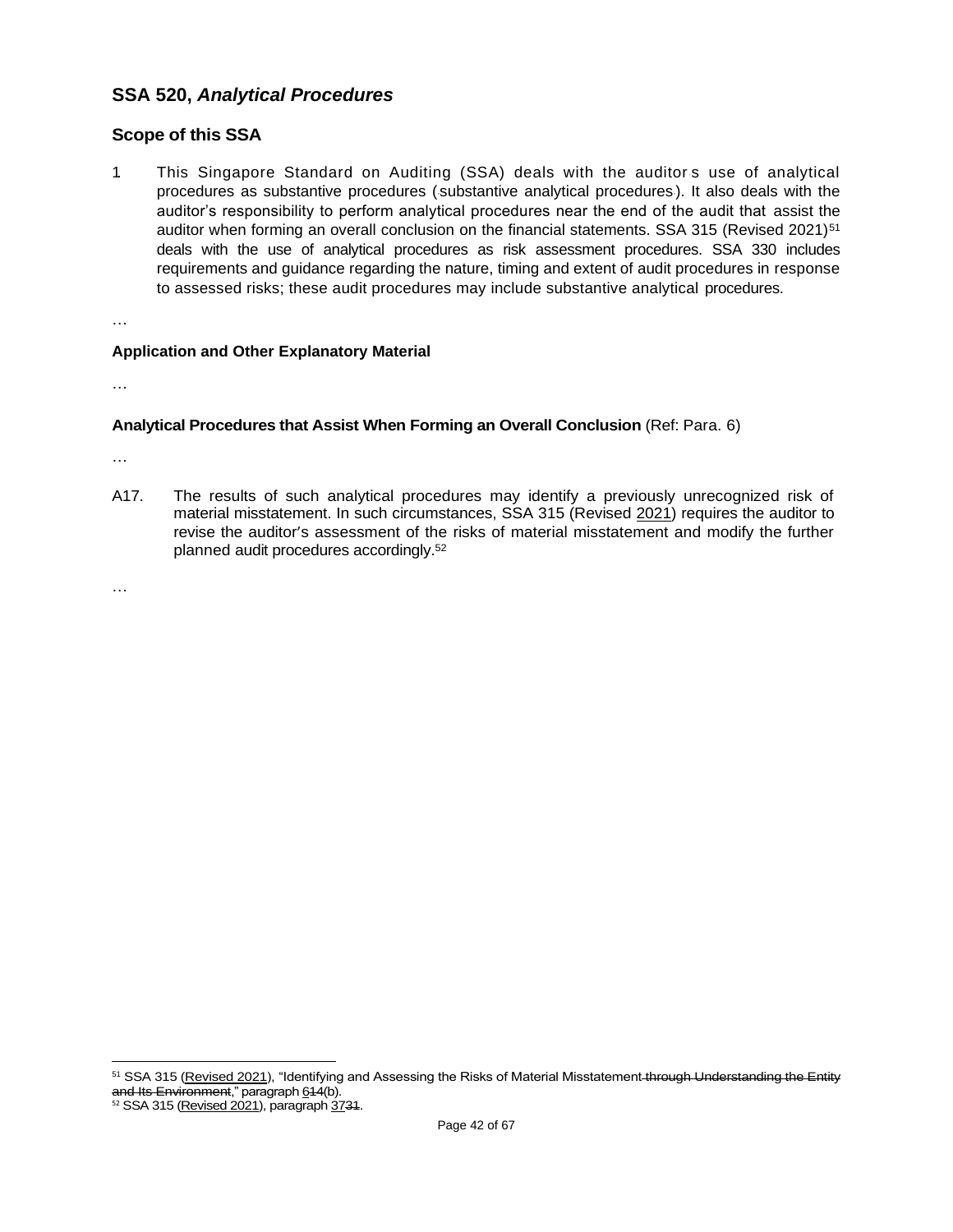## **SSA 530,** *Audit Documentation*

### **Application and Other Explanatory Material**

…

### **Sample Design, Size, and Selection of Items for Testing**

*Sample Design* (Ref: Para. 6)

…

A7. In considering the characteristics of a population, for tests of controls, the auditor makes an assessment of the expected rate of deviation based on the auditor's understanding of the relevant controls or on the examination of a small number of items from the population. This assessment is made in order to design an audit sample and to determine sample size….

…

### **Appendix 2 (Ref: Para. A11)**

#### **Example of Factors Influencing Sample Size for Test of Controls**

The following are factors that the auditor may consider when determining the sample size for tests of controls. These factors, which need to be considered together, assume the auditor does not modify the nature or timing of tests of controls or otherwise modify the approach to substantive procedures in response to assessed risks.

Factor 1 An increase in the extent to which the auditor's risk assessment takes into account relevant plans to test the operating effectiveness of controls.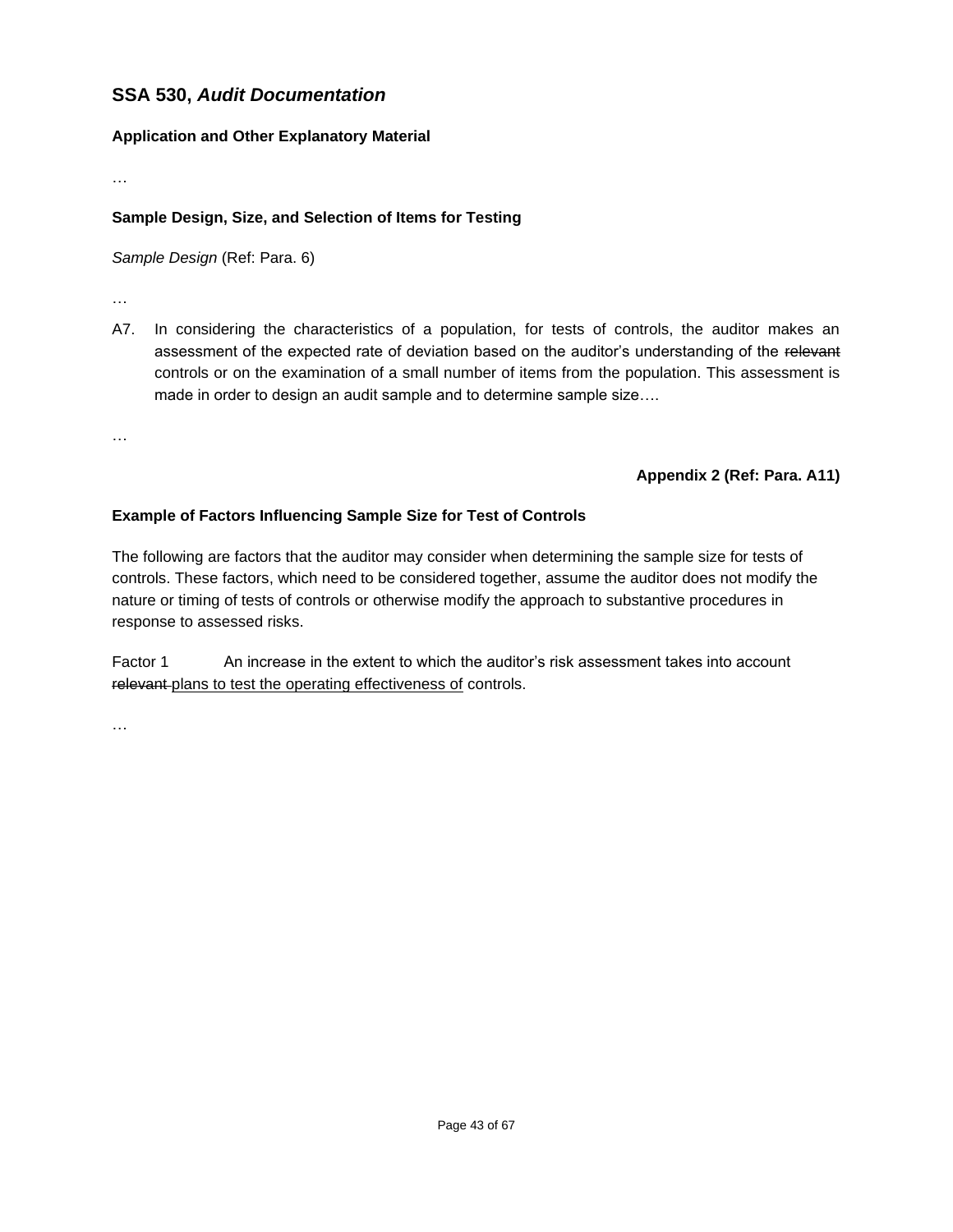## **SSA 540 (Revised),** *Auditing Accounting Estimates and Related Disclosures*

#### **Introduction**

#### **Scope of this SSA**

1. This Singapore Standard on Auditing (SSA) deals with the auditor's responsibilities relating to accounting estimates and related disclosures in an audit of financial statements. Specifically, it includes requirements and guidance that refer to, or expand on, how SSA 315 (Revised 2021),<sup>53</sup> SSA 330,<sup>54</sup> SSA 450,<sup>55</sup> SSA 500<sup>56</sup> and other relevant SSAs are to be applied in relation to accounting estimates and related disclosures. It also includes requirements and guidance on the evaluation of misstatements of accounting estimates and related disclosures, and indicators of possible management bias.

…

#### **Key Concepts of This SSA**

- 4. This SSA 315 (Revised 2021) requires a separate assessment of inherent risk for identified risks of material misstatement at the assertion level.<sup>57</sup> purposes of assessing the risks of material misstatement at the assertion level for accounting estimates. In the context of SSA 540 (Revised), and Ddepending on the nature of a particular accounting estimate, the susceptibility of an assertion to a misstatement that could be material may be subject to or affected by estimation uncertainty, complexity, subjectivity or other inherent risk factors, and the interrelationship among them. As explained in SSA 200,<sup>58</sup> inherent risk is higher for some assertions and related classes of transactions, account balances and disclosures than for others. Accordingly, the assessment of inherent risk depends on the degree to which the inherent risk factors affect the likelihood or magnitude of misstatement, and varies on a scale that is referred to in this SSA as the spectrum of inherent risk. (Ref: Para. A8–A9, A65–A66, Appendix 1)
- 5. This SSA refers to relevant requirements in SSA 315 (Revised 2021) and SSA 330, and provides related guidance, to emphasize the importance of the auditor's decisions about controls relating to accounting estimates, including decisions about whether:
	- There are controls relevant to the audit-required to be identified by SSA 315 (Revised 2021), for which the auditor is required to evaluate their design and determine whether they have been implemented.
	- To test the operating effectiveness of relevant controls.
- 6. This SSA 315 (Revised 2021) also requires a separate assessment of control risk when assessing the risks of material misstatement at the assertion level for accounting estimates. In assessing control

<sup>53</sup> SSA 315 (Revised 2021), *Identifying and Assessing the Risks of Material Misstatement through Understanding the Entity and Its Environment*

<sup>54</sup> SSA 330, *The Auditor's Responses to Assessed Risks*

<sup>55</sup> SSA 450, *Evaluation of Misstatements Identified during the Audit*

<sup>56</sup> SSA 500, *Audit Evidence*

SSA 315 (Revised 2021), paragraph 31

<sup>58</sup> SSA 200*, Overall Objectives of the Independent Auditor and the Conduct of an Audit in Accordance with Singapore Standards on Auditing*, paragraph A40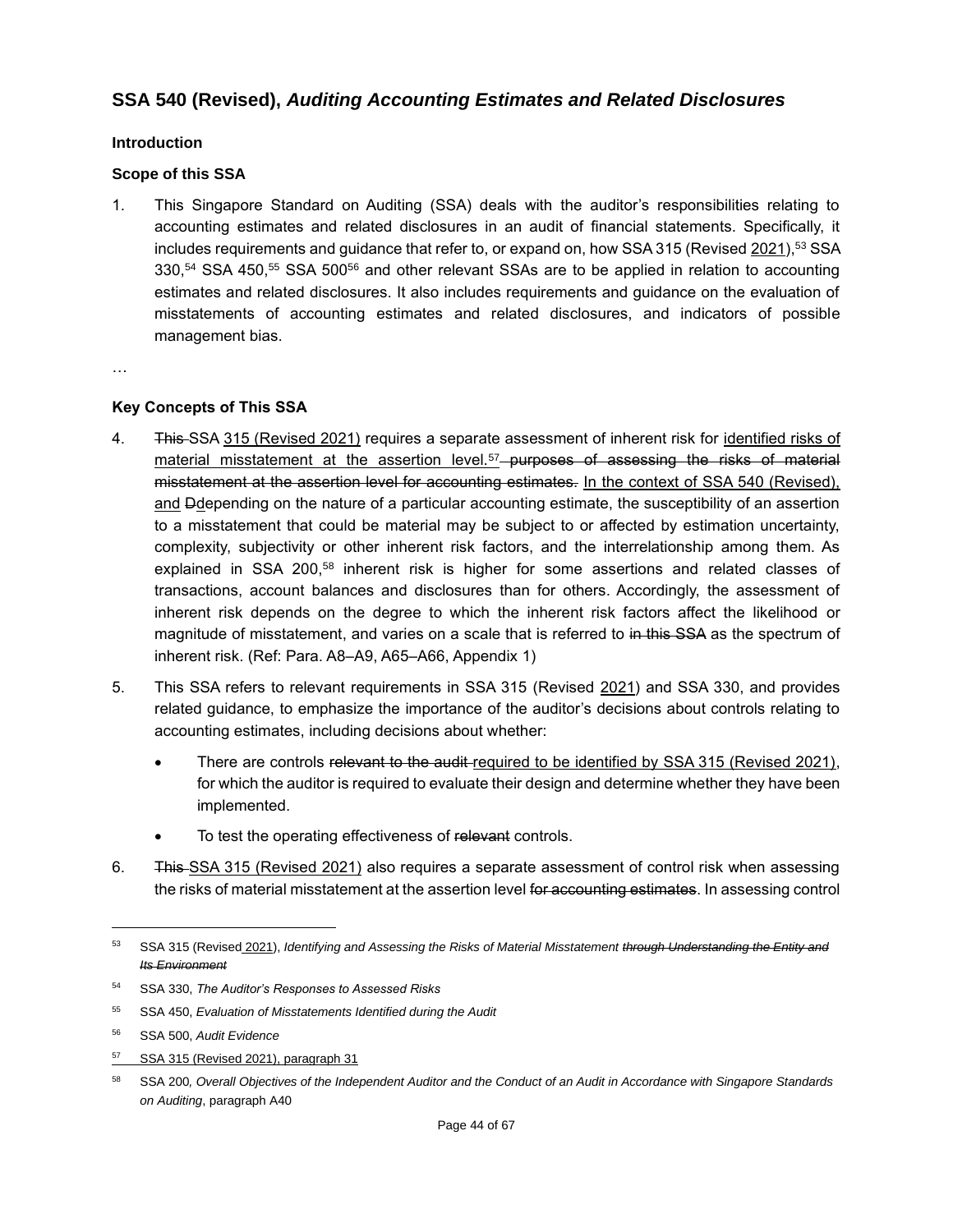risk, the auditor takes into account whether the auditor's further audit procedures contemplate planned reliance on the operating effectiveness of controls. If the auditor does not perform-plan to tests the operating effectiveness of controls, or does not intend to rely on the operating effectiveness of controls, the auditor's assessment of the risk of material misstatement at the assertion level control risk cannot be reduced for the effective operation of controls with respect to the particular assertion is such that the assessment of the risk of material misstatement is the same as the assessment of inherent risk. <sup>59</sup> (Ref: Para. A10)

…

8. The exercise of professional skepticism in relation to accounting estimates is affected by the auditor's consideration of inherent risk factors, and its importance increases when accounting estimates are subject to a greater degree of estimation uncertainty or are affected to a greater degree by complexity, subjectivity or other inherent risk factors. Similarly, the exercise of professional skepticism is important when there is greater susceptibility to misstatement due to management bias or fraud other fraud risk factors insofar as they affect inherent risk. (Ref: Para. A11)

…

### **Requirements**

### **Risk Assessment Procedures and Related Activities**

13. When obtaining an understanding of the entity and its environment, the applicable financial reporting framework and including the entity's system of internal control, as required by SSA 315 (Revised  $2021$ ,<sup>60</sup> the auditor shall obtain an understanding of the following matters related to the entity's accounting estimates. The auditor's procedures to obtain the understanding shall be performed to the extent necessary to obtain audit evidence that provides an appropriate basis for the identification and assessment of risks of material misstatement at the financial statement and assertion levels. (Ref: Para. A19–A22)

## *Obtaining an Understanding of t<sub>T</sub>he Entity and Its Environment <u>and the Applicable Financial</u> Reporting Framework*

- (a) The entity's transactions and other events **orand** conditions that may give rise to the need for, or changes in, accounting estimates to be recognized or disclosed in the financial statements. (Ref: Para. A23)
- (b) The requirements of the applicable financial reporting framework related to accounting estimates (including the recognition criteria, measurement bases, and the related presentation and disclosure requirements); and how they apply in the context of the nature and circumstances of the entity and its environment, including how transactions and other events or conditions are subject to, or affected by, the inherent risk factors affect susceptibility to misstatement of assertions. (Ref: Para. A24–A25)
- (c) Regulatory factors relevant to the entity's accounting estimates, including, when applicable, regulatory frameworks related to prudential supervision. (Ref: Para. A26)

<sup>59</sup> SSA 530, *Audit Sampling*, Appendix 3

<sup>60</sup> SSA 315 (Revised 2021), paragraphs 3, 5–6, 9, 11–12, 15-17, and 20-2119–27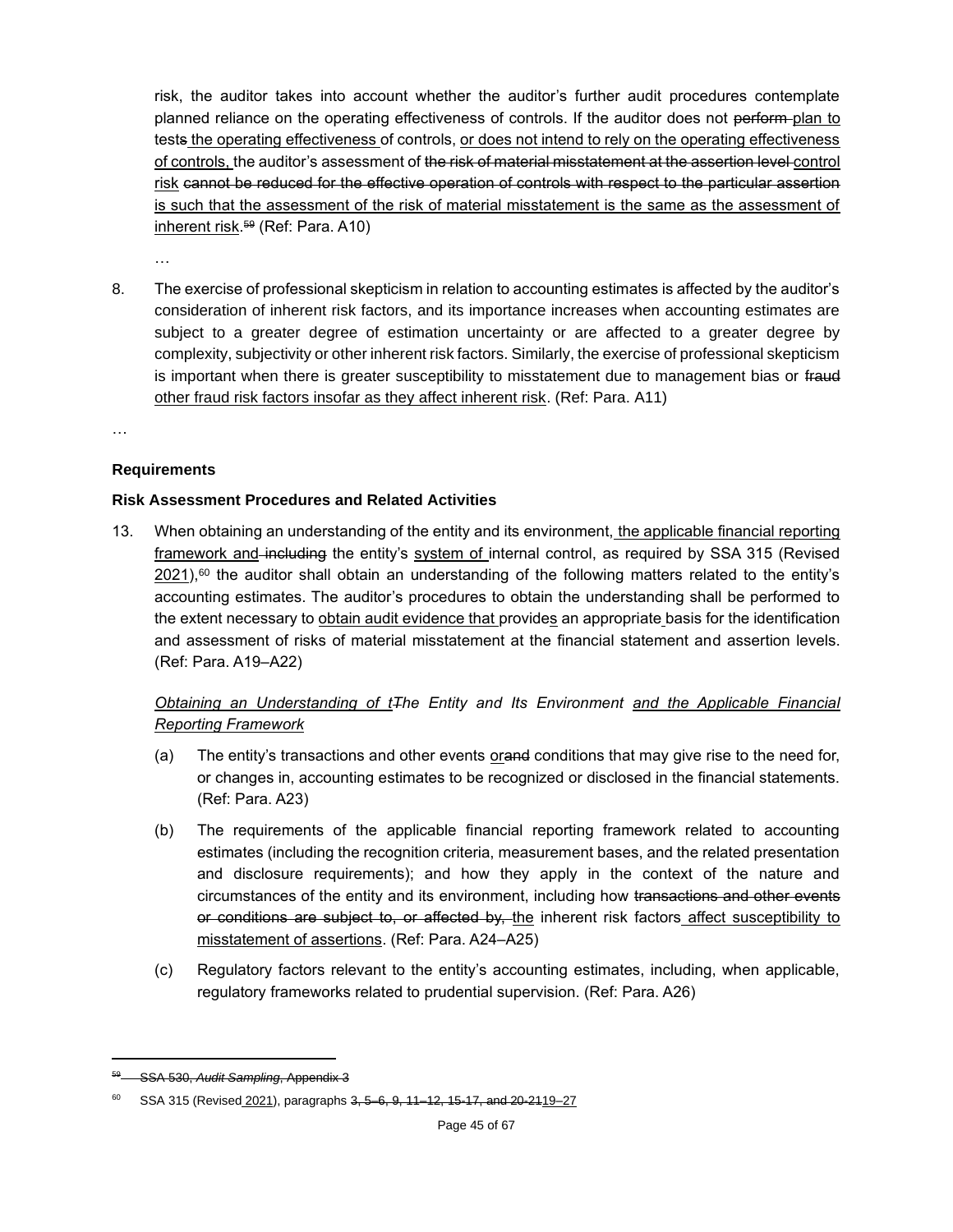(d) The nature of the accounting estimates and related disclosures that the auditor expects to be included in the entity's financial statements, based on the auditor's understanding of the matters in 13(a)–(c) above. (Ref: Para. A27)

## *Obtaining an Understanding of tThe Entity's System of Internal Control*

- (e) The nature and extent of oversight and governance that the entity has in place over management's financial reporting process relevant to accounting estimates. (Ref: Para. A28– A30).
- (f) How management identifies the need for, and applies, specialized skills or knowledge related to accounting estimates, including with respect to the use of a management's expert. (Ref: Para. A31)
- (g) How the entity's risk assessment process identifies and addresses risks relating to accounting estimates. (Ref: Para. A32–A33)
- (h) The entity's information system as it relates to accounting estimates, including:
	- (i) How information relating to accounting estimates and related disclosures for significant classes of transactions, account balances or disclosures flows through the entity's information system The classes of transactions, events and conditions, that are significant to the financial statements and that give rise to the need for, or changes in, accounting estimates and related disclosures; and (Ref: Para. A34–A35)
	- (ii) For such accounting estimates and related disclosures, how management:
		- a. Identifies the relevant methods, assumptions or sources of data, and the need for changes in them, that are appropriate in the context of the applicable financial reporting framework, including how management: (Ref: Para. A36–A37)
			- i. Selects or designs, and applies, the methods used, including the use of models; (Ref: Para. A38–A39)
			- ii. Selects the assumptions to be used, including consideration of alternatives, and identifies significant assumptions; (Ref: Para. A40–A43); and
			- iii. Selects the data to be used; (Ref: Para. A44)
		- b. Understands the degree of estimation uncertainty, including through considering the range of possible measurement outcomes; and (Ref: Para. A45)
		- c. Addresses the estimation uncertainty, including selecting a point estimate and related disclosures for inclusion in the financial statements. (Ref: Para.A46–A49)
- (i) Identified controls in the control activities component<sup> $61$ </sup> activities relevant to the audit over management's process for making accounting estimates as described in paragraph 13(h)(ii). (Ref: Para. A50–A54)
- (j) How management reviews the outcome(s) of previous accounting estimates and responds to the results of that review.

<sup>61</sup> SSA 315 (Revised 2021), paragraphs 26(a)(i)–(iv)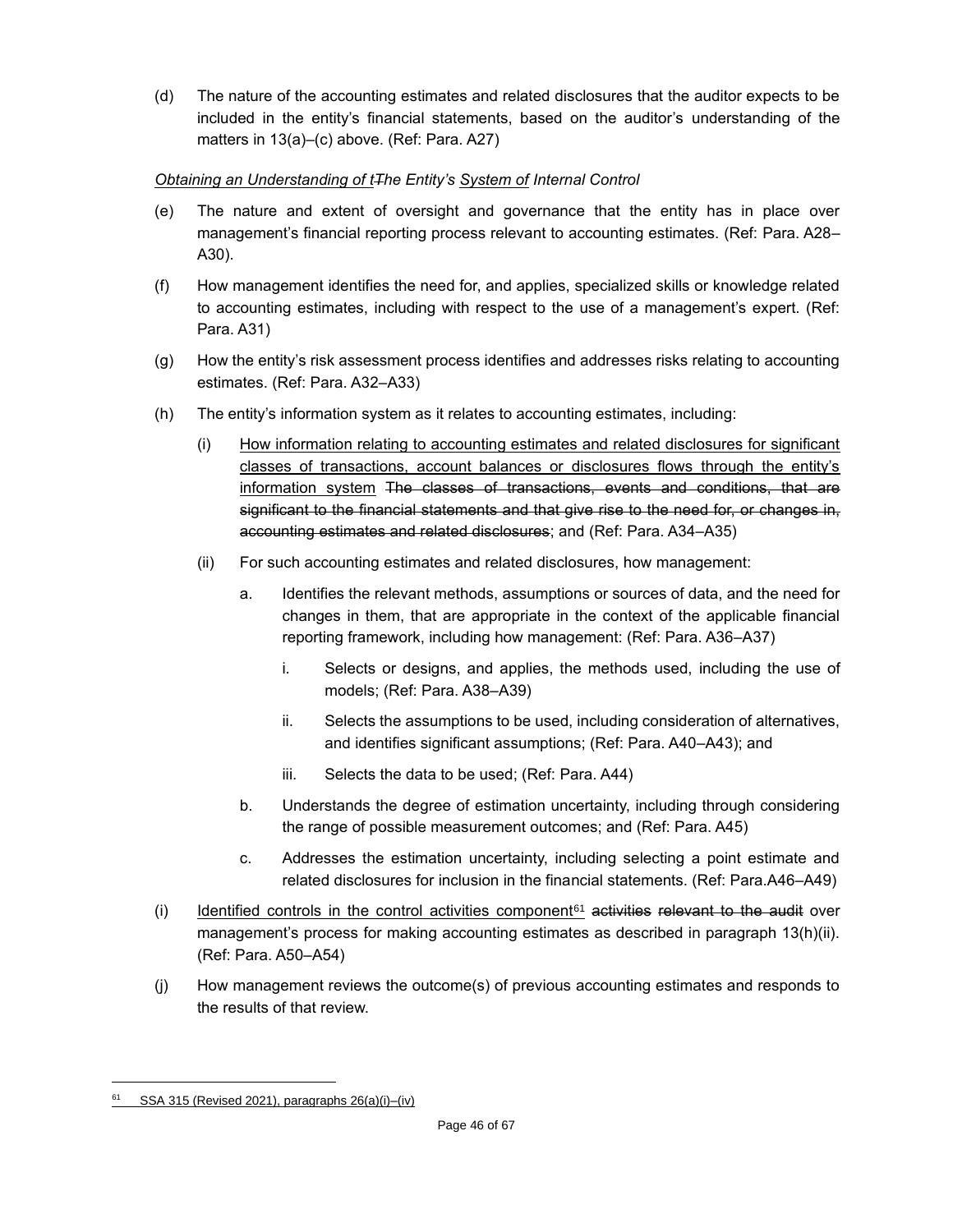14. The auditor shall review the outcome of previous accounting estimates, or, where applicable, their subsequent re-estimation to assist in identifying and assessing the risks of material misstatement in the current period. The auditor shall take into account the characteristics of the accounting estimates in determining the nature and extent of that review. The review is not intended to call into question judgments about previous period accounting estimates that were appropriate based on the information available at the time they were made. (Ref: Para. A55–A60)

…

### **Identifying and Assessing the Risks of Material Misstatement**

- 16. In identifying and assessing the risks of material misstatement relating to an accounting estimate and related disclosures at the assertion level, including separately assessing inherent risk and control risk at the assertion level, as required by SSA 315 (Revised  $2021$ ),  $62$  the auditor shall separately assess inherent risk and control risk. The auditor shall take the following into account in identifying the risks of material misstatement and in assessing inherent risk: (Ref: Para. A64–A71)
	- (a) The degree to which the accounting estimate is subject to estimation uncertainty; and (Ref: Para. A72–A75)
	- (b) The degree to which the following are affected by complexity, subjectivity, or other inherent risk factors: (Ref: Para. A76–A79)
		- (i) The selection and application of the method, assumptions and data in making the accounting estimate; or
		- (ii) The selection of management's point estimate and related disclosures for inclusion in the financial statements.
- 17. The auditor shall determine whether any of the risks of material misstatement identified and assessed in accordance with paragraph 16 are, in the auditor's judgment, a significant risk.<sup>63</sup> If the auditor has determined that a significant risk exists, the auditor shall identify controls that obtain an understanding of the entity's controls, including control activities, relevant to address that risk, <sup>64</sup> and evaluate whether such controls have been designed effectively, and determine whether they have been implemented.<sup>65</sup> (Ref: Para. A80)

- 19. As required by SSA 330,<sup>66</sup> the auditor shall design and perform tests to obtain sufficient appropriate audit evidence as to the operating effectiveness of relevant controls, if:
	- (a) The auditor's assessment of risks of material misstatement at the assertion level includes an expectation that the controls are operating effectively; or
	- (b) Substantive procedures alone cannot provide sufficient appropriate audit evidence at the assertion level.

 $62$  SSA 315 (Revised 2021), paragraph 25 and 2631 and 34

 $63$  SSA 315 (Revised 2021), paragraph 3227

<sup>64</sup> SSA 315 (Revised  $2021$ ), paragraph  $26(a)(i)29$ 

SSA 315 (Revised 2021), paragraph 26(a)

<sup>66</sup> SSA 330, paragraph 8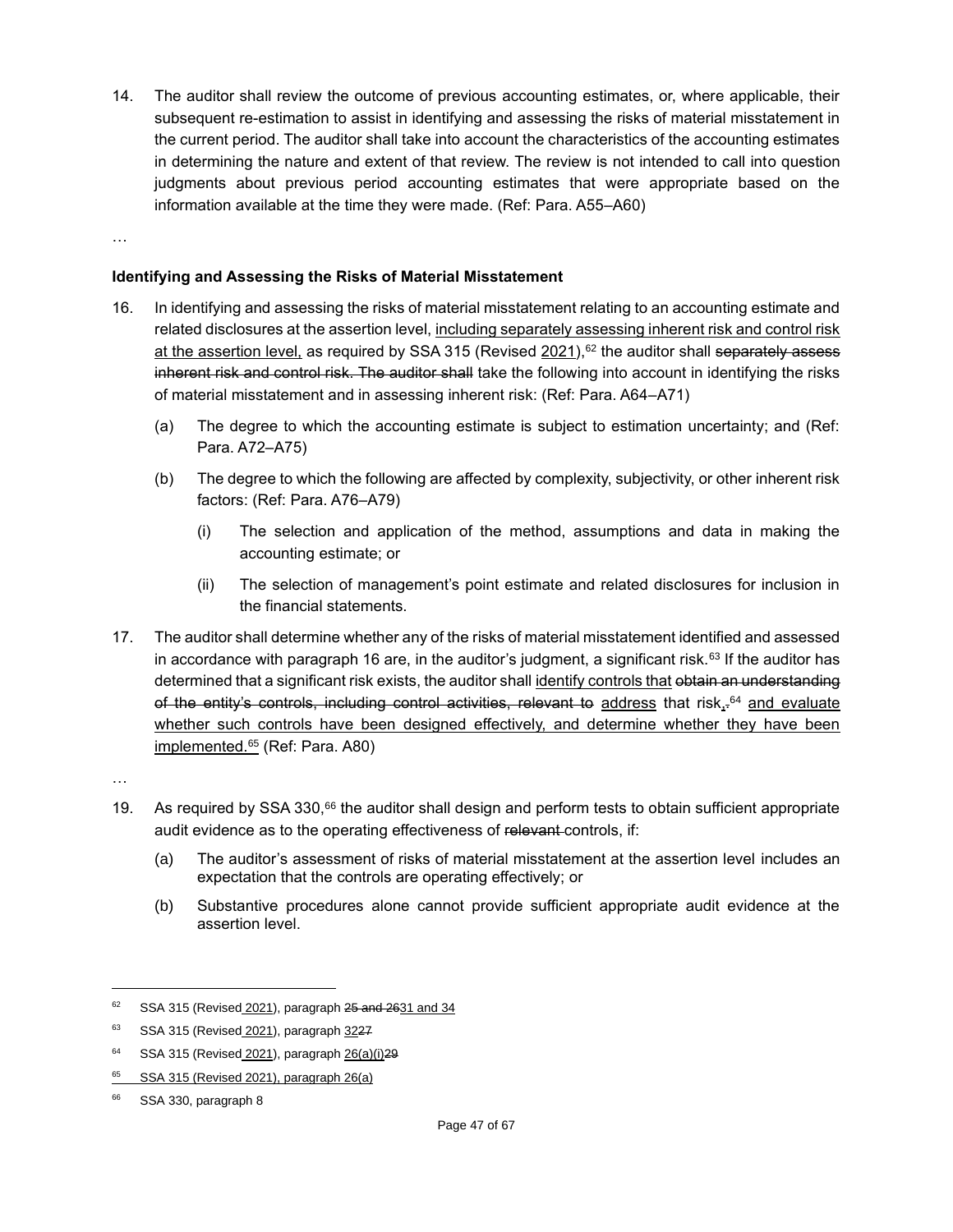In relation to accounting estimates, the auditor's tests of such controls shall be responsive to the reasons for the assessment given to the risks of material misstatement. In designing and performing tests of controls, the auditor shall obtain more persuasive audit evidence the greater the reliance the auditor places on the effectiveness of a control.<sup>67</sup> (Ref: Para. A85–A89)

…

# **Application and Other Explanatory Material**

…

## **Key Concepts of This SSA**

#### *Inherent Risk Factors* (Ref: Para. 4)

- A8. Inherent risk factors are characteristics of conditions and events orand conditions that may affect the susceptibility of an assertion to misstatement, whether due to fraud or error, of an assertion about a class of transactions, account balance or disclosures, before consideration of controls.<sup>68</sup> Appendix 1 further explains the nature of these inherent risk factors, and their inter-relationships, in the context of making accounting estimates and their presentation in the financial statements.
- A9. In addition to the inherent risk factors of estimation uncertainty, complexity or subjectivity, other inherent risk factors that the auditor may consider in identifying and When assessing the risks of material misstatement at the assertion level<sup>69</sup>, in addition to estimation uncertainty, complexity, and subjectivity, the auditor also takes into account the degree - may include the extent to which inherent risk factors included in SSA 315 (Revised 2021)<sub> $<sub>5</sub>$  (other than estimation uncertainty, complexity, and</sub></sub> subjectivity)<sub> $<sub>7</sub>$  affect susceptibility to misstatement of assertions to misstatement about the accounting</sub></sub> estimate. Such additional inherent risk factors include is subject to, or affected by:
	- Change in the nature or circumstances of the relevant financial statement items, or requirements of the applicable financial reporting framework which may give rise to the need for changes in the method, assumptions or data used to make the accounting estimate.
	- Susceptibility to misstatement due to management bias, or other fraud risk factors insofar as they affect inherent risk, in making the accounting estimate.
	- Uncertainty, other than estimation uncertainty.

## *Control Risk* (Ref: Para. 6)

A10. An important consideration for the auditor iln assessing control risk at the assertion level in accordance with SSA 315 (Revised 2021), the auditor takes into account is the effectiveness of the design of the controls that whether the auditor intends-plans to rely-test on the operating effectiveness of controls. and the extent to which the controls address the assessed inherent risks at the assertion level. When the auditor is considering whether to test the operating effectiveness of controls, Tthe auditor's evaluation that controls are effectively designed and have been implemented supports an expectation, by the auditor, about the operating effectiveness of the controls in determining whether establishing the plan to test them.

SSA 330, paragraph 9

SSA 315 (Revised 2021), paragraph 12(f)

<sup>69</sup> SSA 315 (Revised 2021), paragraph 31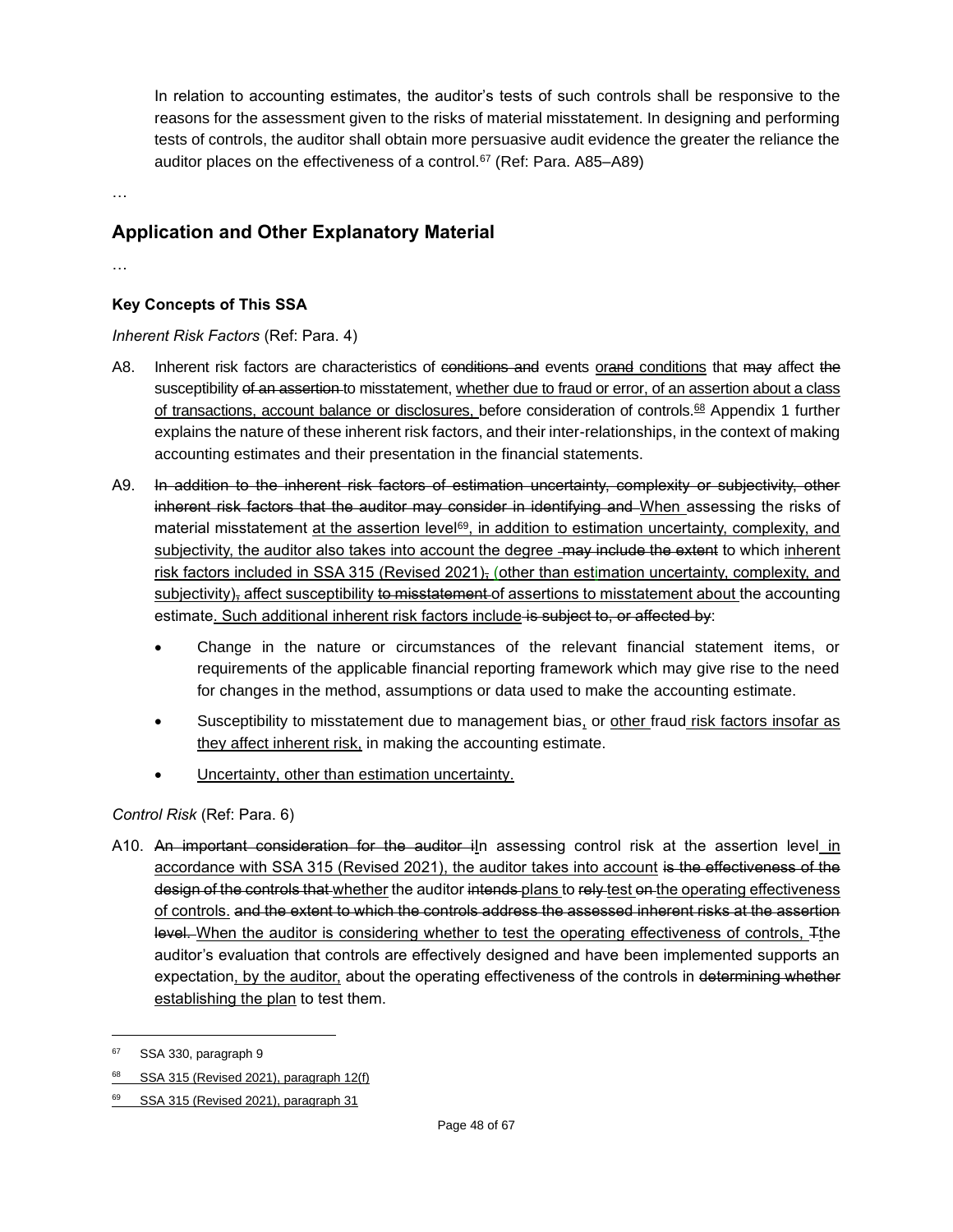### **Risk Assessment Procedures and Related Activities**

*Obtaining an Understanding of the Entity and Its Environment, the Applicable Financial Reporting Framework, and the Entity's System of Internal Control* (Ref: Para. 13)

A19. Paragraphs 1911–2724 of SSA 315 (Revised 2021) require the auditor to obtain an understanding of certain matters about the entity and its environment, the applicable financial reporting framework and including the entity's system of internal control. The requirements in paragraph 13 of this SSA relate more specifically to accounting estimates and build on the broader requirements in SSA 315 (Revised 2021).

#### **Scalability**

…

A20. The nature, timing, and extent of the auditor's procedures to obtain the understanding of the entity and its environment, including the applicable financial reporting framework, and the entity's system of internal control, related to the entity's accounting estimates, may depend, to a greater or lesser degree, on the extent to which the individual matter(s) apply in the circumstances. For example, the entity may have few transactions or other events and or conditions that give rise to the need for accounting estimates, the applicable financial reporting requirements may be simple to apply, and there may be no relevant regulatory factors. Further, the accounting estimates may not require significant judgments, and the process for making the accounting estimates may be less complex. In these circumstances, the accounting estimates may be subject to, or affected by, estimation uncertainty, complexity, subjectivity, or other inherent risk factors to a lesser degree, and there may be fewer identified controls in the control activities component relevant to the audit. If so, the auditor's risk identification and assessment procedures are likely to be less extensive and may be obtained primarily through inquiries of management with appropriate responsibilities for the financial statements, such as and simple walk-throughs of management's process for making the accounting estimate (including when evaluating whether identified controls in that process are designed effectively and when determining whether the control has been implemented).

…

The Entity and Its Environment

The entity's transactions and other events and or conditions (Ref: Para. 13(a))

…

The requirements of the applicable financial reporting framework (Ref: Para. 13(b))

A24. Obtaining an understanding of the requirements of the applicable financial reporting framework provides the auditor with a basis for discussion with management and, where applicable, those charged with governance about how management has applied theose requirements of the applicable financial reporting framework relevant to the accounting estimates, and about the auditor's determination of whether they have been applied appropriately. This understanding also may assist the auditor in communicating with those charged with governance when the auditor considers a significant accounting practice that is acceptable under the applicable financial reporting framework, not to be the most appropriate in the circumstances of the entity.<sup>70</sup>

<sup>70</sup> SSA 260 (Revised), paragraph 16(a)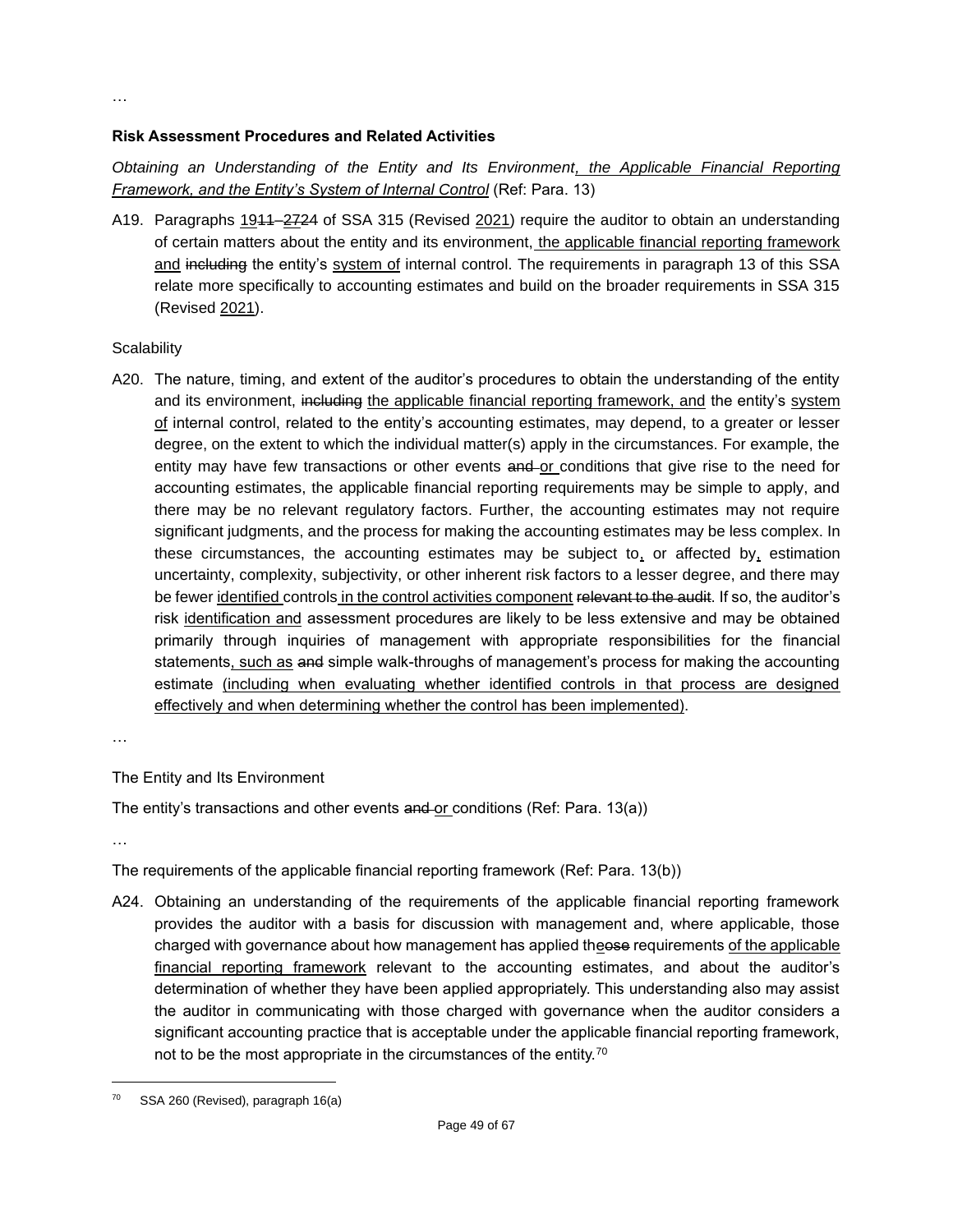#### *The Entity's System of Internal Control Relevant to the Audit*

The nature and extent of oversight and governance (Ref: Para. 13(e))

- A28. In applying SSA 315 (Revised 2021), $71$  the auditor's understanding of the nature and extent of oversight and governance that the entity has in place over management's process for making accounting estimates may be important to the auditor's required evaluation of as it relates to whether:
	- Management, with the oversight of those charged with governance, has created and maintained a culture of honesty and ethical behavior; and
	- The strengths in the entity's control environment elements collectively provides an appropriate foundation for the other components of the system of internal control considering the nature and size of the entity; and whether
	- those other components are undermined by eControl deficiencies identified in the control environment undermine the other components of the system of internal control.

…

The entity's risk assessment process (Ref: Para. 13(g))

A32. Understanding how the entity's risk assessment process identifies and addresses risks relating to accounting estimates may assist the auditor in considering changes in:

 $\dddotsc$ 

• The entity's information systems or IT environment; and

...

The entity's information system relating to accounting estimates (Ref: Para. 13(h)(i))

- A34. The significant classes of transactions, events and conditions within the scope of paragraph 13(h) are the same as the significant classes of transactions, events and conditions relating to accounting estimates and related disclosures that are subject to paragraphs  $25(a)48(a)$  and  $(4)$  of SSA 315 (Revised 2021). In obtaining the understanding of the entity's information system as it relates to accounting estimates, the auditor may consider:
	- Whether the accounting estimates arise from the recording of routine and recurring transactions or whether they arise from non-recurring or unusual transactions.
	- How the information system addresses the completeness of accounting estimates and related disclosures, in particular for accounting estimates related to liabilities.
- A35. During the audit, the auditor may identify classes of transactions, events and or conditions that give rise to the need for accounting estimates and related disclosures that management failed to identify. SSA 315 (Revised 2021) deals with circumstances where the auditor identifies risks of material misstatement that management failed to identify, including determining whether there is a significant deficiency in internal control with regard to considering the implications for the auditor's evaluation of the entity's risk assessment process.<sup>72</sup>

SSA 315 (Revised 2021), paragraph 21(a)<sup>14</sup>

 $137$  SSA 315 (Revised 2021), paragraph 22(b) 47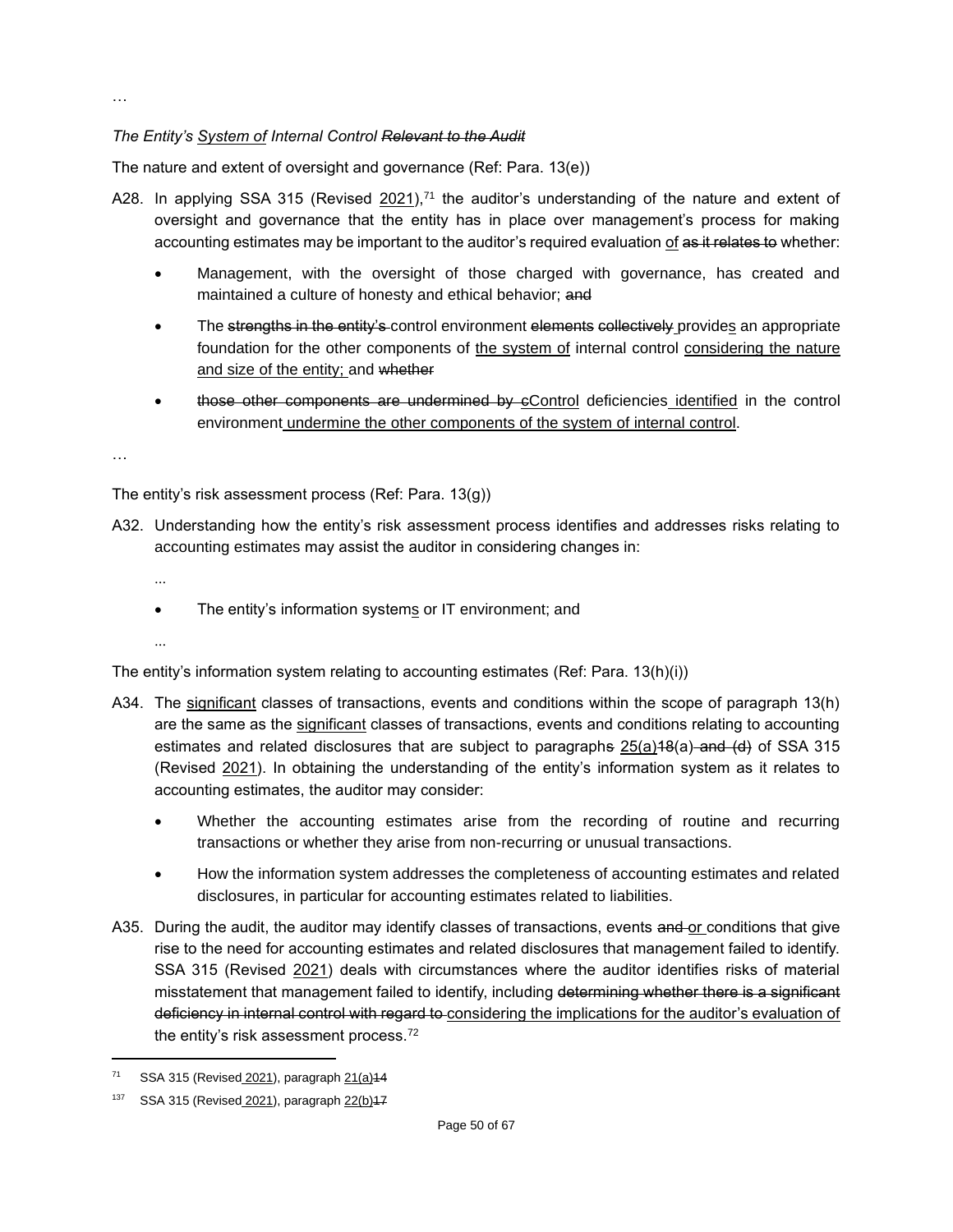Management's Identification of the Relevant Methods, Assumptions and Sources of Data (Ref: Para. 13(h)(ii)(a)

…

Methods (Ref: Para. 13(h)(ii)(a)(i))

…

Models

A39. Management may design and implement specific controls around models used for making accounting estimates, whether management's own model or an external model. When the model itself has an increased level of complexity or subjectivity, such as an expected credit loss model or a fair value model using level 3 inputs, controls that address such complexity or subjectivity may be. When complexity in relation to models is present, controls over data integrity are also more likely to be identified controls in accordance with SSA 315 (Revised 2021) relevant to the audit. Factors that may be appropriate for the auditor to consider in obtaining an understanding of the model and of-related identified controls activities relevant to the audit include the following:

 $\ddotsc$ 

Data (Ref: Para. 13(h)(ii)(a)(iii))

A44. Matters that the auditor may consider in obtaining an understanding of how management selects the data on which the accounting estimates are based include:

…

The complexity of IT applications or other aspects of the entity's IT environment the information technology systems used to obtain and process the data, including when this involves handling large volumes of data.

 $\dddotsc$ 

How management understands and addresses estimation uncertainty (Ref: Para. 13(h)(ii)(b)–13(h)(ii)(c))

…

Identified Controls Activities Relevant to the Audit Over Management's Process for Making Accounting Estimates (Ref: Para 13(i))

- A50. The auditor's judgment in identifying controls relevant to the auditin the controls activities component, and therefore the need to evaluate the design of those controls and determine whether they have been implemented, relates to management's process described in paragraph 13(h)(ii). The auditor may not identify relevant controls activities in relation to all the elements aspects of paragraph 13(h)(ii).- depending on the complexity associated with the accounting estimate.
- A51. As part of obtaining an understanding of identifying the controls activities relevant to the audit, and evaluating their design and determining whether they have been implemented, the auditor may consider:

...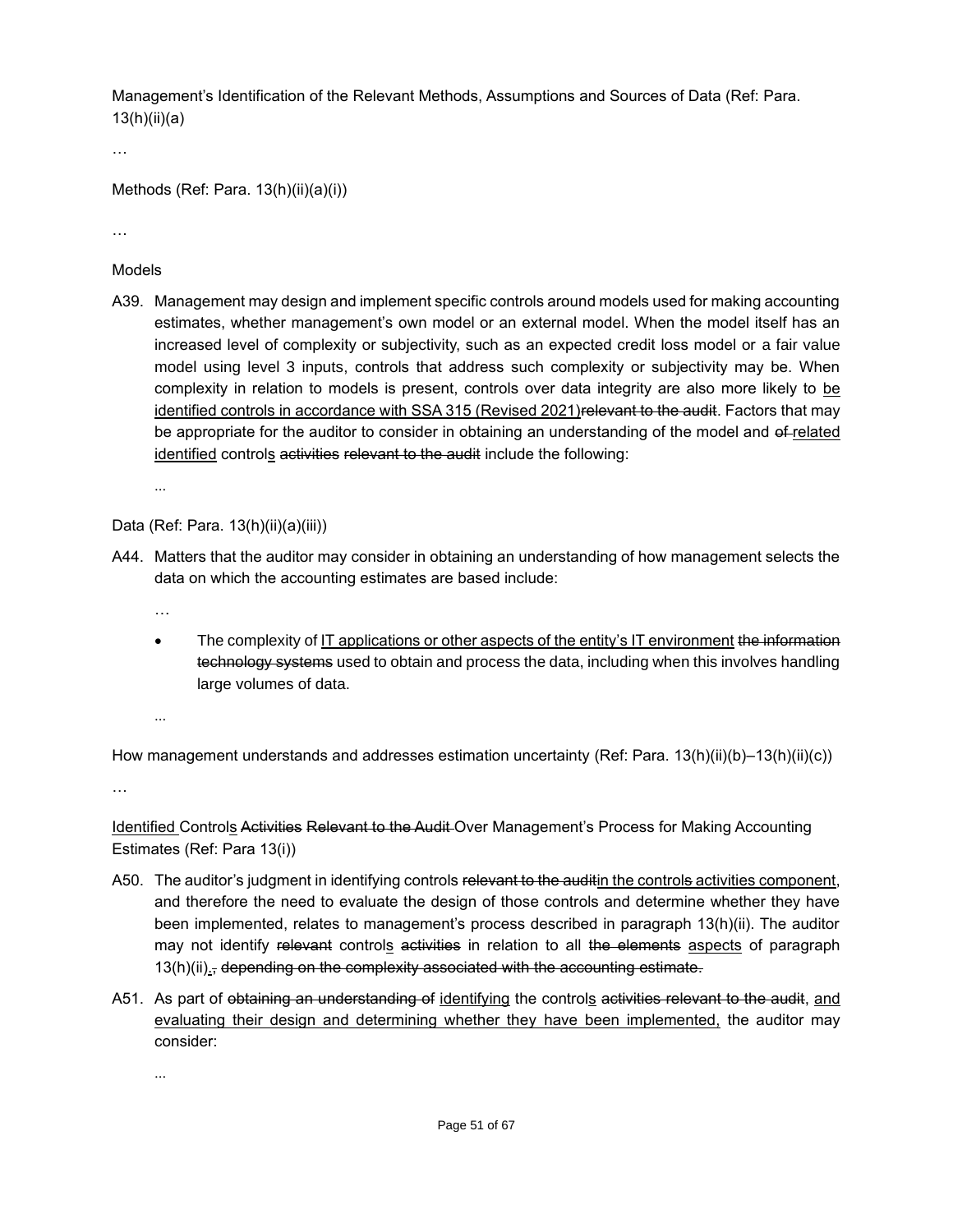- The effectiveness of the design of the controls. activities. Generally, it may be more difficult for management to design controls that address subjectivity and estimation uncertainty in a manner that effectively prevents, or detects and corrects, material misstatements, than it is to design controls that address complexity. Controls that address subjectivity and estimation uncertainty may need to include more manual elements, which may be less reliable than automated controls as they can be more easily bypassed, ignored or overridden by management. The design effectiveness of controls addressing complexity may vary depending on the reason for, and the nature of, the complexity. For example, it may be easier to design more effective controls related to a method that is routinely used or over the integrity of data.
- A52. When management makes extensive use of information technology in making an accounting estimate, identified controls relevant to the audit in the control activities component are likely to include general IT controls and application information processing controls. Such controls may address risks related to:
	- Whether the IT applications or other aspects of the IT environment information technology system has the capability and is appropriately configured to process large volumes of data;

Complex calculations in applying a method. When diverse IT applications systems are required to process complex transactions, regular reconciliations between the IT applications systems are made, in particular when the IT applications systems do not have automated interfaces or may be subject to manual intervention;

- …
- A53. In some industries, such as banking or insurance, the term governance may be used to describe activities within the control environment, the entity's process to monitor the system of internal control monitoring of controls, and other components of the system of internal control, as described in SSA 315 (Revised 2021).<sup>73</sup>
- A54. For entities with an internal audit function, its work may be particularly helpful to the auditor in obtaining an understanding of:

...

The design and implementation of controls activities that address the risks related to the data, assumptions and models used to make the accounting estimates;

 $\dddotsc$ 

## *Reviewing the Outcome or Re-Estimation of Previous Accounting Estimates* (Ref: Para. 14)

…

A59. The measurement objective for fair value accounting estimates and other accounting estimates, based on current conditions at the measurement date, deals with perceptions about value at a point in time, which may change significantly and rapidly as the environment in which the entity operates changes. The auditor may therefore focus the review on obtaining information that may be relevant to identifying and assessing risks of material misstatement. For example, in some cases, obtaining an understanding of changes in marketplace participant assumptions that affected the outcome of a previous period's fair value accounting estimates may be unlikely to provide relevant audit evidence.

<sup>&</sup>lt;sup>73</sup> SSA 315 (Revised 2021), Appendix 3 paragraph A77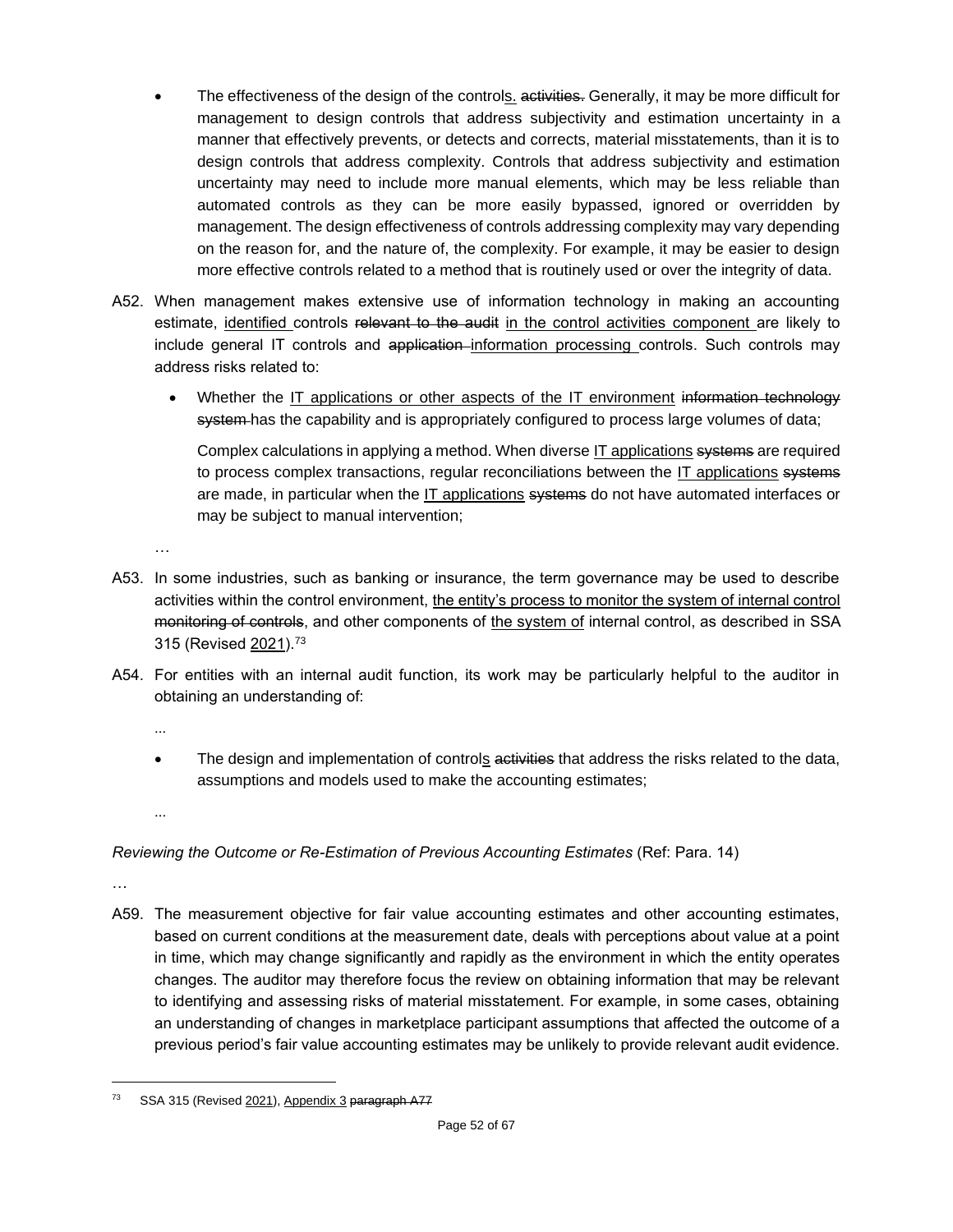In this case, audit evidence may be obtained by understanding the outcomes of assumptions (such as a cash flow projections) and understanding the effectiveness of management's prior estimation process that supports the identification and assessment of the risks of material misstatement in the current period.

A60. A difference between the outcome of an accounting estimate and the amount recognized in the previous period's financial statements does not necessarily represent a misstatement of the previous period's financial statements. However, such a difference may represent a misstatement if, for example, the difference arises from information that was available to management when the previous period's financial statements were finalized, or that could reasonably be expected to have been obtained and taken into account in the context of the applicable financial reporting framework.<sup>74</sup> Such a difference may call into question management's process for taking information into account in making the accounting estimate. As a result, the auditor may reassess any plan to test related controls and the related assessment of control risk and or may determine that more persuasive audit evidence needs to be obtained about the matter. Many financial reporting frameworks contain guidance on distinguishing between changes in accounting estimates that constitute misstatements and changes that do not, and the accounting treatment required to be followed in each case.

…

#### **Identifying and Assessing the Risks of Material Misstatement** (Ref: Para. 4, 16)

…

- A65. Paragraph A42 of SSA 200 states that the SSAs do not ordinarily refer to inherent risk and control risk separately typically refer to the "risks of material misstatement" rather than to inherent risk and control risk separately. However, this SSA 315 (Revised 2021) requires a separate assessment of inherent risk and control risk to provide a basis for designing and performing further audit procedures to respond to the risks of material misstatement at the assertion level, $75$  including significant risks,  $-4$ the assertion level for accounting estimates in accordance with SSA 330. $76$
- A66. In identifying the risks of material misstatement and in assessing inherent risk for accounting estimates in accordance with SSA 315 (Revised 2021),<sup>77</sup> the auditor is required to take into account the degree to which the accounting estimate is subject to, or affected by, the inherent risk factors that affect susceptibility to misstatement of assertions, and how they do so estimation uncertainty, complexity, subjectivity, or other inherent risk factors. The auditor's consideration of the inherent risk factors may also provide information to be used in determining:
	- Assessing the likelihood and magnitude of misstatement (i.e., Wwhere inherent risk is assessed on the spectrum of inherent risk); and
	- Determining Tthe reasons for the assessment given to the risks of material misstatement at the assertion level, and that the auditor's further audit procedures in accordance with paragraph 18 are responsive to those reasons.

The interrelationships between the inherent risk factors are further explained in Appendix 1.

<sup>&</sup>lt;sup>74</sup> SSA 560, Subsequent Events, paragraph 14

<sup>&</sup>lt;sup>75</sup> SSA 315 (Revised 2021), paragraphs 31 and 34

SSA 330, paragraph 7(b)

 $77$  SSA 315 (Revised 2021), paragraph 31(a)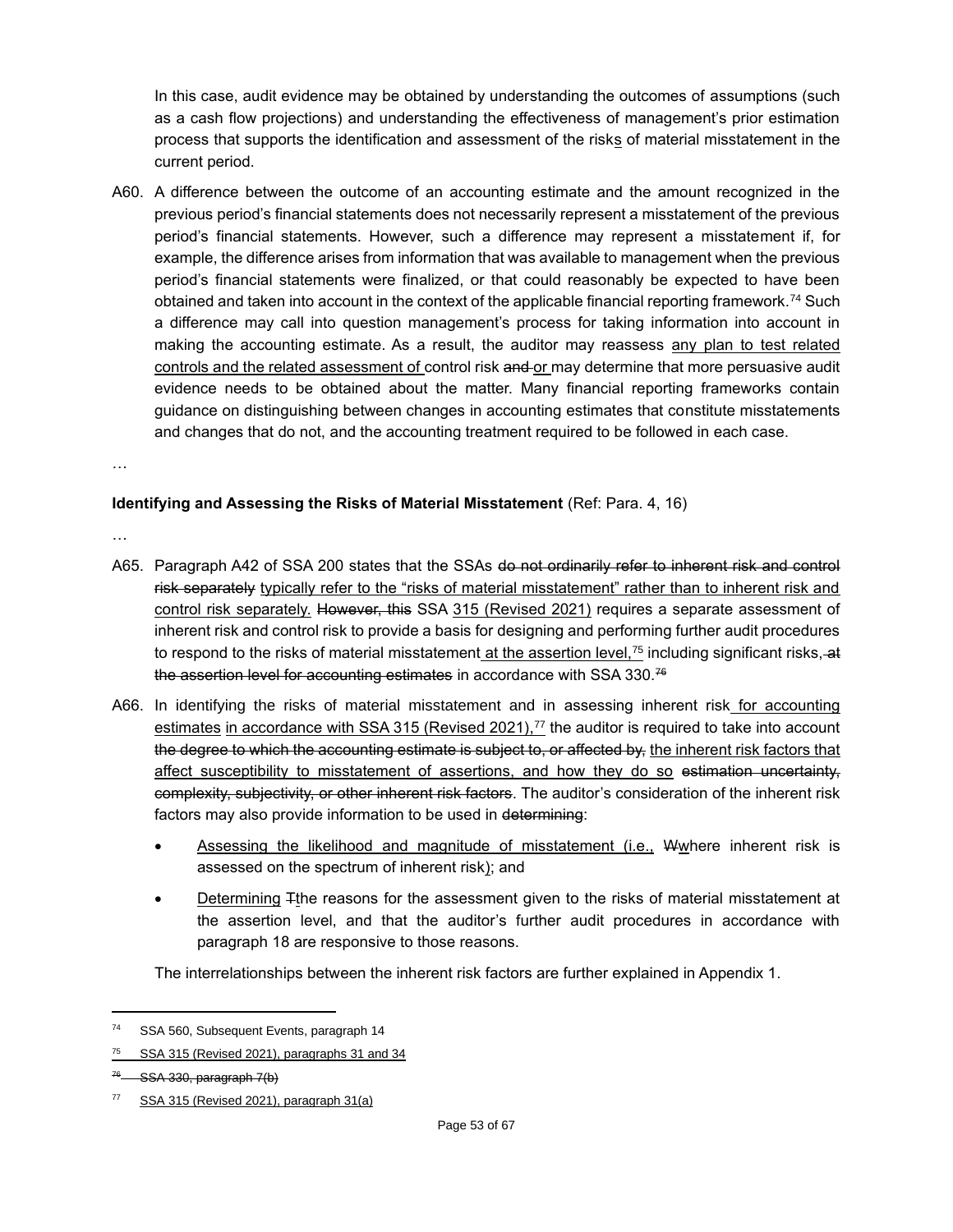- A68. The relevance and significance of inherent risk factors may vary from one estimate to another. Accordingly, the inherent risk factors may, either individually or in combination, affect simple accounting estimates to a lesser degree and the auditor may identify fewer risks or assess inherent risk at close to the lower end of the spectrum of inherent risk.
- …

…

A70. Events occurring after the date of the financial statements may provide additional information relevant to the auditor's assessment of the risks of material misstatement at the assertion level. For example, the outcome of an accounting estimate may become known during the audit. In such cases, the auditor may assess or revise the assessment of the risks of material misstatement at the assertion level,<sup>78</sup> regardless of how the inherent risk factors affect susceptibility of assertions to misstatement relating to degree to which the accounting estimate. was subject to, or affected by, estimation uncertainty, complexity, subjectivity or other inherent risk factors. Events occurring after the date of the financial statements also may influence the auditor's selection of the approach to testing the accounting estimate in accordance with paragraph 18. For example, for a simple bonus accrual that is based on a straightforward percentage of compensation for selected employees, the auditor may conclude that there is relatively little complexity or subjectivity in making the accounting estimate, and therefore may assess inherent risk at the assertion level at close to the lower end of the spectrum of inherent risk. The payment of the bonuses subsequent to period end may provide sufficient appropriate audit evidence regarding the assessed risks of material misstatement at the assertion level.

...

## *Other Inherent Risk Factors* (Ref: Para. 16(b))

A79. The degree of subjectivity associated with an accounting estimate influences the susceptibility of the accounting estimate to misstatement due to management bias or fraud other fraud risk factors insofar as they affect inherent risk. For example, when an accounting estimate is subject to a high degree of subjectivity, the accounting estimate is likely to be more susceptible to misstatement due to management bias or fraud and this may result in a wide range of possible measurement outcomes. Management may select a point estimate from that range that is inappropriate in the circumstances, or that is inappropriately influenced by unintentional or intentional management bias, and that is therefore misstated. For continuing audits, indicators of possible management bias identified during the audit of preceding periods may influence the planning and risk assessment procedures in the current period.

…

## *When the Auditor Intends to Rely on the Operating Effectiveness of Relevant Controls* (Ref: Para: 19)

A85. Testing the operating effectiveness of relevant-controls may be appropriate when inherent risk is assessed as higher on the spectrum of inherent risk, including for significant risks. This may be the case when the accounting estimate is subject to or affected by a high degree of complexity. When the accounting estimate is affected by a high degree of subjectivity, and therefore requires significant judgment by management, inherent limitations in the effectiveness of the design of controls may lead

<sup>&</sup>lt;sup>78</sup> SSA 315 (Revised 2021), paragraph 3734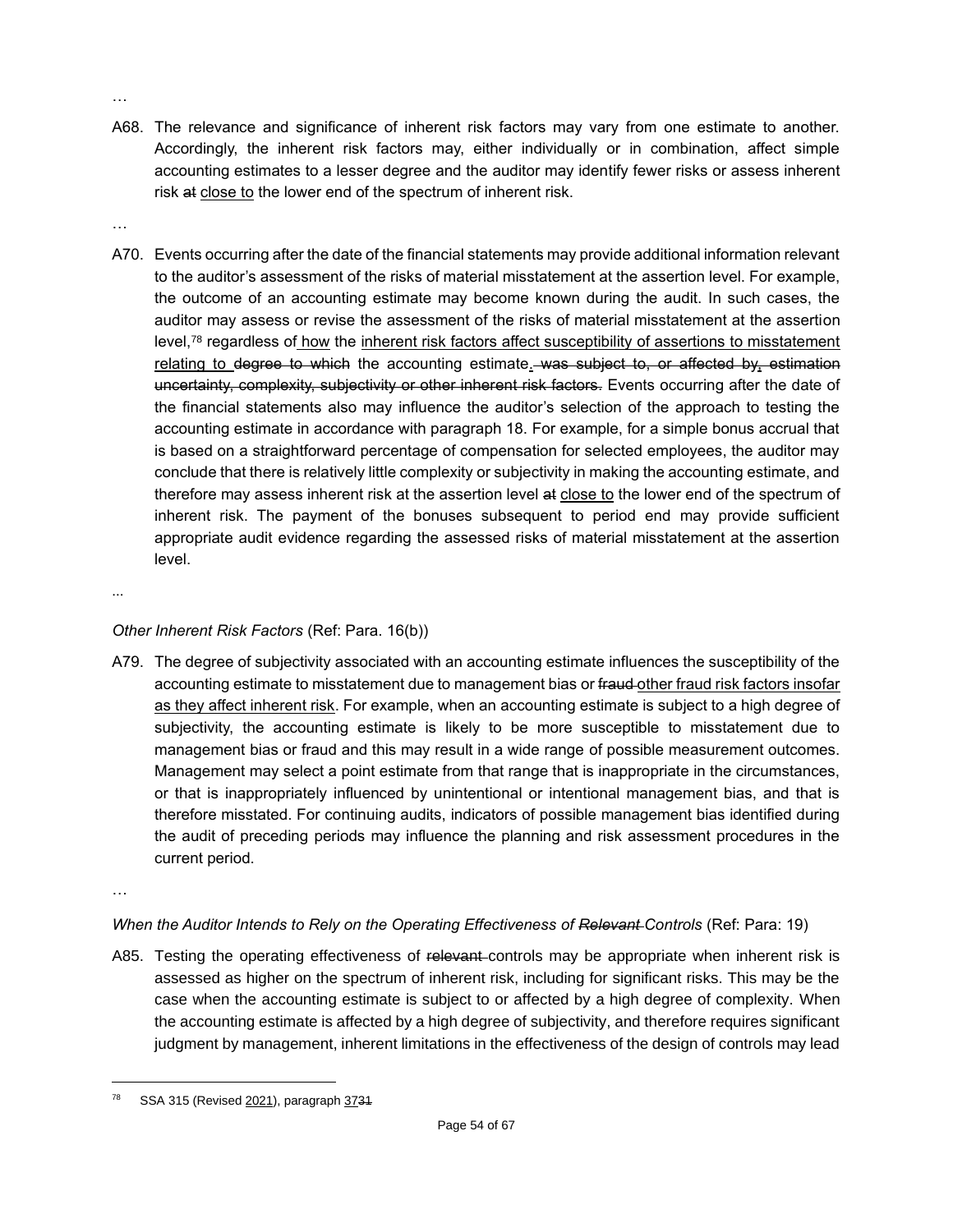the auditor to focus more on substantive procedures than on testing the operating effectiveness of controls.

…

#### Significant Assumptions (Ref: Para. 24)

…

A104. Through the knowledge obtained in performing the audit, the auditor may become aware of or may have obtained an understanding of assumptions used in other areas of the entity's business. Such matters may include, for example, business prospects, assumptions in strategy documents and future cash flows. Also, if the engagement partner has performed other engagements for the entity, SSA 315 (Revised 2021)<sup>79</sup> requires the engagement partner to consider whether information obtained from those other engagements is relevant to identifying risks of material misstatement. This information may also be useful to consider in addressing whether significant assumptions are consistent with each other and with those used in other accounting estimates.

…

#### **Overall Evaluation Based on Audit Procedures Performed (Ref: Para. 33)**

A137. As the auditor performs planned audit procedures, the audit evidence obtained may cause the auditor to modify the nature, timing or extent of other planned audit procedures.<sup>80</sup> In relation to accounting estimates, information may come to the auditor's attention through performing procedures to obtain audit evidence that differs significantly from the information on which the risk assessment was based. For example, the auditor may have identified that the only reason for an assessed risk of material misstatement is the subjectivity involved in making the accounting estimate. However, while performing procedures to respond to the assessed risks of material misstatement, the auditor may discover that the accounting estimate is more complex than originally contemplated, which may call into question the assessment of the risk of material misstatement (for example, the inherent risk may need to be re-assessed on the higher end of the spectrum of inherent risk due to the effect of complexity) and therefore the auditor may need to perform additional further audit procedures to obtain sufficient appropriate audit evidence.<sup>81</sup>

…

#### **Documentation (Ref: Para. 39)**

A149. SSA 315 (Revised 2021)<sup>82</sup> and SSA 330<sup>83</sup> provide requirements and guidance on documenting the auditor's understanding of the entity, risk assessments and responses to assessed risks. This quidance is based on the requirements and quidance in SSA 230. $84$  In the context of auditing accounting estimates, the auditor is required to prepare audit documentation about key elements of the auditor's understanding of the entity and its environment related to accounting estimates. In addition, the auditor's judgments about the assessed risks of material misstatement related to accounting estimates, and the auditor's responses, may likely be further supported by documentation of communications with those charged with governance and management.

<sup>&</sup>lt;sup>79</sup> SSA 315 (Revised 2021), paragraph 15(b)8

<sup>80</sup> SSA 330, paragraph A60

 $81$  See also SSA 315 (Revised 2021), paragraph 3734.

<sup>82</sup> SSA 315 (Revised 2021), paragraphs 3832 and A237-A241A144-147

<sup>83</sup> SSA 330, paragraphs 28 and A63

<sup>84</sup> SSA 230, paragraph 8(c)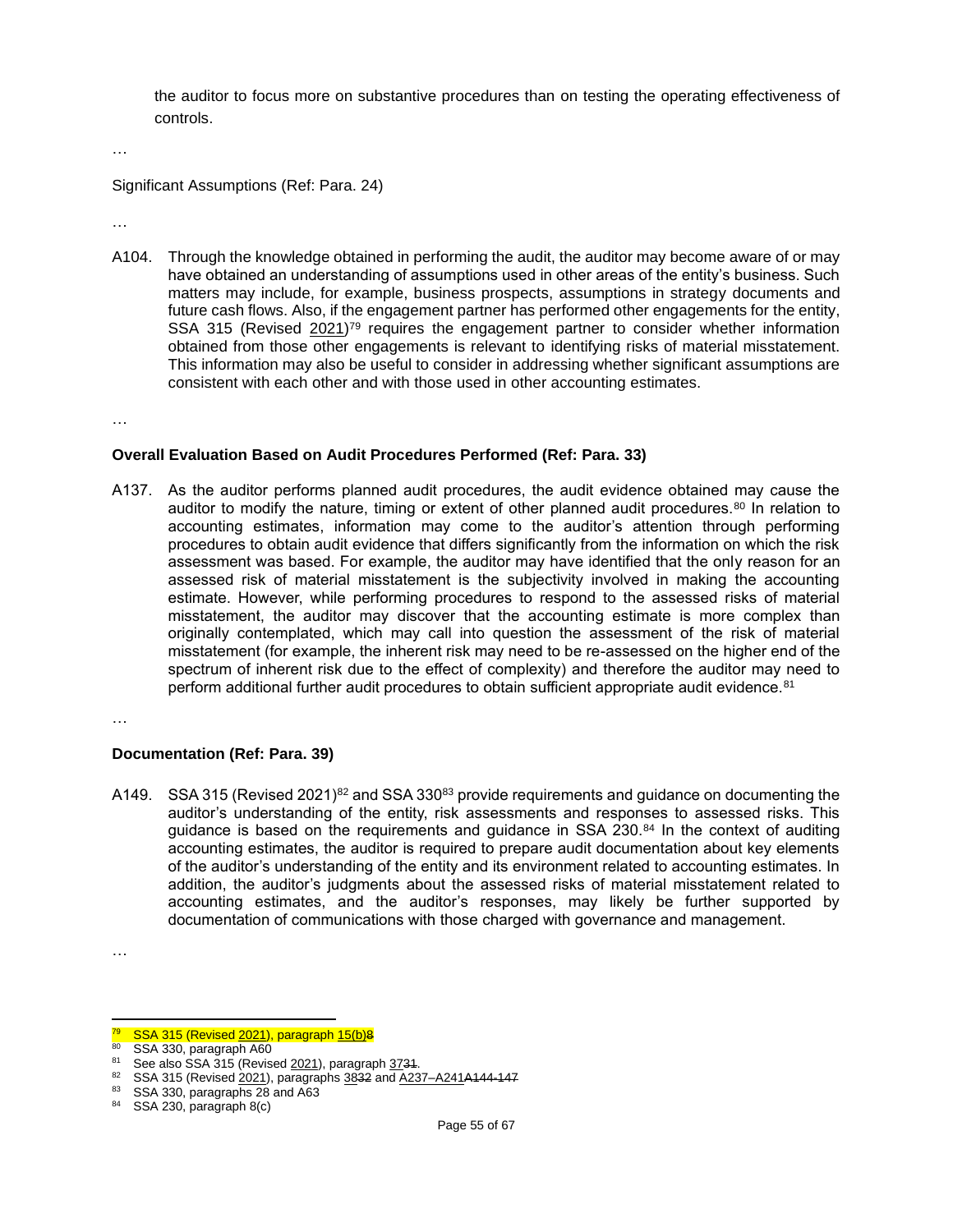## **SSA 550, Related Parties**

…

#### **Risk Assessment Procedures and Related Activities**

11. As part of the risk assessment procedures and related activities that SSA 315 (Revised 2021) and SSA 240 require the auditor to perform during the audit<sup>85</sup>, the auditor shall perform the audit procedures and related activities set out in paragraphs 12-17 to obtain information relevant to identifying the risks of material misstatement associated with related party relationships and transactions. (Ref: Para. A8)

#### *Understanding the Entity's Related Party Relationships and Transactions*

12. The engagement team discussion that SSA 315 (Revised 2021) and SSA 240 require<sup>86</sup> shall include specific consideration of the susceptibility of the financial statements to material misstatement due to fraud or error that could result from the entity's related party relationships and transactions. (Ref: Para. A9-A10)

**…**

### **Identification and Assessment of the Risks of Material Misstatement Associated with Related Party Relationships and Transactions**

18. In meeting the SSA 315 (Revised 2021) requirement to identify and assess the risks of material misstatement<sup>87</sup>, the auditor shall identify and assess the risks of material misstatement associated with related party relationships and transactions and determine whether any of those risks are significant risks. In making this determination, the auditor shall treat identified significant related party transactions outside the entity's normal course of business as giving rise to significant risks.

#### **Application and Other Explanatory Material**

…

#### *Special-Purpose Entities as Related Parties*

A7. In some circumstances, a special-purpose entity<sup>88</sup> may be a related party of the entity because the entity may in substance control it, even if the entity owns little or none of the special-purpose entity's equity.

#### **Risk Assessment Procedures and Related Activities**

*…*

*Understanding the Entity's Related Party Relationships and Transactions*

Discussion among the Engagement Team (Ref: Para. 12)

<sup>85</sup> SSA 315 (Revised 2021), paragraph 135; SSA 240, paragraph 16.

<sup>86</sup> SSA 315 (Revised 2021), paragraph 1740; SSA 240 paragraph 15.

<sup>87</sup> SSA 315 (Revised 2021), paragraph 2825.

<sup>88</sup>SA 315 (Revised 2021), Appendix 1 paragraphs 6-7A33-A34, provides guidance regarding the nature of a special-purpose entity.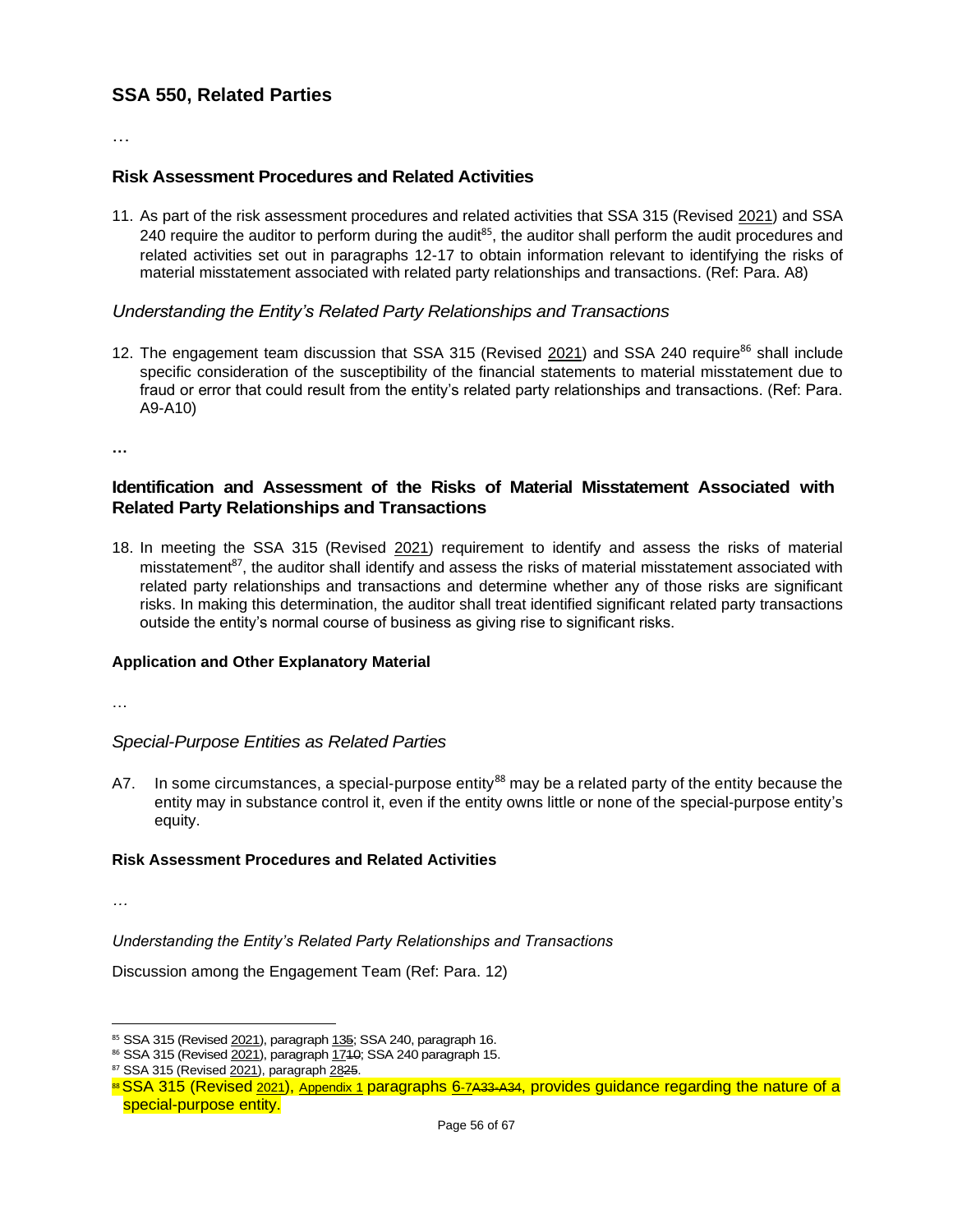- A9. Matters that may be addressed in the discussion among the engagement team include:
	- …
	- The importance that management and those charged with governance attach to the identification, appropriate accounting for, and disclosure of related party relationships and transactions (if the applicable financial reporting framework establishes related party requirements), and the related risk of management override of relevant controls.

The Identity of the Entity's Related Parties (Ref: Para. 13(a))

…

…

- A12. However, where the framework does not establish related party requirements, the entity may not have such information systems in place. Under such circumstances, it is possible that management may not be aware of the existence of all related parties. Nevertheless, the requirement to make the inquiries specified by paragraph 13 still applies because management may be aware of parties that meet the related party definition set out in this SSA. In such a case, however, the auditor's inquiries regarding the identity of the entity's related parties are likely to form part of the auditor's risk assessment procedures and related activities performed in accordance with SSA 315 (Revised 2021) to obtain information regarding the entity's organizational structure, ownership, governance and business model.:
	- The entity's ownership and governance structures;
	- **The types of investments that the entity is making and plans to make; and**
	- The way the entity is structured and how it is financed.

…

The Entity's Controls over Related Party Relationships and Transactions (Ref: Para. 14)

…

- A17. In meeting the SSA 315 (Revised 2021) requirement to obtain an understanding of the control environment<sup>89</sup>, the auditor may consider features of the control environment relevant to mitigating the risks of material misstatement associated with related party relationships and transactions, such as:
	- Internal ethical codes, appropriately communicated to the entity's personnel and enforced, governing the circumstances in which the entity may enter into specific types of related party transactions.

Considerations specific to smaller entities

A20. Controls activities in smaller entities are likely to be less formal and smaller entities may have no documented processes for dealing with related party relationships and transactions. An ownermanager may mitigate some of the risks arising from related party transactions, or potentially increase those risks, through active involvement in all the main aspects of the transactions. For such entities, the auditor may obtain an understanding of the related party relationships and transactions, and any controls that may exist over these, through inquiry of management combined with other procedures,

<sup>89</sup> SSA 315 (Revised 2021), paragraph 2144.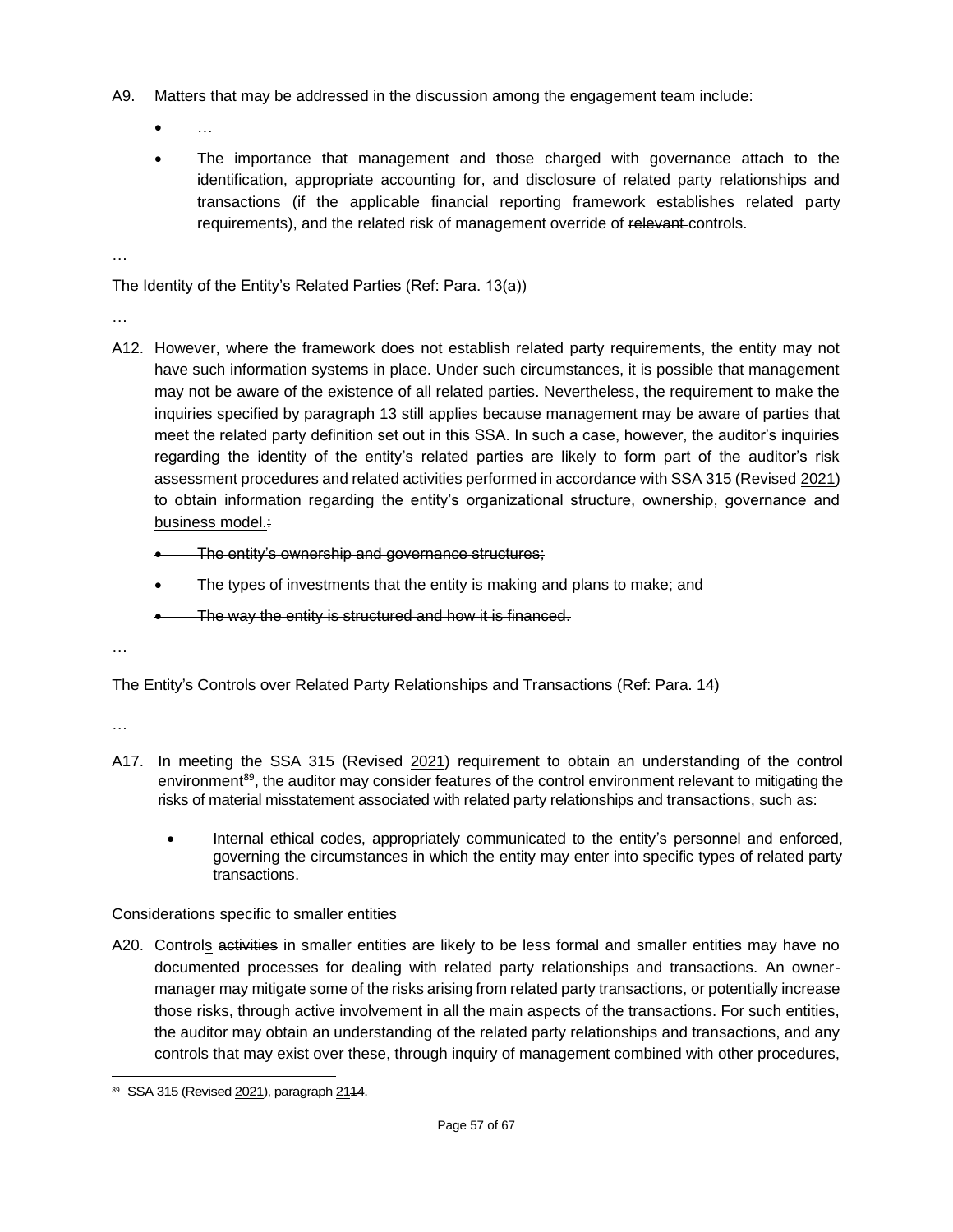such as observation of management's oversight and review activities, and inspection of available relevant documentation.

…

#### *Sharing Related Party Information with the Engagement Team (Ref: Para. 17)*

- A28. Relevant related party information that may be shared among the engagement team members includes, for example:
	- The identity of the entity's related parties.
	- The nature of the related party relationships and transactions.

Significant or complex related party relationships or transactions that may be determined to be significant risks require special audit consideration, in particular transactions in which management or those charged with governance are financially involved.

…

## **Responses to the Risks of Material Misstatement Associated with Related Party Relationships and Transactions** (Ref: Para. 20)

A34. Depending upon the results of the auditor's risk assessment procedures, the auditor may consider it appropriate to obtain audit evidence without testing the entity's controls over related party relationships and transactions. In some circumstances, however, it may not be possible to obtain sufficient appropriate audit evidence from substantive audit procedures alone in relation to the risks of material misstatement associated with related party relationships and transactions. For example, where intra-group transactions between the entity and its components are numerous and a significant amount of information regarding these transactions is initiated, recorded, processed or reported electronically in an integrated system, the auditor may determine that it is not possible to design effective substantive audit procedures that by themselves would reduce the risks of material misstatement associated with these transactions to an acceptably low level. In such a case, in meeting the SSA 330 requirement to obtain sufficient appropriate audit evidence as to the operating effectiveness of relevant controls,<sup>90</sup> the auditor is required to test the entity's controls over the completeness and accuracy of the recording of the related party relationships and transactions.

<sup>90</sup> SSA 330, paragraph 8(b)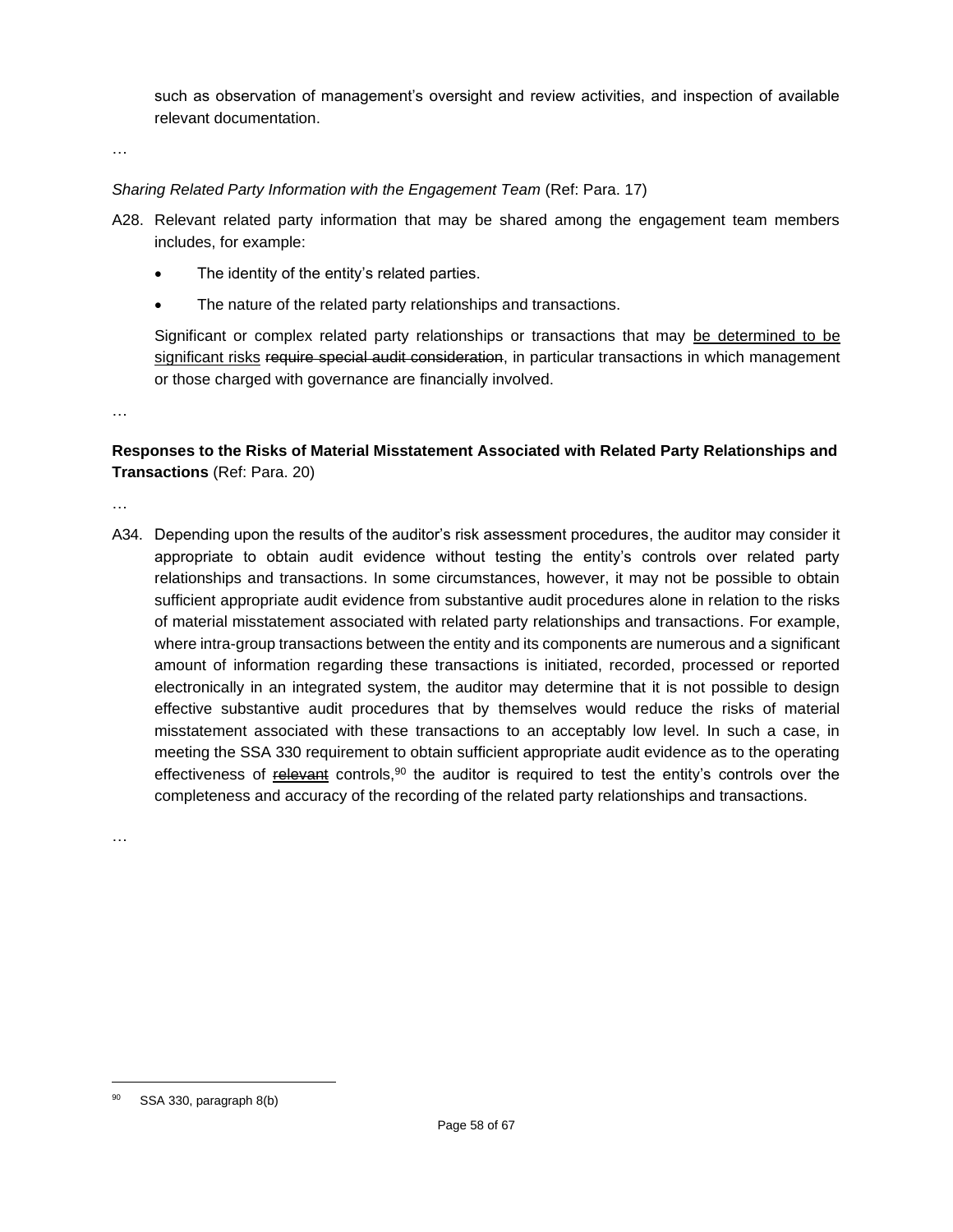## **SSA 570,** *Going Concern*

…

#### **Risk Assessment Procedures and Related Activities**

10. When performing risk assessment procedures as required by SSA 315 (Revised 2021),<sup>91</sup> the auditor shall consider whether events or conditions exist that may cast significant doubt on the entity's ability to continue as a going concern. In so doing, the auditor shall determine whether management has already performed a preliminary assessment of the entity's ability to continue as a going concern, and: (Ref: Para. A3–A6)

…

#### **Application and Other Explanatory Material**

**…**

…

#### *Remaining Alert throughout the Audit for Audit Evidence about Events or Conditions (Ref: Para. 11)*

A7. SSA 315 (Revised 2021) requires the auditor to revise the auditor's risk assessment and modify the further planned audit procedures accordingly when additional audit evidence is obtained during the course of the audit that affects the auditor's assessment of risk.<sup>92</sup> If events or conditions that may cast significant doubt on the entity's ability to continue as a going concern are identified after the auditor's risk assessments are made, in addition to performing the procedures in paragraph 16, the auditor's assessment of the risks of material misstatement may need to be revised. The existence of such events or conditions may also affect the nature, timing and extent of the auditor's further procedures in response to the assessed risks. SSA 330 establishes requirements and provides guidance on this issue.

<sup>91</sup> SSA 315 (Revised 2021), *Identifying and Assessing the Risks of Material Misstatement through Understanding the Entity and Its Environment*, paragraph 135

<sup>92</sup> SSA 315 (Revised), paragraph 3731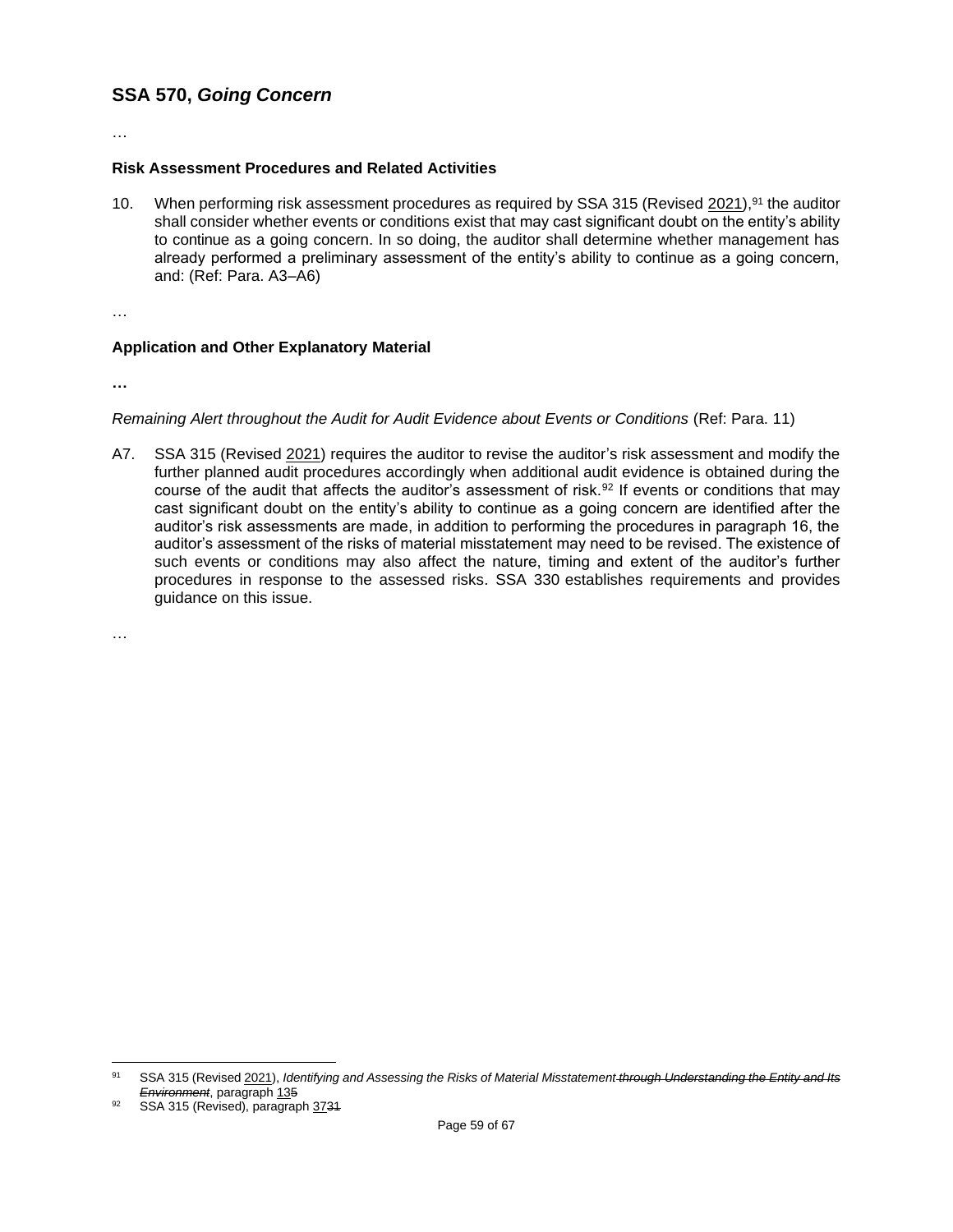# **SSA 600,** *Special Considerations—Audits of Group Financial Statements (Including the Work of Component Auditors)*

### **Requirements**

#### **Understanding the Group, Its Components and Their Environments**

- 17. The auditor is required to identify and assess the risks of material misstatement through obtaining an understanding of the entity and its environment, the applicable financial reporting framework and the system of internal control. The group engagement team shall:
	- (a) …

#### **Application and Other Explanatory Material**

…

#### **Definitions**

…

### *Significant Component* (Ref: Para. 9(m))

…

A6. The group engagement team may also identify a component as likely to include significant risks of material misstatement of the group financial statements due to its specific nature or circumstances. (that is, risks that require special audit consideration<sup>93</sup>). For example, a component could be responsible for foreign exchange trading and thus expose the group to a significant risk of material misstatement, even though the component is not otherwise of individual financial significance to the group.

…

## **Understanding the Group, Its Components, and Their Environments**

#### *Matters about Which the Group Engagement Team Obtains an Understanding (Ref: Para. 17)*

A23. SSA 315 (Revised 2021) contains guidance on matters the auditor may consider when obtaining an understanding of the industry, regulatory, and other external factors that affect the entity, including the applicable financial reporting framework; the nature of the entity; objectives and strategies and related business risks; and measurement and review of the entity's financial performance.<sup>94</sup> Appendix 2 of this SSA contains guidance on matters specific to a group including the consolidation process.

…

*Discussion among Group Engagement Team Members and Component Auditors Regarding the Risks of Material Misstatement of the Group Financial Statements, Including Risks of Fraud (Ref: Para. 17)*

<sup>93</sup> SSA 315 (Revised), paragraphs 27-29

<sup>&</sup>lt;sup>94</sup> SSA 315 (Revised 2021), paragraphs A6225-A6449 and Appendix 1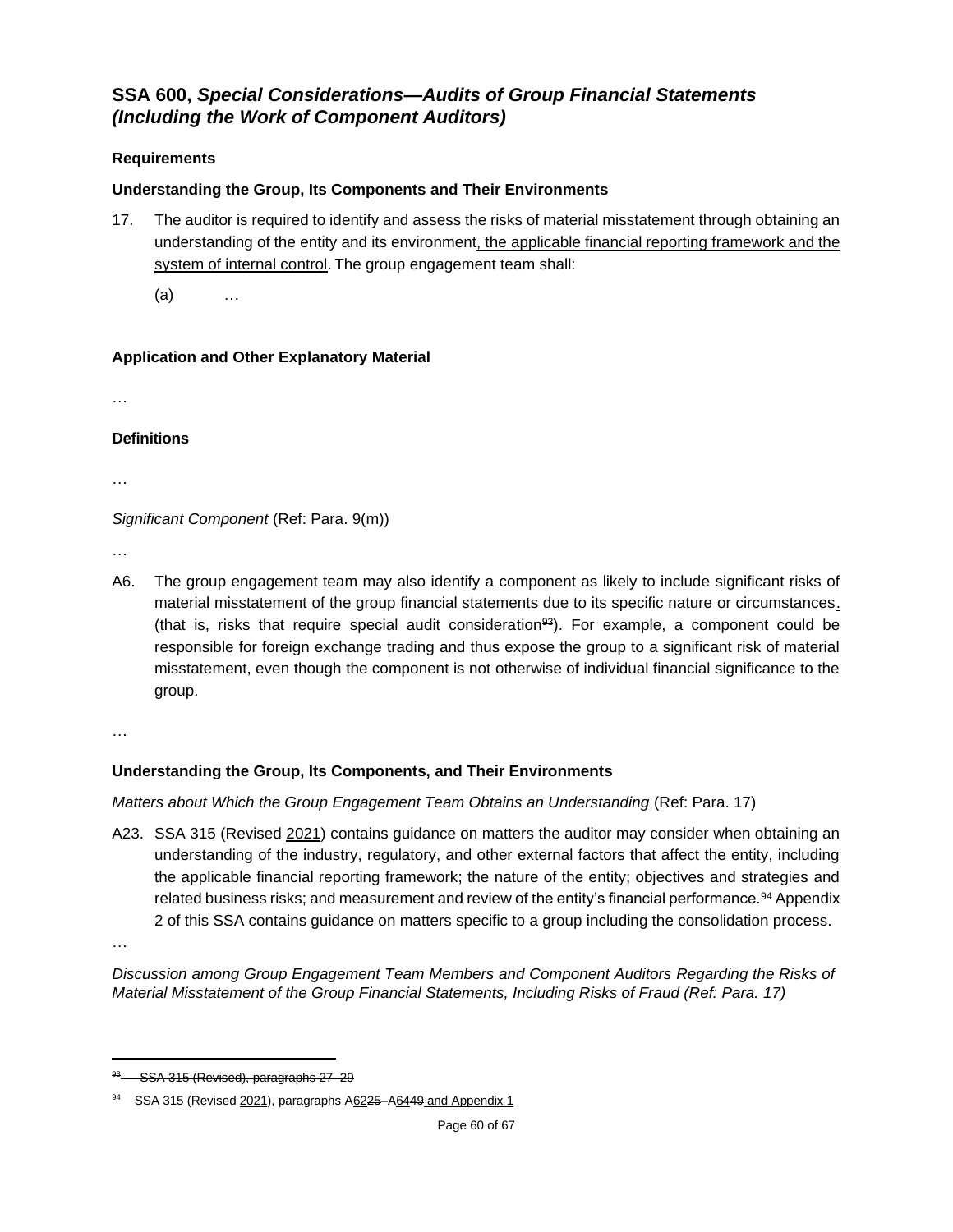A28. The key members of the engagement team are required to discuss the susceptibility of an entity to material misstatement of the financial statements due to fraud or error, specifically emphasizing the risks due to fraud. In a group audit, these discussions may also include the component auditors $\rm{^{95}}$ . The group engagement partner's determination of who to include in the discussions, how and when they occur, and their extent, is affected by factors such as prior experience with the group.

…

#### **Appendix 2**

#### **Examples of Matters about Which the Group Engagement Team Obtains an Understanding**

…

#### Group-Wide Controls

- 1. Group-wide controls may include a combination of the following:
	- Regular meetings between group and component management to discuss business developments and to review performance.
	- $\ddot{\phantom{0}}$
	- Controls-activities within an IT system that is common for all or some components.
	- Controls within the group's process to monitor Monitoring the system of internal controls, including activities of the internal audit function and self-assessment programs.
	- …

#### **Appendix 5**

#### **Required and Additional Matters Included in the Group Engagement Team's Letter of Instruction**

Matters that are relevant to the planning of the work of the component auditor:

- $\bullet$  …
	- …

Matters that are relevant to the conduct of the work of the component auditor:

- The findings of the group engagement team's tests of controls activities of a processing system that is common for all or some components, and tests of controls to be performed by the component auditor.
- $\bullet$  …

<sup>95</sup> SSA 240, paragraph 15, and SSA 315 (Revised 2021), paragraph 1740.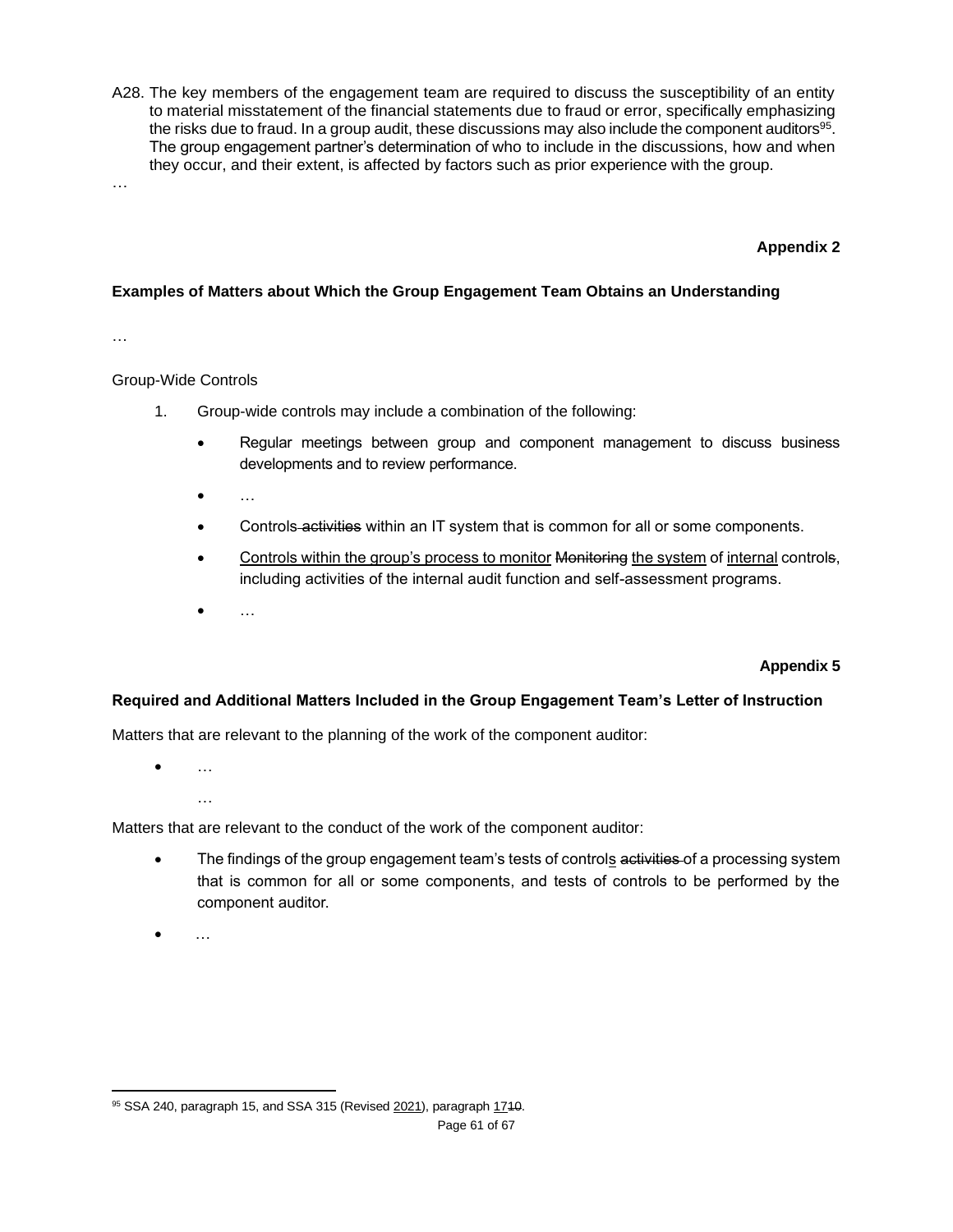# **SSA 610 (Revised 2013),** *Using the Work of Internal Auditors*

### **Introduction**

**……** 

## **Relationship between SSA 315 (Revised 2021) and SSA 610 (Revised 2013)**

…

7. SSA 315 (Revised 2021) addresses how the knowledge and experience of the internal audit function can inform the external auditor's understanding of the entity and its environment, the applicable financial reporting framework and the entity's system of internal control, and identification and assessment of risks of material misstatement. SSA 315 (Revised 2021) also explains how effective communication between the internal and external auditors also creates an environment in which the external auditor can be informed of significant matters that may affect the external auditor's work.

**…**

## **Application and Other Explanatory Material**

## **Definition of Internal Audit Function** (Ref: Para. 2, 14(a))

*…*

- A3. In addition, those in the entity with operational and managerial duties and responsibilities outside of the internal audit function would ordinarily face threats to their objectivity that would preclude them from being treated as part of an internal audit function for the purpose of this SSA, although they may perform controls activities that can be tested in accordance with SSA 330. For this reason, monitoring controls performed by an owner-manager would not be considered equivalent to an internal audit function.
- A4. While the objectives of an entity's internal audit function and the external auditor differ, the function may perform audit procedures similar to those performed by the external auditor in an audit of financial statements. If so, the external auditor may make use of the function for purposes of the audit in one or more of the following ways:
	- To obtain information that is relevant to the external auditor's assessments of the risks of material misstatement due to error or fraud. In this regard, SSA 315 (Revised 2021)<sup>96</sup> requires the external auditor to obtain an understanding of the nature of the internal audit function's responsibilities, its status within the organization, and the activities performed, or to be performed, and make inquiries of appropriate individuals within the internal audit function (if the entity has such a function); or

**…**

Application of a Systematic and Disciplined Approach (Ref: Para. 15(c))

A10. The application of a systematic and disciplined approach to planning, performing, supervising, reviewing and documenting its activities distinguishes the activities of the internal audit function from other monitoring controls activities that may be performed within the entity.

<sup>96</sup> SSA 315 (Revised 2021), paragraph 14(a)6.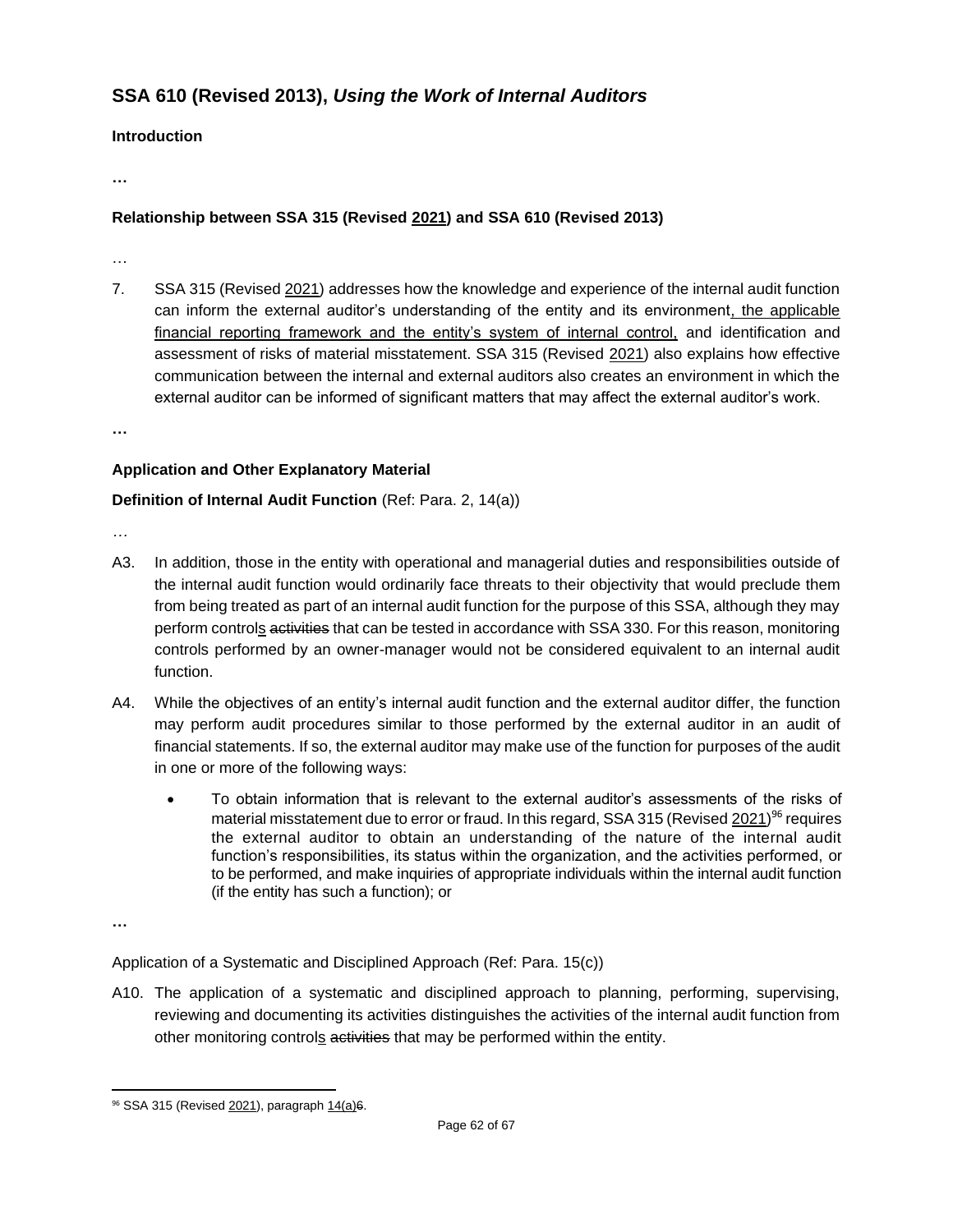- …
- A21. As explained in SSA 315 (Revised 2021),<sup>97</sup> significant risks require special audit consideration are risks assessed close to the upper end of the spectrum of inherent risk and therefore the external auditor's ability to use the work of the internal audit function in relation to significant risks will be restricted to procedures that involve limited judgment. In addition, where the risks of material misstatement is other than low, the use of the work of the internal audit function alone is unlikely to reduce audit risk to an acceptably low level and eliminate the need for the external auditor to perform some tests directly.

…

A26. SSA 200<sup>98</sup> discusses the importance of the auditor planning and performing the audit with professional skepticism, including being alert to information that brings into question the reliability of documents and responses to inquiries to be used as audit evidence. Accordingly, communication with the internal audit function throughout the engagement may provide opportunities for internal auditors to bring matters that may affect the work of the external auditor to the external auditor's attention<sup>99</sup>. The external auditor is then able to take such information into account in the external auditor's identification and assessment of risks of material misstatement. In addition, if such information may be indicative of a heightened risk of a material misstatement of the financial statements or may be regarding any actual, suspected or alleged fraud, the external auditor can take this into account in the external auditor's identification of risk of material misstatement due to fraud in accordance with SSA 240<sup>100</sup>.

 $97$  SSA 315 (Revised 2021), paragraph 12(I) $4(e)$ 

<sup>98</sup> SSA 200, paragraphs 15 and A18.

<sup>99</sup> SSA 315 (Revised 2021), paragraph A118A116.

<sup>100</sup> SSA 315 (Revised 2021), Appendix 4 paragraph 5A11 in relation to SSA 240, "*The Auditor's Responsibilities Relating to Fraud in an Audit of Financial Statements*".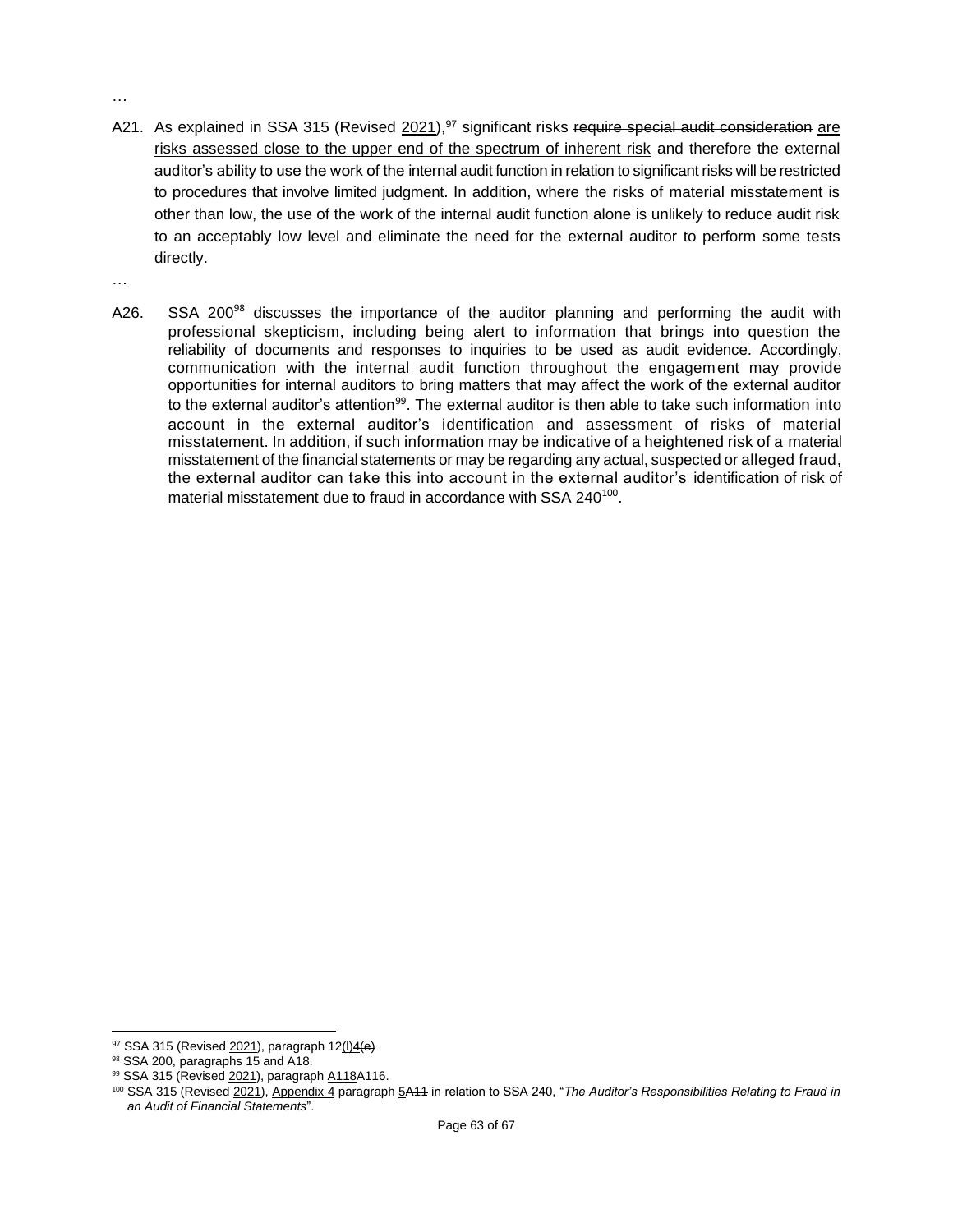# **SSA 620,** *Using the Work of an Auditor's Expert*

## **Application and Other Explanatory Material**

…

### **Determining the Need for an Auditor's Expert (Ref: Para. 7)**

- A4. An auditor's expert may be needed to assist the auditor in one or more of the following:
	- Obtaining an understanding of the entity and its environment, the applicable financial reporting framework and the, including its entity's system of internal control.
- $\bullet$  … … …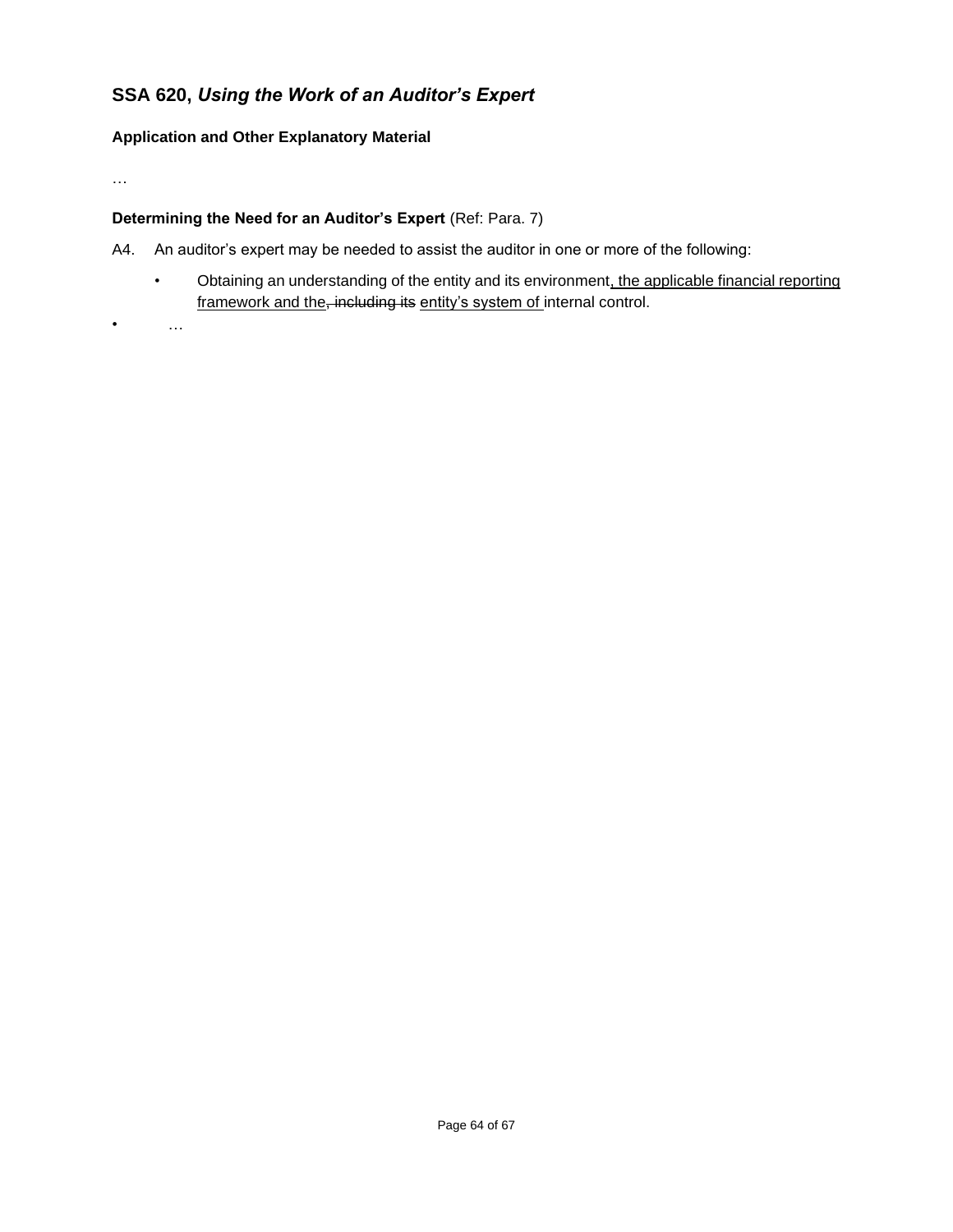## **SSA 700,** *Forming an Opinion and Reporting on Financial Statements*

**…**

#### **Application and Other Explanatory Material**

…

Responsibilities for the Financial Statements (Ref: Para. 33–34)

…

A47. In some jurisdictions, law or regulation prescribing management's responsibilities may specifically refer to a responsibility for the adequacy of accounting books and records, or accounting system. As books, records and systems are an integral part of internal control (as defined in SSA 315 (Revised  $2021$ )<sup>101</sup>), the descriptions in SSA 210 and in paragraph 34 do not make specific reference to them.

<sup>101</sup> SSA 315 (Revised 2021), *Identifying and Assessing the Risks of Material Misstatement through Understanding the Entity and Its Environment*, paragraph 124(c)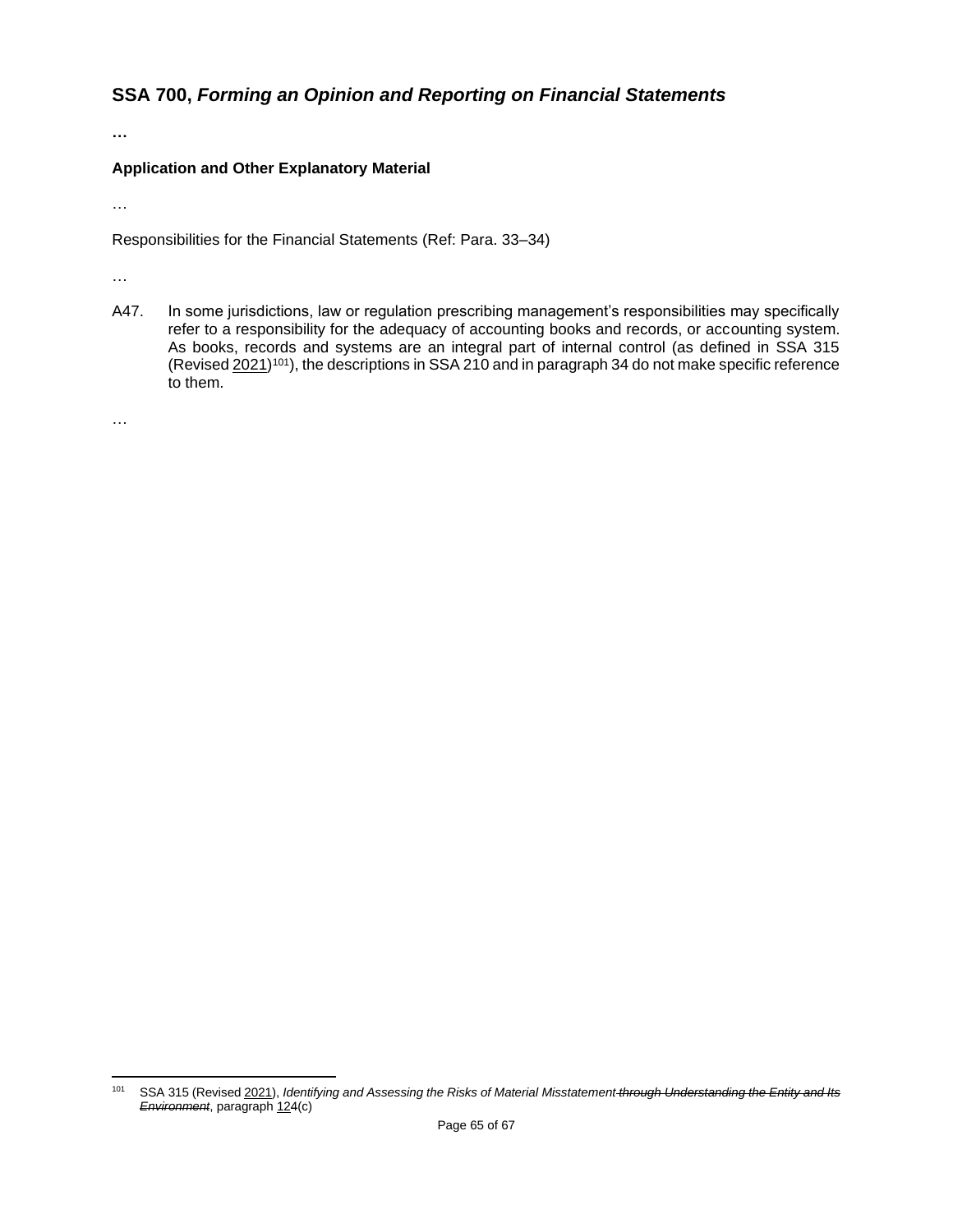# **SSA 701,** *Communicating Key Audit Matters in the Independent Auditor's Report*

### **Application and Other Explanatory Material**

…

**Determining Key Audit Matters** (Ref: Para. 9–10)

*…*

*Considerations in Determining Those Matters that Required Significant Auditor Attention* (Ref: Para. 9)

…

Areas of Higher Assessed Risk of Material Misstatement, or Significant Risks Identified in Accordance with SSA 315 (Revised 2021) (Ref: Para. 9(a))

**…**

A20. SSA 315 (Revised 2021) defines a significant risk as an identified and assessed risk of material misstatement for which the assessment of inherent risk is close to the upper end of the spectrum of inherent risk due to the degree to which the inherent risk factors affect the combination of the likelihood of a misstatement occurring and the magnitude of the potential misstatement should that <u>misstatement occur that, in the auditor's judgment, requires special audit consideration.<sup>102</sup> Areas of</u> significant management judgment and significant unusual transactions may often be identified as significant risks. Significant risks are therefore often areas that require significant auditor attention.

**…**

A22. SSA 315 (Revised 2021) explains that the auditor's assessment of the risks of material misstatement at the assertion level may change during the course of the audit as additional audit evidence is obtained.<sup>103</sup> Revision to the auditor's risk assessment and reevaluation of the planned audit procedures with respect to a particular area of the financial statements (i.e., a significant change in the audit approach, for example, if the auditor's risk assessment was based on an expectation that certain controls were operating effectively and the auditor has obtained audit evidence that they were not operating effectively throughout the audit period, particularly in an area with higher assessed risk of material misstatement) may result in an area being determined as one requiring significant auditor attention.

<sup>102</sup> SSA 315 (Revised 2021), paragraph 12(I)

<sup>103</sup> SSA 315 (Revised 2021), paragraph 3734